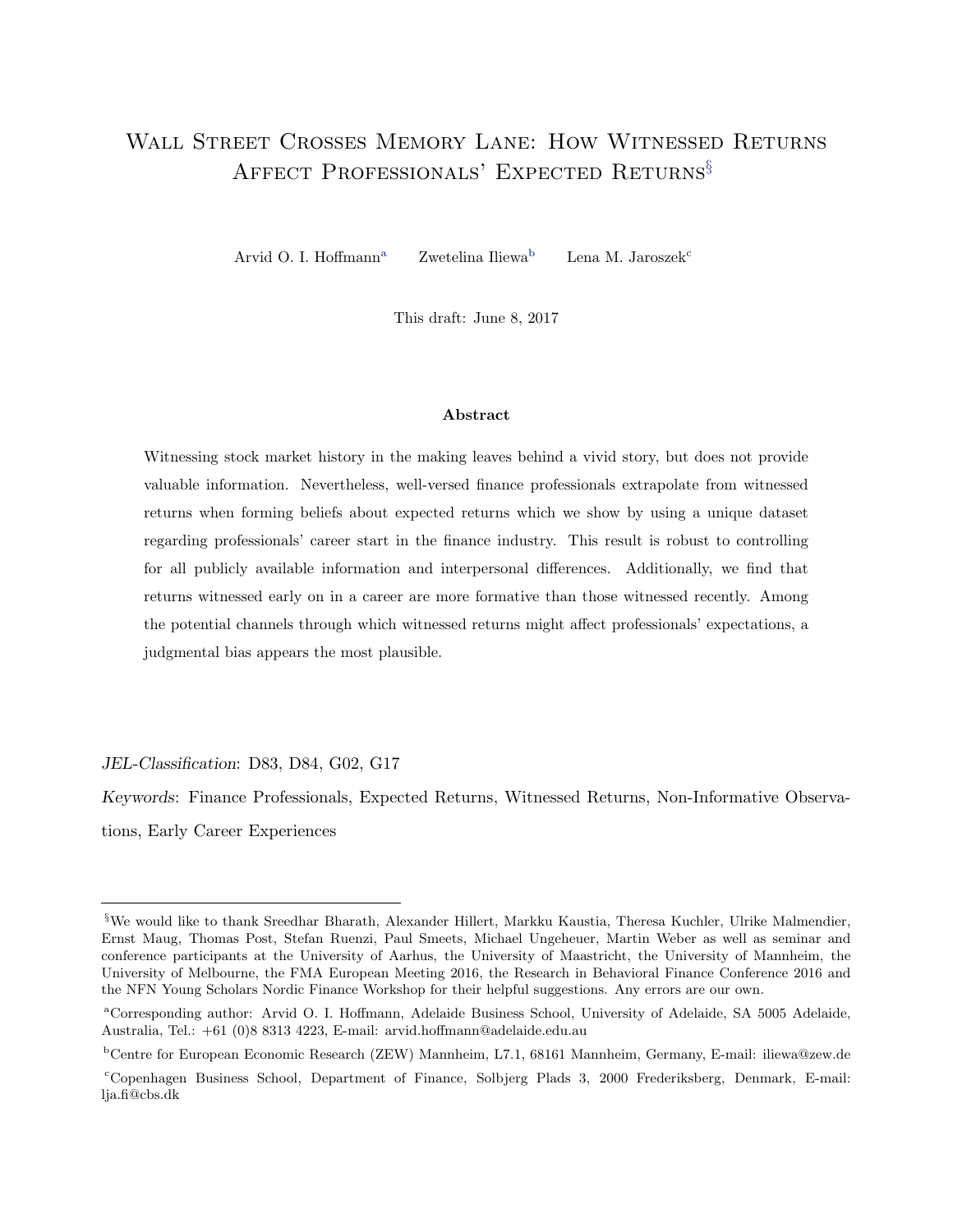# Wall Street Crosses Memory Lane: How Witnessed Returns Affect Professionals' Expected Returns

This draft: June 8, 2017

#### Abstract

Witnessing stock market history in the making leaves behind a vivid story, but does not provide valuable information. Nevertheless, well-versed finance professionals extrapolate from witnessed returns when forming beliefs about expected returns which we show by using a unique dataset regarding professionals' career start in the finance industry. This result is robust to controlling for all publicly available information and interpersonal differences. Additionally, we find that returns witnessed early on in a career are more formative than those witnessed recently. Among the potential channels through which witnessed returns might affect professionals' expectations, a judgmental bias appears the most plausible.

JEL-Classification: D83, D84, G02, G17

Keywords: Finance Professionals, Expected Returns, Witnessed Returns, Non-Informative Observations, Early Career Observations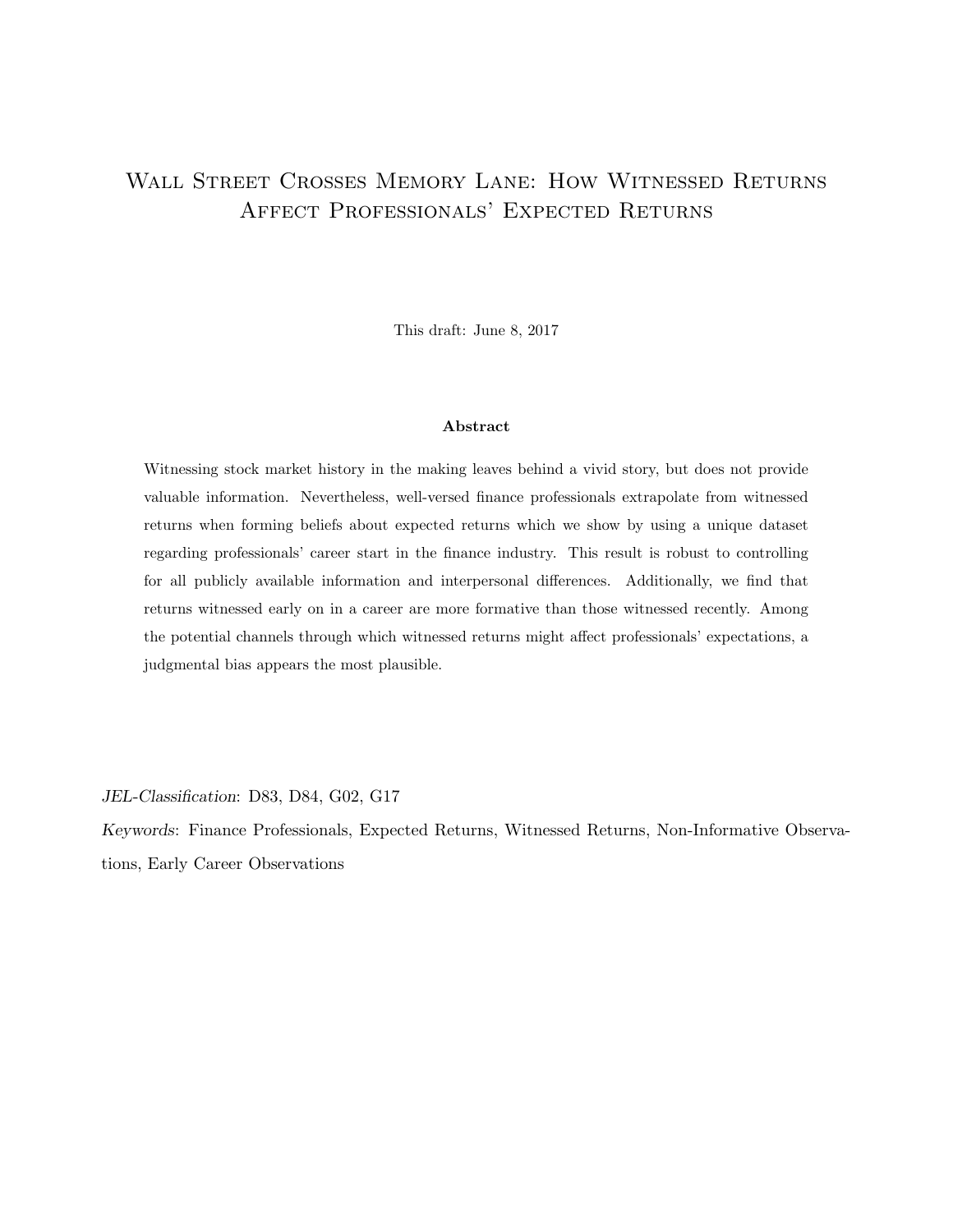## 1 Introduction

When forming expectations of the future, we often instinctively look back to the past. But who would you get information about the past from? Your grandmother who has witnessed history's many twists and turns first hand, or a historian who has read all the books in the national library? The story of your grandmother would be vivid and memorable. The story of the historian would be exhaustive and objective. Most of us would like to believe that we would choose the exhaustive objective information, especially when we make professional judgments and decisions. But when our grandmothers take us on a stroll down memory lane, we like to follow them down the path, and their vivid stories leave an impression on us. Do these stories from memory lane also affect the professional judgment of the Wolves of Wall Street?

We show that the expected returns of finance professionals with decades of professional experience are affected by previous stock market returns they have witnessed first hand. Just like your grandmother's story, witness accounts of past stock market returns omit a lot of information which was not witnessed, but they are more vivid and memorable than an objective and exhaustive description of the stock market statistics. Unlike your grandmother's story, however, witness accounts of stock market returns do not contain any information which is not publicly available. Moreover, relying on witness accounts of stock market returns might be detrimental for two reasons. Firstly, they are restricted to short periods of the past, leading to a small sample bias and underweighting of the probability of rare events (see, e.g., [Hertwig, Barron, Weber, and Erev,](#page-29-0) [2004;](#page-29-0) [Hogarth and Soyer,](#page-30-0) [2015\)](#page-30-0). Secondly, if information efficiency holds - at least in its weak form - all of the historical information should already be factored into the level of the stock market index, hence no past returns, including witnessed returns, should have any predictive power for the future. That is why stock markets are an environment where one would not expect witnessed returns to have an effect on expected returns, especially when examining professionals. Evaluating the process of expectation formation is particularly important in the case of finance professionals, because their expected returns are linked to their own investments [\(Gennaioli, Ma, and Shleifer,](#page-29-1) [2016\)](#page-29-1) and those of their clients (see, e.g., Höchle, Ruenzi, Schaub, and [Schmid,](#page-30-1) [2016\)](#page-30-1). In addition, the expectations of the finance professionals we analyze are available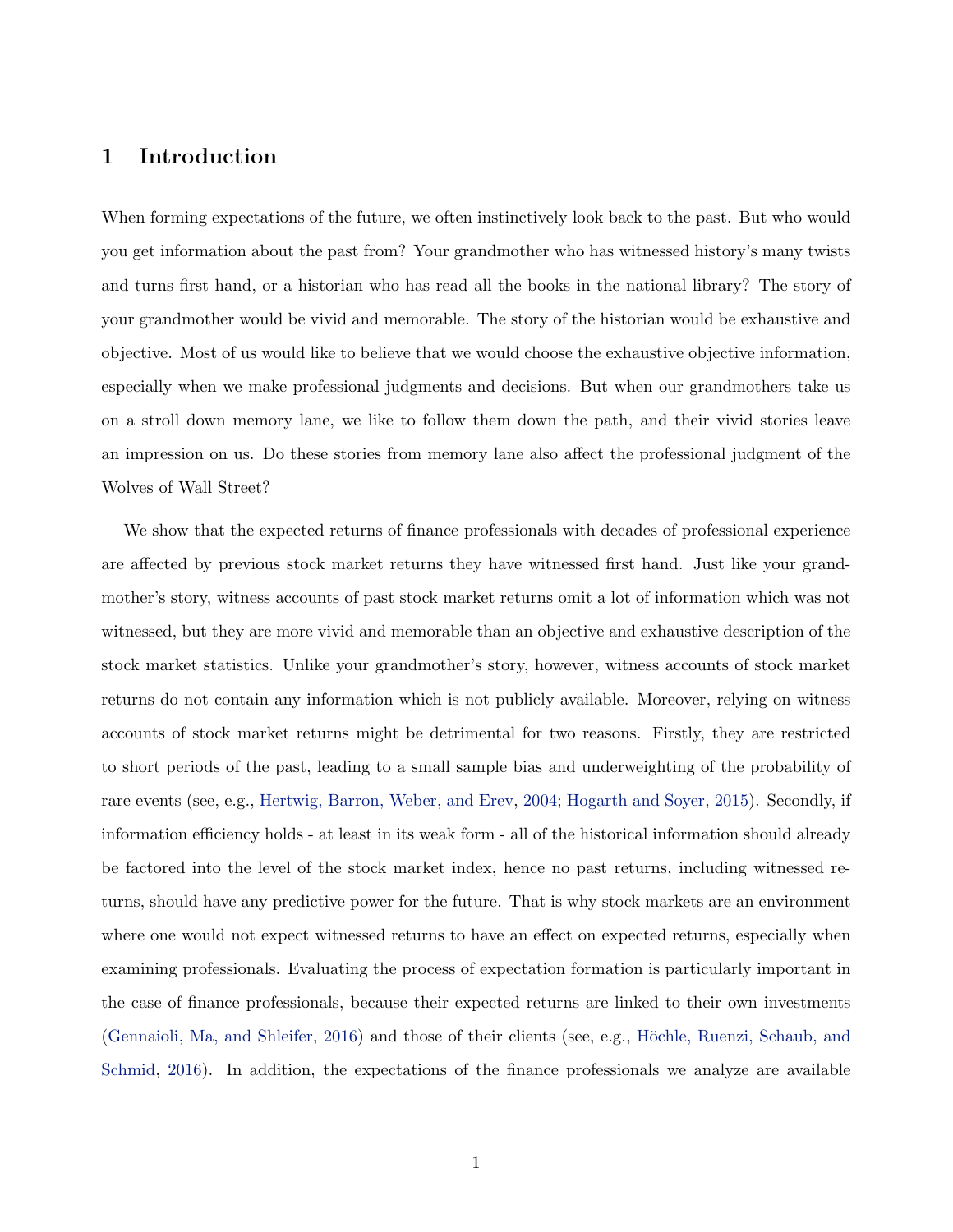internationally to a broad range of investors through various information providers (e.g. Bloomberg and Thomson Reuters). Press releases regarding these professionals' expectations induce a price reaction on highly liquid stock and bond markets, as shown by event studies (see, e.g., [Entorf, Gross,](#page-29-2) [and Steiner,](#page-29-2) [2012\)](#page-29-2). If highly liquid financial markets react to the expectations of these financial professionals, one would expect these professionals to have more accurate information or a better model to evaluate the public information. One would not expect these professionals to be affected by the stock market returns they have witnessed. Hence, in this paper, we set out to trace a novel effect of witnessed returns which should not exist according to normative finance theory.

Our main findings can be summarized as follows. Firstly, we show that finance professionals extrapolate from witnessed returns when forming beliefs on expected returns. This result is robust to controlling for information which is publicly available by means of time-fixed effects and when controlling for interpersonal differences by means of subject-fixed effects. Moreover, this finding cannot be explained by a rational perception that there is valuable information contained in the witnessed returns, since there is no correlation between witnessed stock market returns and future stock market returns. The results are unique for witnessed returns over the course of the professionals' career and cannot be explained by the subjects simply becoming aware of the stock market when reaching adulthood. Secondly, we show that returns witnessed in the first years of the professional's career are more formative than more recently witnessed returns. Among the possible explanations for the effect of witnessed returns on expected returns we rule out the hypotheses that (i) witnessed returns might be informative for the future or (ii) might affect professionals' risk preferences. Instead, our results are consistent with the effect of witnessed returns being a subconscious judgmental bias.

Our paper builds on two major strands of literature. One strand of literature on personal experiences in finance empirically examines the effect of experiencing (especially by doing) on various aspects of professionals' judgments and expectations. Some studies in this area examine the impact of life experiences. Along those lines, [Malmendier and Tate](#page-31-0) [\(2005\)](#page-31-0) and [Malmendier, Tate, and Yan](#page-31-1) [\(2011\)](#page-31-1) show that CEOs who grew up during the Great Depression are more cautious in their corporate financing decisions. [Malmendier, Nagel, and Yan](#page-31-2) [\(2016\)](#page-31-2) show that the voting and the inflation expectations of Federal Open Market Committee (FOMC) members are affected by the inflation they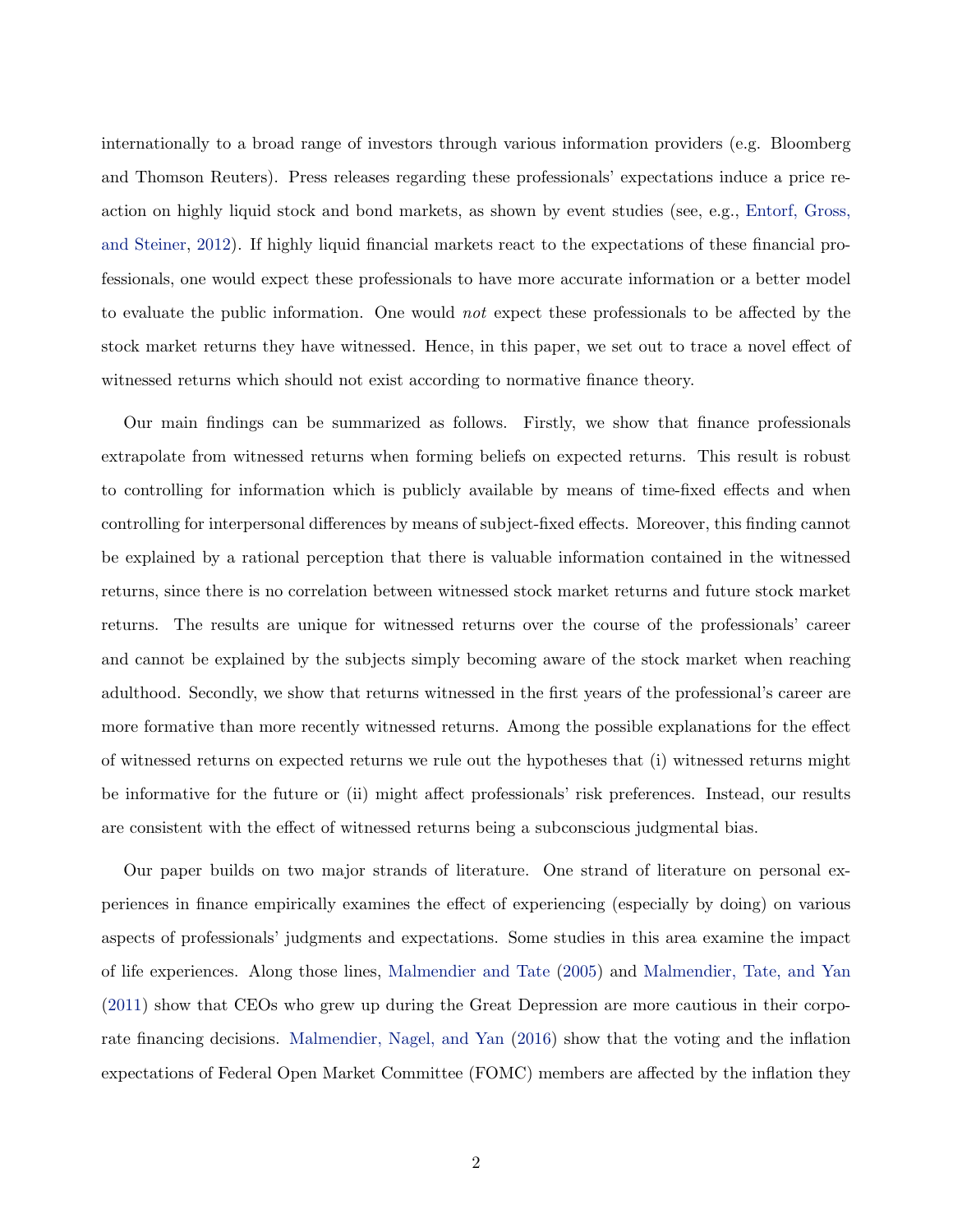have personally experienced in their lifetime. Other studies examine the impact of professional experiences. For instance, [Dittmar and Duchin](#page-29-3) [\(2016\)](#page-29-3) show that the experience of corporate distress makes corporate managers more cautious towards taking on external debt. [Schoar and Zuo](#page-31-3) [\(2016\)](#page-31-3) find a link between the economic conditions at the time of the career start and the respective managerial style. [Greenwood and Nagel](#page-29-4) [\(2009\)](#page-29-4) and [Kempf, Manconi, and Spalt](#page-30-2) [\(2016\)](#page-30-2) show that professional investment experience leads to better market timing and portfolio allocation by mutual fund managers. We contribute to this strand of literature by showing that even experiencing through observation (i.e. witnessing), which is evidently the weakest form of experiencing (see, e.g., [Hertwig, Barron, Weber,](#page-29-0) [and Erev,](#page-29-0) [2004;](#page-29-0) [Hogarth and Soyer,](#page-30-0) [2015\)](#page-30-0), has an effect on professionals. Witnessed stock market returns constitute non-informative historical observations, hence they should not have an effect on professionals' expected returns. Our paper thus builds on prior experimental studies, which examine how personally witnessed or otherwise experienced information is integrated in the process of judgment and decision-making, when exhaustive descriptive information is also available. [Lejarraga and Gonza](#page-30-3)[lez](#page-30-3) [\(2011\)](#page-30-3) show that exhaustive descriptive information is neglected when the subjects also experience the information by doing. [Peiran](#page-31-4) [\(2016\)](#page-31-4) ascribes part of the overweighting of personal experiences to biased beliefs. [Kaufmann, Weber, and Haisley](#page-30-4) [\(2013\)](#page-30-4) provide evidence that simulated experiences, which are closer to the notion of witnessing than experiencing through action, are also overweighted in the face of descriptive information. One explanation why experiences or witnessed observations are so formative is because they are memorable and come to mind quickly [\(Lejarraga,](#page-30-5) [2010\)](#page-30-5).

If witnessed returns leave a mark on expected returns, an important question is whether this trace is long-lasting or whether stock market returns witnessed early on are quickly overwritten by new observations. Experimental studies show that information obtained by witnessing is memorable, hence its effect on expected returns might be long-lasting [\(Lejarraga,](#page-30-5) [2010\)](#page-30-5). Consistent with that hypothesis, [Schoar and Zuo](#page-31-3) [\(2016\)](#page-31-3) show that the early work environment plays an important role for the formation of the managerial style of CEOs. Several empirical and experimental studies, however, hold an opposing view. [Langer, Sarin, and Weber](#page-30-6) [\(2005\)](#page-30-6) provide experimental evidence of a recency bias. Consistent with that experimental finding, [Malmendier and Nagel](#page-30-7) [\(2011\)](#page-30-7) empirically find a recency bias in the financial risk-taking of individual investors. A recency bias is also prevalent in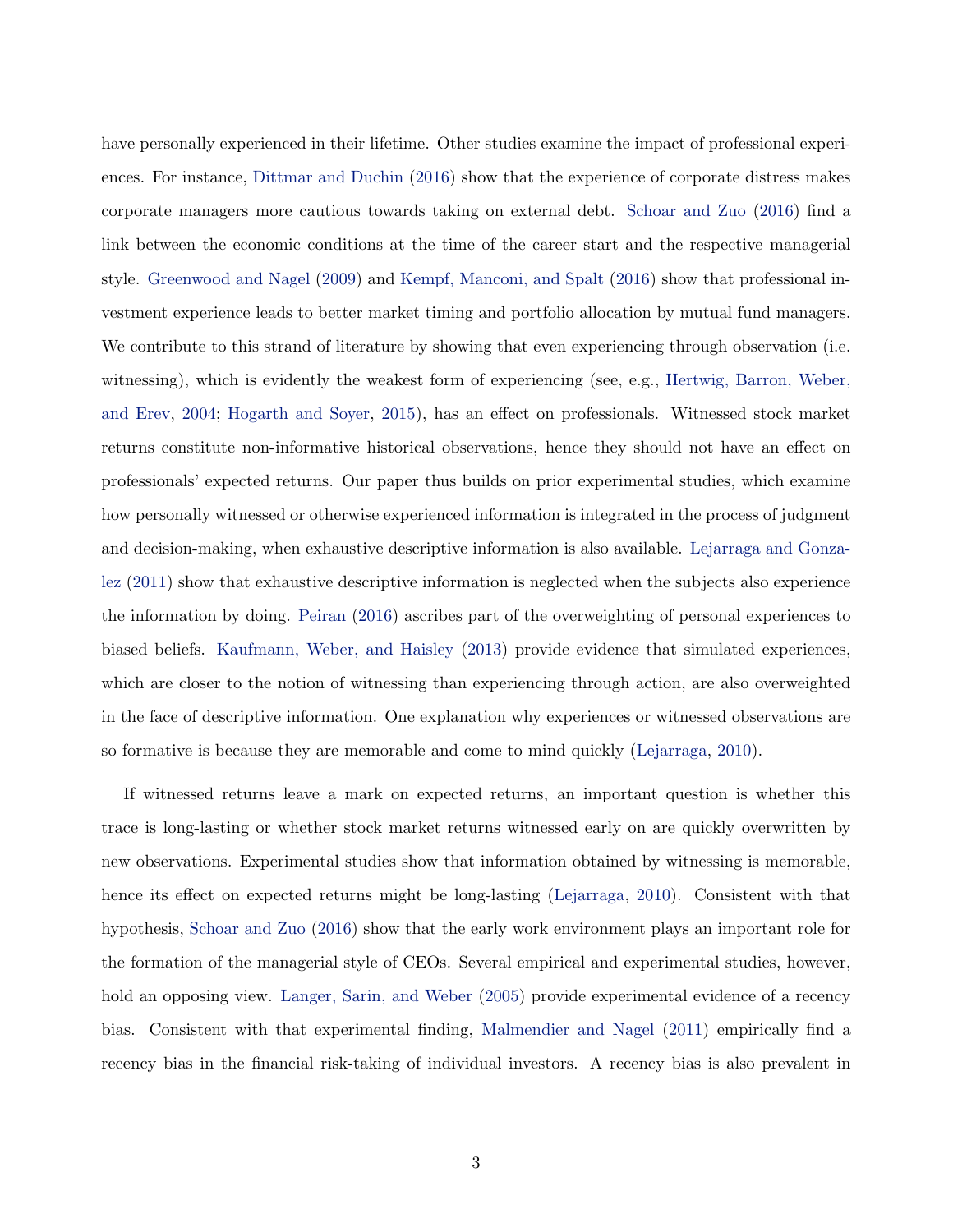the inflation expectations of individual investors [\(Malmendier and Nagel,](#page-30-8) [2016;](#page-30-8) [Kuchler and Zafar,](#page-30-9) [2015\)](#page-30-9), in the stock market expectations of individual and institutional investors [\(Greenwood and](#page-29-5) [Shleifer,](#page-29-5) [2014\)](#page-29-5), and in the house-price expectations of households [\(Kuchler and Zafar,](#page-30-9) [2015\)](#page-30-9). There are several explanations for the inconsistent evidence in prior literature. Firstly, a recency bias may be characteristic for situations where the early episodes are not as salient as the recent episodes because of relatively little awareness or involvement of the subject in the respective decisions. For instance, both awareness and involvement in financial and economic matters are likely lower during childhood than in the early years of one's finance career. Hence, the results of a comparison between early and recent episodes may depend on whether the analysis focuses on private or professional experiences. Secondly, the recent episodes may be overweighted in situations where personal experiences are a valuable source of information, as subjects may consciously consider the recent past as more informative than the distant past. Thirdly, previous empirical studies comparing the effect of recent versus early episodes of the experience face the challenge of accurately measuring the early episodes of the experience. In the case of professional experiences, previous studies face the following trade-off. On the one hand, they could use accurate data on the exact career start to measure professional experience, but face the issue of endogeneity in case it is possible for professionals to time their market entry [\(Schoar and Zuo,](#page-31-3) [2016\)](#page-31-3). On the other hand, if they approximate the beginning of the professional experience through exogenous timing, such as by birth year or a certain age, they introduce a measurement error which leads to an underestimation of the effect of the early episodes of the experience, but not the recent episodes of the experienced past. Hence, previous studies face a trade-off between endogeneity and the ability to run a fair horserace between early and recent episodes. We contribute to the existing body of literature (i) by focusing on the stock market and (ii) by making use of a unique dataset on the actual timing of the professionals' career start. Focusing on the stock market allows us to rule out potential endogeneity because witnessed returns are exogenous to the subjects' decision about the timing of their career start in the finance industry given well-documented difficulties to forecast future returns. Making use of a unique dataset on the actual timing of the professionals' career start allows us to reduce the measurement error of the returns witnessed early on.

There are several potential explanations for the influence of personal experience in previous studies.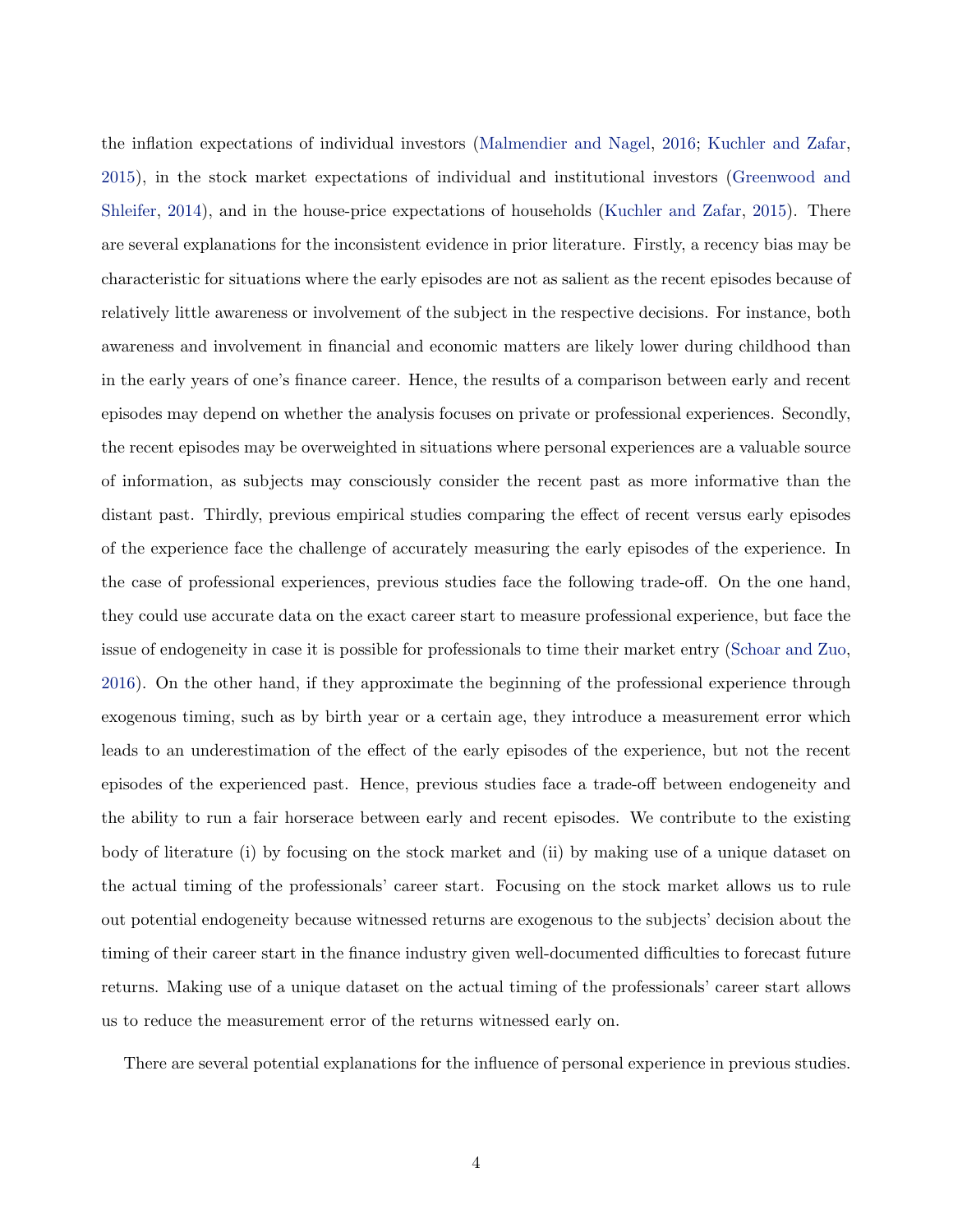Firstly, through experience, subjects may close an information gap resulting from high search costs for historical information. Secondly, personal experiences may change preferences, such as the willingness to take risks. Thirdly, subjects may (erroneously) extrapolate from the past even in the face of accurate and exhaustive information sources, because first-hand experiences come to mind more easily and quickly while they also last longer in memory. In an attempt to find an explanation, [Kuchler](#page-30-9) [and Zafar](#page-30-9) [\(2015\)](#page-30-9) argue that consumers are likely to learn from personal experiences because the objective data is not available or costly (as in the case of regional housing prices) or does not perfectly cover the relevant variable (as in the case of unemployment). In line with this, [Kempf, Manconi,](#page-30-2) [and Spalt](#page-30-2) [\(2016\)](#page-30-2) argue that having experience with investing in a particular industry increases the fund manager's alpha. In contrast, [Guiso, Sapienza, and Zingales](#page-29-6) [\(2013\)](#page-29-6) and [Malmendier and Nagel](#page-30-7) [\(2011\)](#page-30-7) make the case for a change in investors' risk aversion. Furthermore, based on a study of retail investors, Kaustia and Knüpfer [\(2008\)](#page-30-10) argue that the effect of experience is driven by reinforcement learning - the tendency to repeat an action which resulted in a favorable outcome in the past. [Peiran](#page-31-4) [\(2016\)](#page-31-4) identifies experimentally that both reinforcement learning and biased beliefs mediate the effect of personal experiences. In this paper, we rule out several alternative explanations, and argue that a subconscious judgmental bias is the most plausible channel through which witnessed returns affect professionals' expected returns.

The remainder of this paper proceeds as follows: Section [2](#page-7-0) introduces the panel of finance professionals who we study and describes the data as well as the measures we use. Section [3](#page-13-0) addresses the question whether finance professionals rely on witnessed returns when forming return expectations. Section [4](#page-17-0) analyzes whether early career observations leave a long-lasting mark on professionals' expected returns or not. Section [5](#page-23-0) discusses potential channels through which witnessed returns may affect professionals' expected returns. Finally, Section [6](#page-27-0) concludes.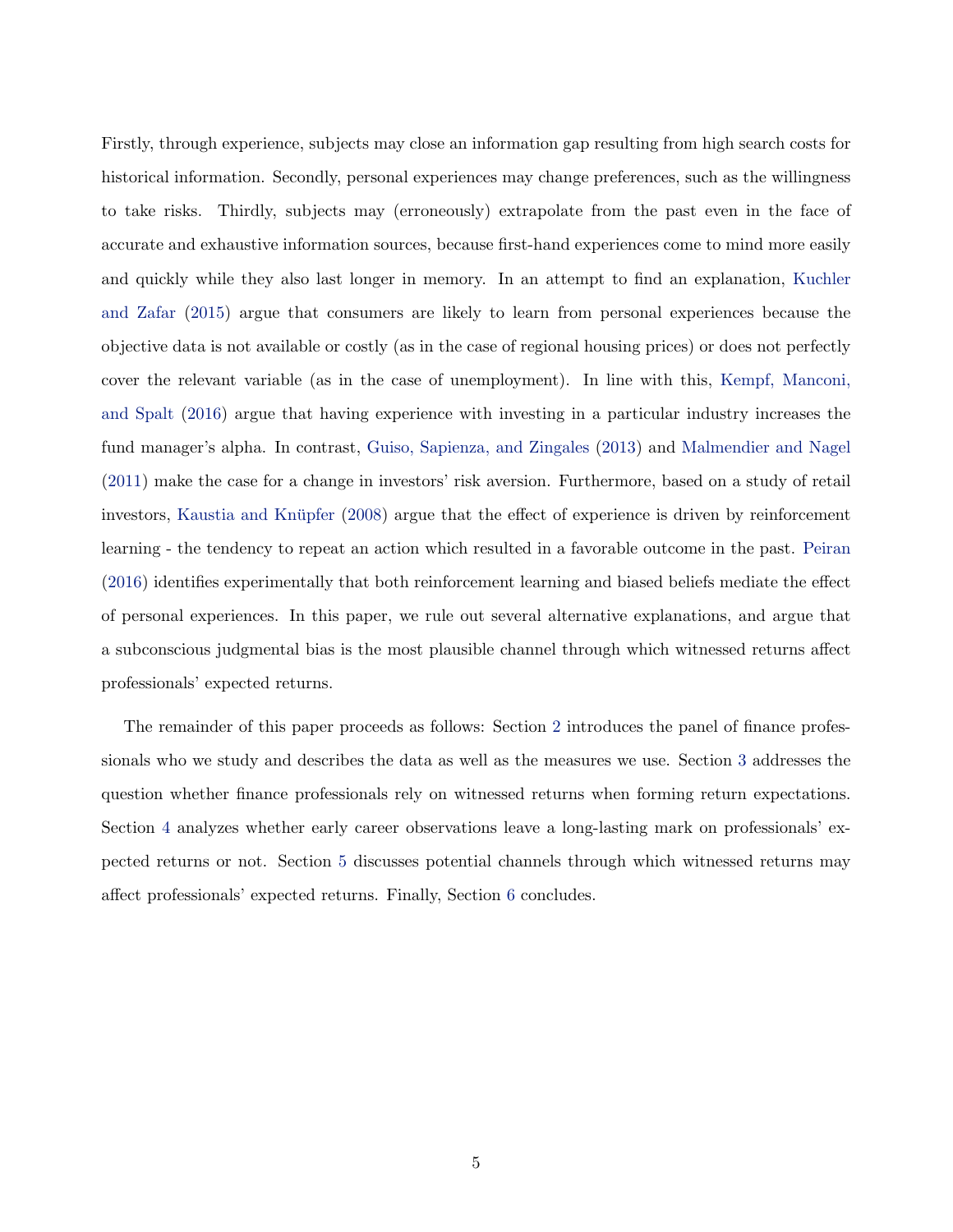## <span id="page-7-0"></span>2 Data

## 2.1 Panel of the ZEW Financial Market Survey

Data on professionals' stock market expectations comes from the monthly ZEW Financial Market Survey. This survey has been conducted in Germany since December 1991 among roughly 300 financial market professionals. These professionals provide their medium-term expectations (6 months ahead) on macroeconomic variables, interest rates, national and international stock market indices and foreign exchange rates.<sup>[1](#page-0-0)</sup> The survey results have a price impact on highly liquid financial markets as shown by event studies on the German stock and bond market (see, e.g., [Entorf, Gross, and Steiner,](#page-29-2) [2012\)](#page-29-2). These market movements provide evidence that the survey results affect the actual trading behavior of a sizeable fraction of investors. The survey participants are employed in banks, insurance companies and financial departments of some of the largest companies in Germany. Many of them are opinion makers, such as economists, stock market analysts and financial advisors. Hence, expectations are a typical output of their occupational activity rather than an inconsequential by-product. The realworld forecasts that professionals conduct on a regular basis outside the scope of the ZEW survey are reportedly used to assist in the decisions of both retail investors and institutional investors.<sup>[2](#page-0-0)</sup> Hence, biases in the expectations of these highly influential opinion makers can potentially affect the decisions of various groups of investors. This paper examines one particular bias: the distorting effect of reliance on witnessed stock market returns when forming beliefs about expected returns.

When working with survey data, there might be concerns about strategic response behavior or response fatigue amongst subjects. To avoid traditional reasons for strategic response behavior, such as rational herding arising from rank-dependent remuneration (see, e.g., [Lamont,](#page-30-11) [2002;](#page-30-11) [Hirshleifer](#page-30-12) [and Hong Teoh,](#page-30-12) [2003\)](#page-30-12), ZEW publishes the results strictly anonymously and there are no monetary incentives for participating in the survey. Independent of their response, all professionals in the ZEW survey panel receive a monthly report of the survey results as a non-monetary incentive to participate.

<sup>1</sup>Recent survey data and information on the survey can be found at <http://www.zew.de/economicsentiment>.

<sup>&</sup>lt;sup>2</sup>A supplementary survey conducted in June 2013 among 122 of the professionals from the ZEW pool reveals that more than half of them conduct stock market forecasts as a part of their occupational activity. The purpose of the forecasts is client advisory for 55% of the professionals and support of the institutional trading strategy for 79% of the professionals.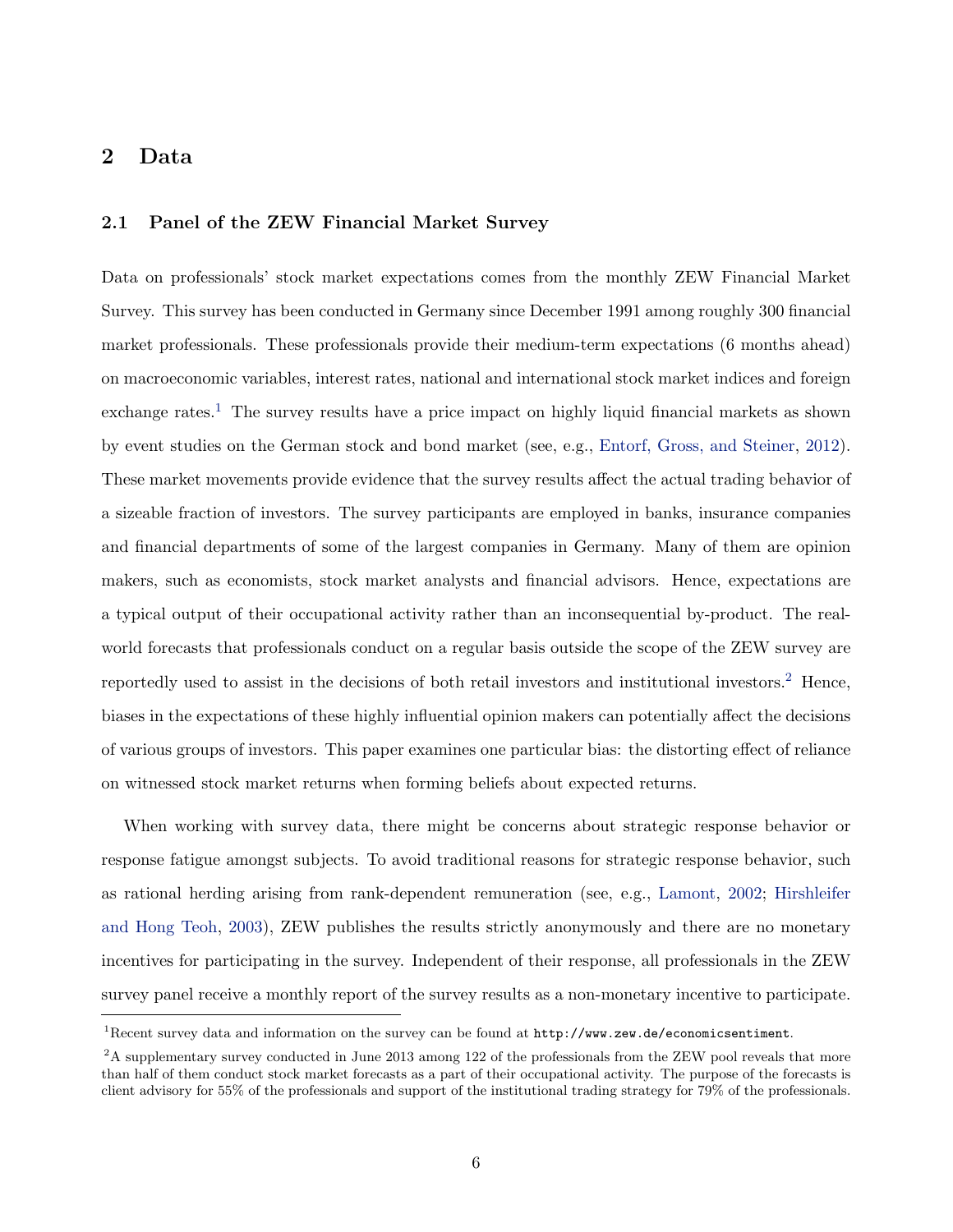To reduce the impact of response fatigue, the professionals are asked to only respond to questions which are in their area of expertise (there are no mandatory questions). Furthermore, both strategic response behavior and response fatigue are arguably unrelated to the witnessed returns since the career start. Therefore, if such issues would affect expected returns, they would only make it harder to empirically trace the effect of witnessed returns, thus biasing against the results we find.

### 2.2 Witnessed stock market returns

We define witnessed returns as the stock market returns over a particular period of the past, namely the period, which the professional has witnessed in person. We refer to witnessing as experiencing through observation. We measure witnessed returns by the witnessed returns of the German stock market index DAX. The DAX is a stock market total return index, which covers the 30 largest companies in Germany. Our measure of witnessed returns is most likely related to the concept of experiencing by observation rather than experiencing by action (see [Andersen, Hanspal, and Nielsen,](#page-29-7) [2015\)](#page-29-7), although in theory, the witnessed stock market returns might be correlated with the professionals' portfolio returns. This would be the case if the professionals only invested passively in the stock market, both as a part of their institutional strategy and in their private portfolio allocation. In Section [5,](#page-23-0) we argue that our results cannot be explained by professionals' own portfolio returns. Since our measure of witnessed stock market returns is most likely related to experiencing by observation, and not by action, it is particularly challenging to empirically trace any effect. This is because observing is an arguably low-impact form of experience (see [Simonsohn, Karlsson, Loewenstein, and Ariely,](#page-31-5) [2008;](#page-31-5) [Andersen, Hanspal, and Nielsen,](#page-29-7) [2015\)](#page-29-7). Furthermore, explaining the effect represents a challenge. Whereas the potential influence of experienced outcomes of previous actions can be explained by shifts in risk aversion, the impact of merely witnessed returns is harder to rationalize.

We assume that the professionals start witnessing the stock market when they start their career in the finance industry. Our measure differs from previous work, which assumes that experiencing the stock market starts at birth or at a certain age (see, e.g., [Malmendier and Nagel,](#page-30-7) [2011\)](#page-30-7). Our measure thus relates to *professional experiences* (see, e.g., [Dittmar and Duchin,](#page-29-3) [2016\)](#page-29-3), and not private experiences. We argue that childhood experiences are unlikely to be very relevant for stock markets,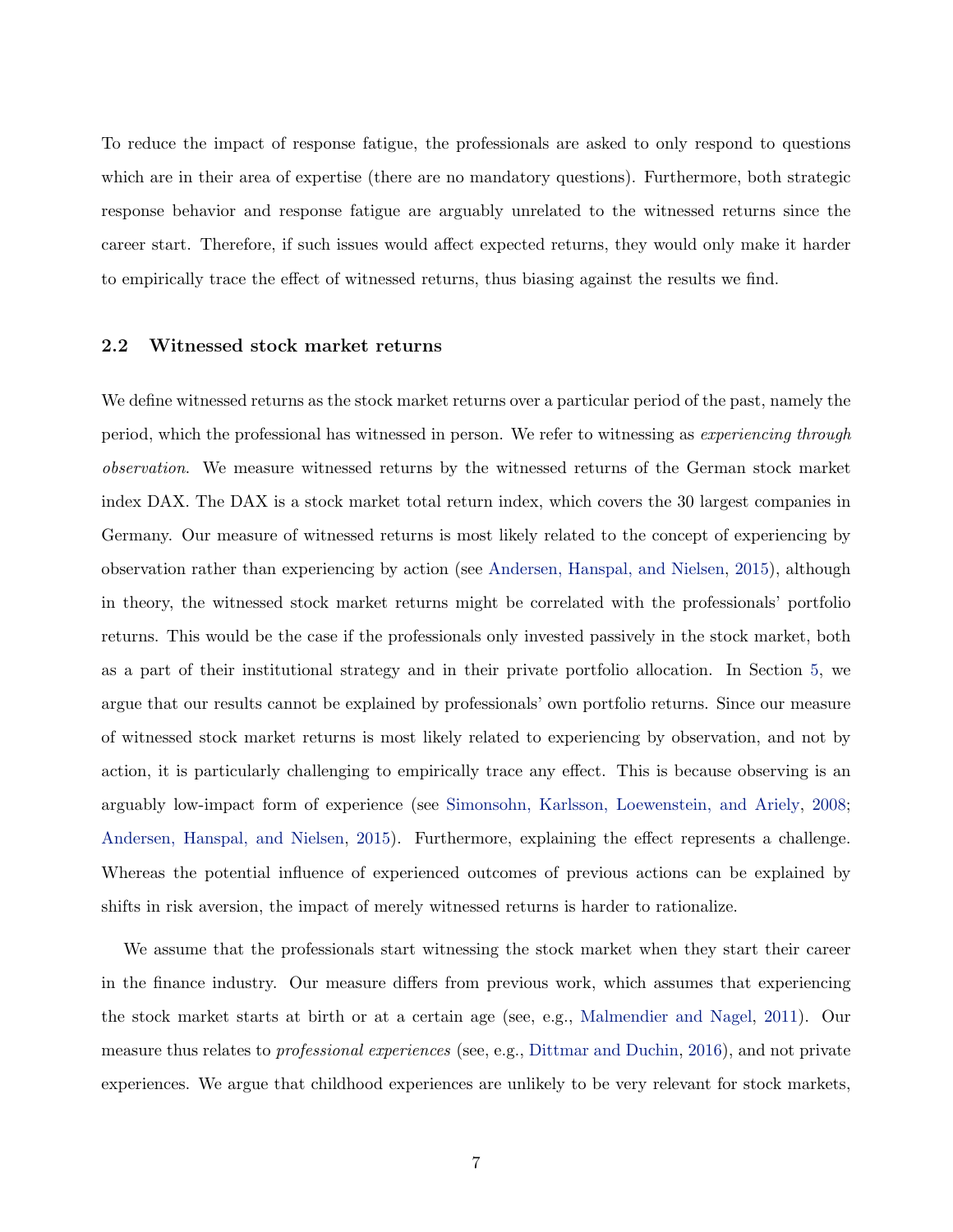in contrast to economic variables such as inflation and unemployment. Most children are unlikely to be affected by financial market developments and stock markets are also rarely discussed with or tracked by children.<sup>[3](#page-13-0)</sup> In Section 3 we verify our assumption that witnessing the stock market begins at the career start and show that our results are driven by the witnessed returns from the career start onwards, and not by the witnessed returns from a certain age onwards. Accurately measuring when professionals start consciously witnessing the stock market ensures a fair comparison between the effect of recently witnessed returns and early witnessed returns. A measurement error in the timing of the career start gives a technical advantage to recently witnessed returns, because the latter are always measured precisely.

To estimate witnessed returns, we make use of a unique dataset on the timing of the individual professional's career start in the finance industry. Our dataset contains information on the year of the professionals' career start in the finance industry as well as their birth year, which we use for the robustness checks described in Section [3.](#page-13-0) [4](#page-0-0) A definition of witnessed returns as well as an overview of all variables used throughout the paper is provided in Table [1.](#page-38-0)

### [Insert Table [1](#page-38-0) approximately here.]

Because the data only contains information on the year, but not the month of the career start, we assume a career start on January 1st of the year following the self-reported career start year. This way we exclude potential endogeneity, which might arise if stock market returns witnessed shortly before the career start were correlated with unobserved factors related to the subject's decision to enter the finance industry. For the empirical analyses, we require the subject to have at least two

<sup>3</sup>Financial literacy is not part of the general curriculum in German schools, which was one reason why Germany did not participate in the Programme for International Student Assessment (PISA) module on financial literacy elicited in 2012: <http://www.oecd.org/pisa/>

<sup>4</sup>Data on the professionals' career start in the finance industry and birth year has been collected on several occasions. The first data source are the ZEW registration forms for new survey participants introduced in 2010. The registration forms ask the survey participants to report their birth year and the year in which they started their career in the finance industry. The same question was included in a supplementary questionnaire, which was conducted in 2006 and which constitutes the second data source. The third data source was a supplementary questionnaire conducted in 2003, which asked the professionals about their tenure (years since career start) in the finance industry and their age. We exclude observations where the data from the three data sources is conflicting, as this suggests that the timing of the career start would not be well-defined. We further exclude one professional, who reportedly entered the finance industry before the age of 14, which is likely incorrect.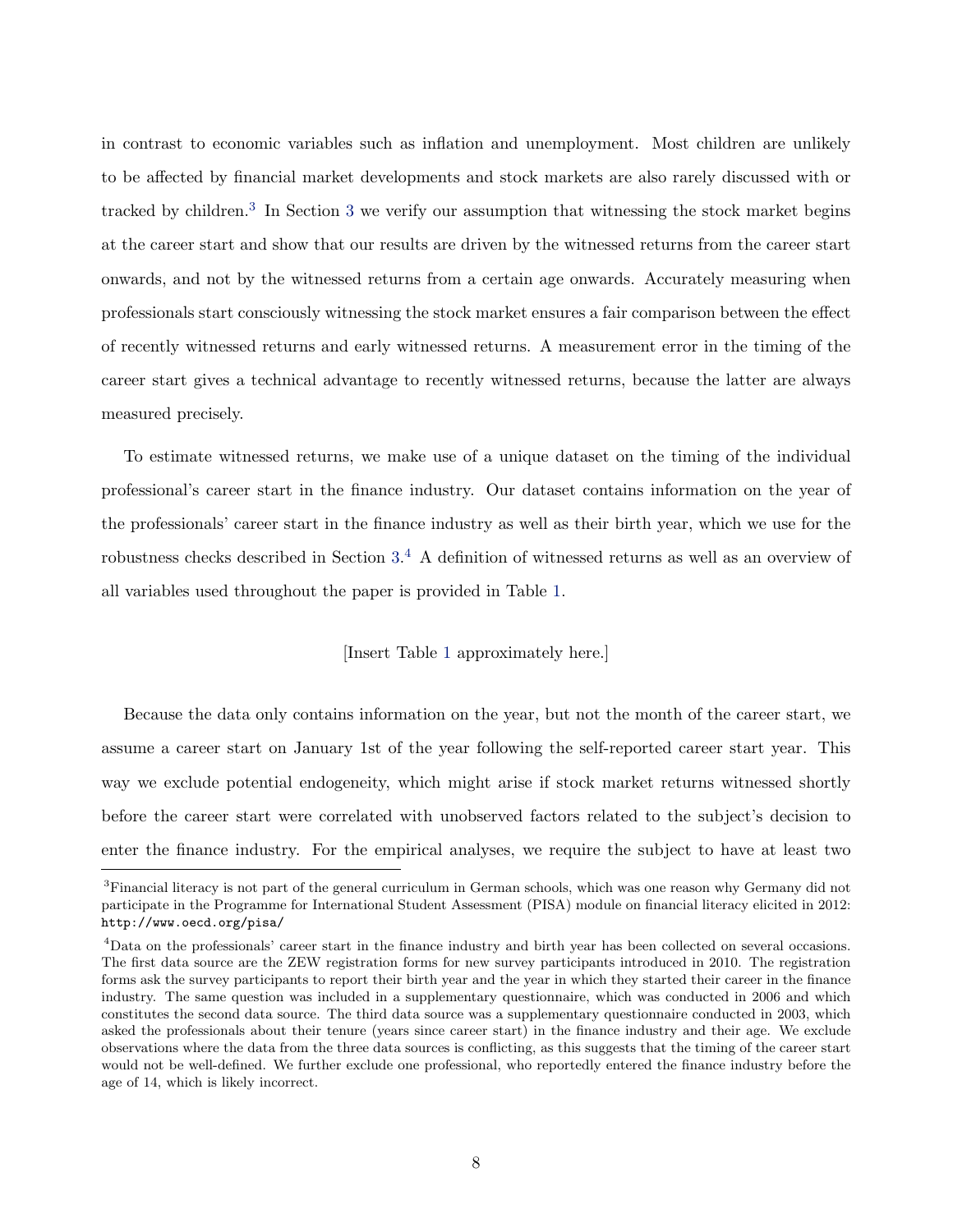years of experience in the industry. Sample descriptives are provided in Table [2.](#page-39-0)

[Insert Table [2](#page-39-0) approximately here]

The average professional in our sample was born in 1965 and entered the finance industry at the age of 24. The distribution of ages for career starts peaks twice - around the ages of 20 and 26, respectively. Career starts around age 20 is likely for people with an apprenticeship, whereas career starts around the age of 26 suggests the completion of a university degree. The average professional on the panel has a tenure of 21.5 years in the finance industry and 90% of the survey responses are submitted by professionals with a tenure of more than 10 years.

Our main variable measures witnessed returns as the equally-weighted average annual log DAX returns between January 1st in the year after the self-reported career start until the day of the submission of the survey response. As an alternative measure for the purposes of robustness checks, we estimate witnessed excess returns. Excess returns are measured as equally-weighted average annual log DAX returns in excess of the annualized money-market rate. Data on the money market rate spans from December 1959 until May 2012 and is collected by the German Central Bank (Bundesbank) based on reports of Frankfurt-based banks.<sup>[5](#page-0-0)</sup> For data on a risk-free rate after May 2012, we use the annualized 1-month Euribor, as available on Datastream. Table [2](#page-39-0) displays the distribution of the witnessed (excess) returns by the professionals.

Besides the equally weighted average, we further measure witnessed returns as a weighted average of the returns since the career start onwards in sensitivity analyses in Section [4.](#page-17-0) We use a monotonic weighting function analogous to [Malmendier and Nagel](#page-30-7) [\(2011\)](#page-30-7), where a parameter  $\lambda$  determines the difference in the weights of the early versus recent periods of the career. Details on the weighting function are provided in Section [4](#page-17-0) and in Appendix [B.](#page-48-0)

It could be argued that the decision to start a career in the finance industry is affected by the market returns which are observed prior to the career start. To address this concern, Figure [1](#page-32-0) plots the development of career starts over time.

 $5$ The data and description are available on the Bundesbank website <www.bundesbank.de/en/> under time-series code BBK01.SU0104.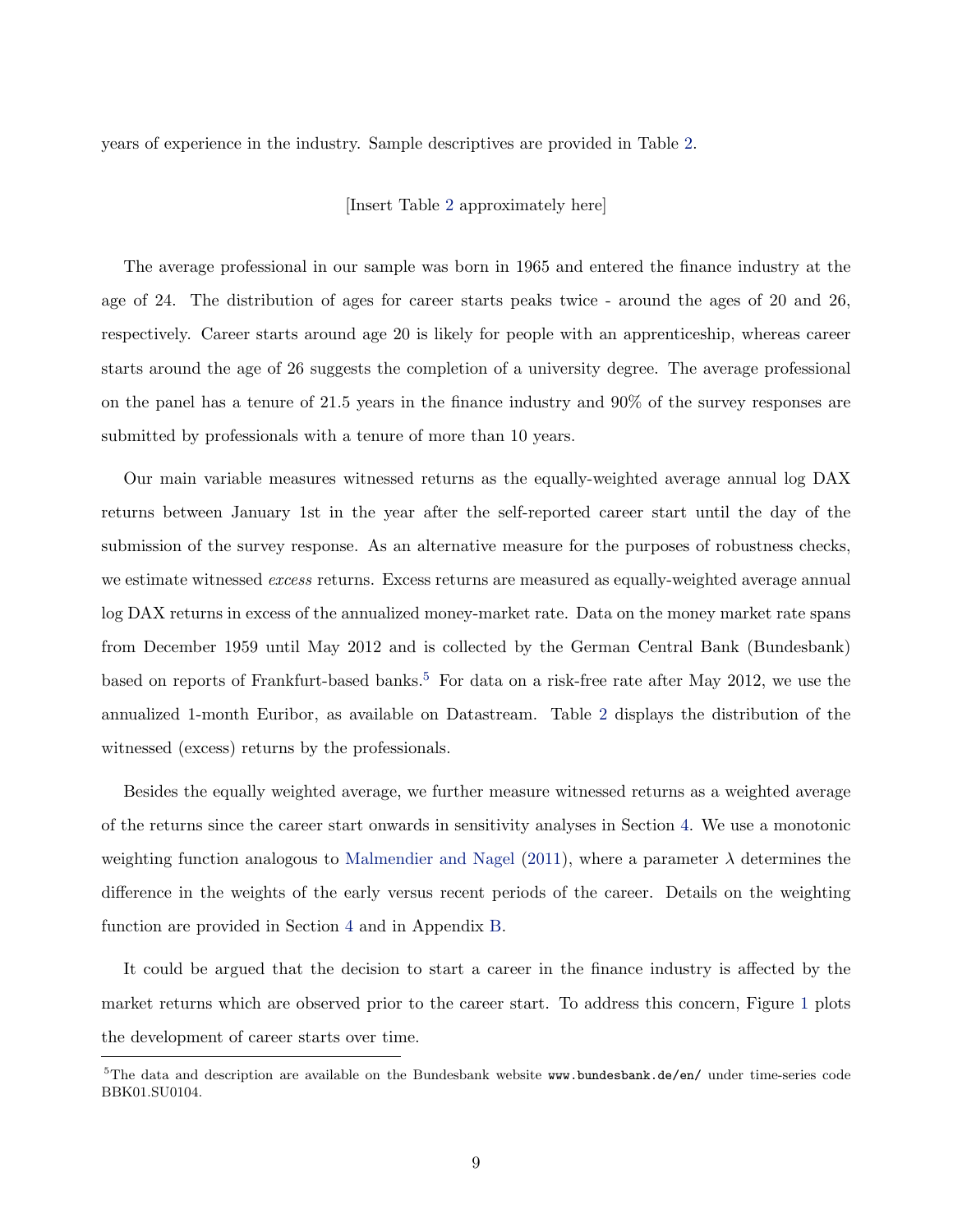### [Insert Figure [1](#page-32-0) approximately here]

Figure [1](#page-32-0) shows that the number of professionals from the ZEW panel starting their careers increases from the beginning of the sample period until 1997 and drops thereafter. This increase is in line with the historical growth of the finance industry during this period. The drop after 1997 can be explained by the target cohort of the ZEW survey. As the ZEW survey targets professionals with long tenure in the finance industry, professionals who have recently started their finance career do not yet satisfy this condition. Figure [1](#page-32-0) shows that based on descriptive analysis of the career entries, it is unlikely that the decision to start a career in the finance industry is determined by prior market returns. The correlation between the number of career starts and the realized DAX returns over the year of the career start and over the three years leading up to the career start is around 0.2 and not statistically significant at the 10% level.

### 2.3 Expected stock market returns

In this paper, we ask how witnessed stock market returns affect professionals' stock market expectations. We examine professionals' expectations regarding DAX returns. Expectations are elicited through a numerical question. The question on the expected DAX returns was included in the survey in February 2003 for the first time and we gather data until March 2016, thus covering a period of over 13 years. Specifically, the wording of the numerical question on DAX expectations is as follows:

"I expect the DAX in  $6$  months to be at ... points."

We convert the responses to the above survey question into expected stock market returns using the DAX opening level on the day of the response.<sup>[6](#page-0-0)</sup> If the response is submitted during a bank holiday or during the weekend, we use the closing level on the last trading day. The daily market data is

<sup>&</sup>lt;sup>6</sup>It is a commonly used approach in real-world surveys to elicit price/index levels and calculate expected returns from the survey responses. Beside the ZEW Financial Market Survey, for example, the Livingston Survey of the Federal Reserve Bank of Philadelphia asks about price levels. A limitation of an indirect elicitation is that the subjects may not think about expected returns when asked about expected index levels, as shown by [Glaser, Iliewa, and Weber](#page-29-8) [\(2016\)](#page-29-8). The study further shows that when asked about expected index levels subjects extrapolate only from the very recent price developments. Hence, the wording of the survey question makes it harder for us to find an effect of distant-past returns such as the witnessed returns early in the career.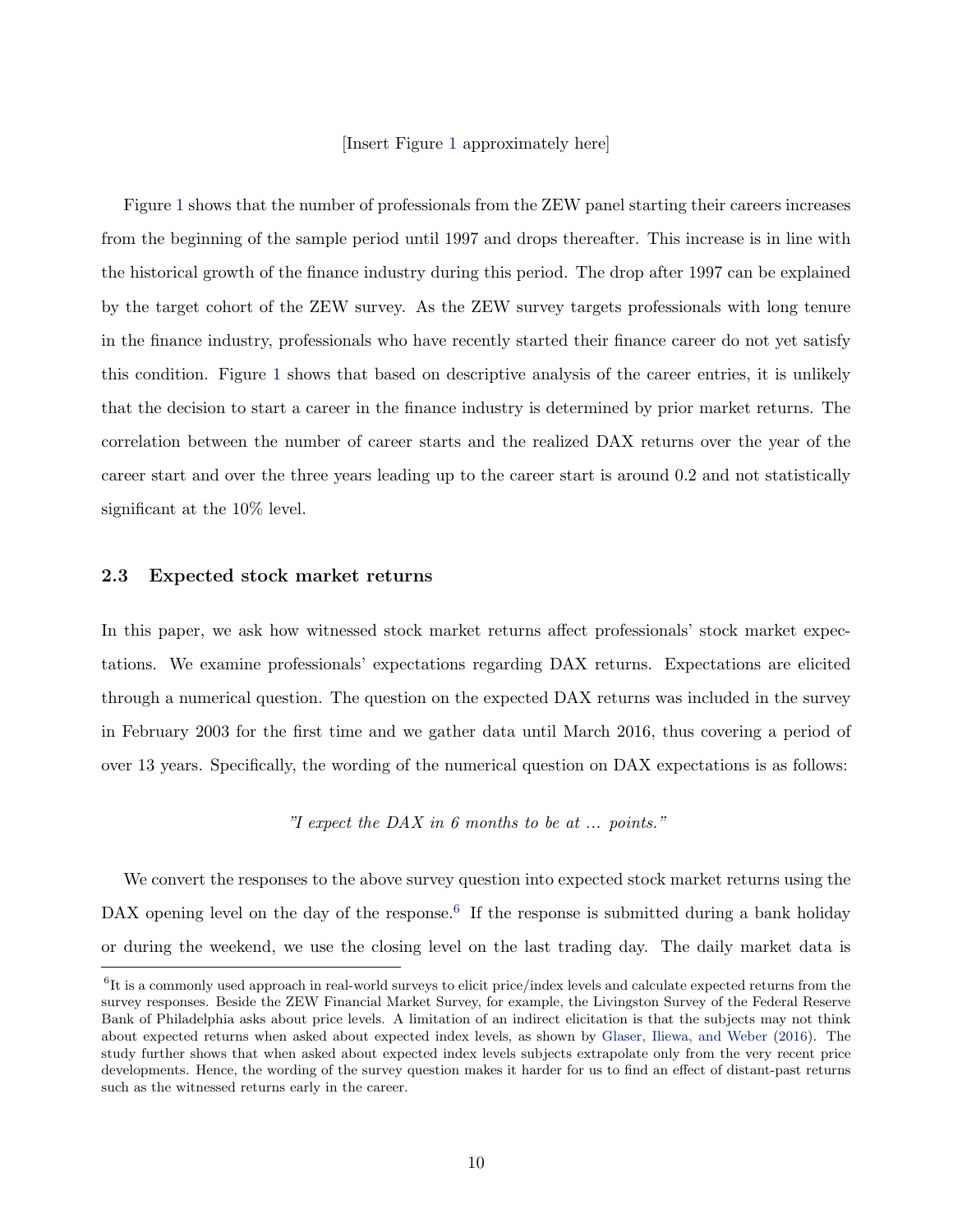obtained from Thomson Reuters' Datastream. For the purpose of the empirical analysis we take the natural logarithm of expected returns. In order to prevent extreme outliers from affecting our results, we winsorize expected returns at the  $1\%$  and  $99\%$  level.<sup>[7](#page-0-0)</sup> For comparison purposes, expected returns are annualized.

Descriptive statistics on the expected returns are provided in Table [2.](#page-39-0) Our panel covers the monthly observations of 326 individual professionals. The panel structure is unbalanced, with the average professional submitting about 65 responses over the sample period of 158 months. Professionals who have left the panel during the sample period are also included in our analysis to avoid survivorship bias. The average expected annual return is  $5.7\%$ . The cross-sectional dispersion  $(13.0\%)$  is higher than the time variation (9.4%). The higher cross-sectional dispersion suggests that individual differences influence professionals' expectations beyond market-wide factors.

### [Insert Figure [2](#page-33-0) approximately here]

Figure [2](#page-33-0) shows that the cross-sectional dispersion in expected returns changes considerably over time. Our main explanatory variable, witnessed returns, potentially drives this variation, at least partly. The intuition is as follows. Consider two professionals - a novice and an advanced professional. Assume that both of them behave like witnesses and hence underweight the history which they have not observed in person and extrapolate from what they have witnessed. The advanced professional and the novice would disagree most of the time, leading to cross-sectional dispersion. The disagreement will vary over time, as the novice will change his mind over time to a greater extent than the advanced professional. The disagreement will be particularly high after extreme market returns, because a recent extreme market return is only a blip on the long-term radar of an advanced professional, but constitutes a sizeable fraction of the observation set of a novice. Furthermore, the disagreement within the group will increase as soon as new novices join.

<sup>7</sup>The results of our empirical analyses remain qualitatively unchanged when we use non-winsorized expected returns.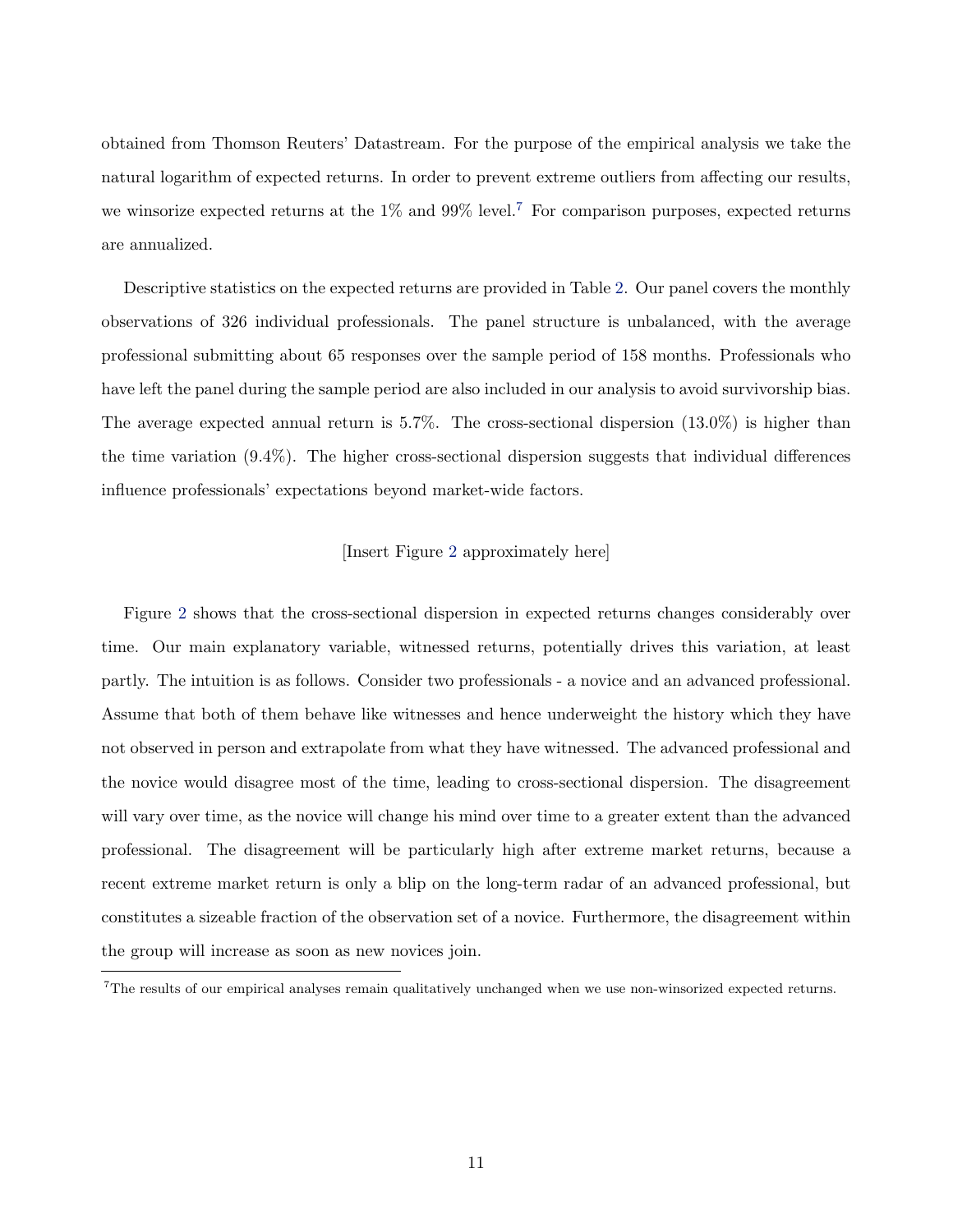## <span id="page-13-0"></span>3 Witnessed returns affect finance professionals' expected returns

To obtain a model-free first impression of how witnessed returns affect expected returns, consider again the disagreement between two generations of professionals: novices and advanced professionals. Assume that all professionals behave like witnesses - extrapolating from the returns they have witnessed during their career, and ignoring the data before their career start. Under these circumstances, advanced professionals and novices would disagree most of the time, because the stock market returns they have witnessed would be different most of the time. Figure [3](#page-33-1) provides evidence of such disagreement in our data. The figure shows that when the differences in witnessed returns are large, disagreement is also high. Hence, the cross-sectional dispersion of witnessed returns is positively correlated over time with the cross-sectional dispersion of expected returns.

### [Insert Figure [3](#page-33-1) approximately here]

In the following, we describe our empirical model and present our results. Remember that our objective is to uncover an effect of witnessed returns which should not be there according to standard finance theory. Therefore, we choose model specifications which measure the lower bound of the effect of witnessed returns on expected returns.

$$
y_{it} = \beta R_{s,t} + \gamma' x_{it} + \eta_i + \nu_t + \epsilon_{it}
$$
\n<sup>(1)</sup>

The dependent variable,  $y_{it}$ , measures expected DAX returns. Expected returns are elicited on a monthly basis and are annualized and logarithmized in accordance with the other variables. The main independent variable is witnessed returns  $(R_{s,t})$  over each professional's career in the finance industry. The start time s, is the 1st of January following the year the professional reported to have started his career. We consider all returns until the day of the submission of the survey response  $t$ . In our main regressions, all returns witnessed during the professional's career are weighted equally. We take advantage of the panel structure of our dataset and include month-year fixed effects and subject-fixed effects as suggested by a Hausman test. This way, we circumvent endogeneity arising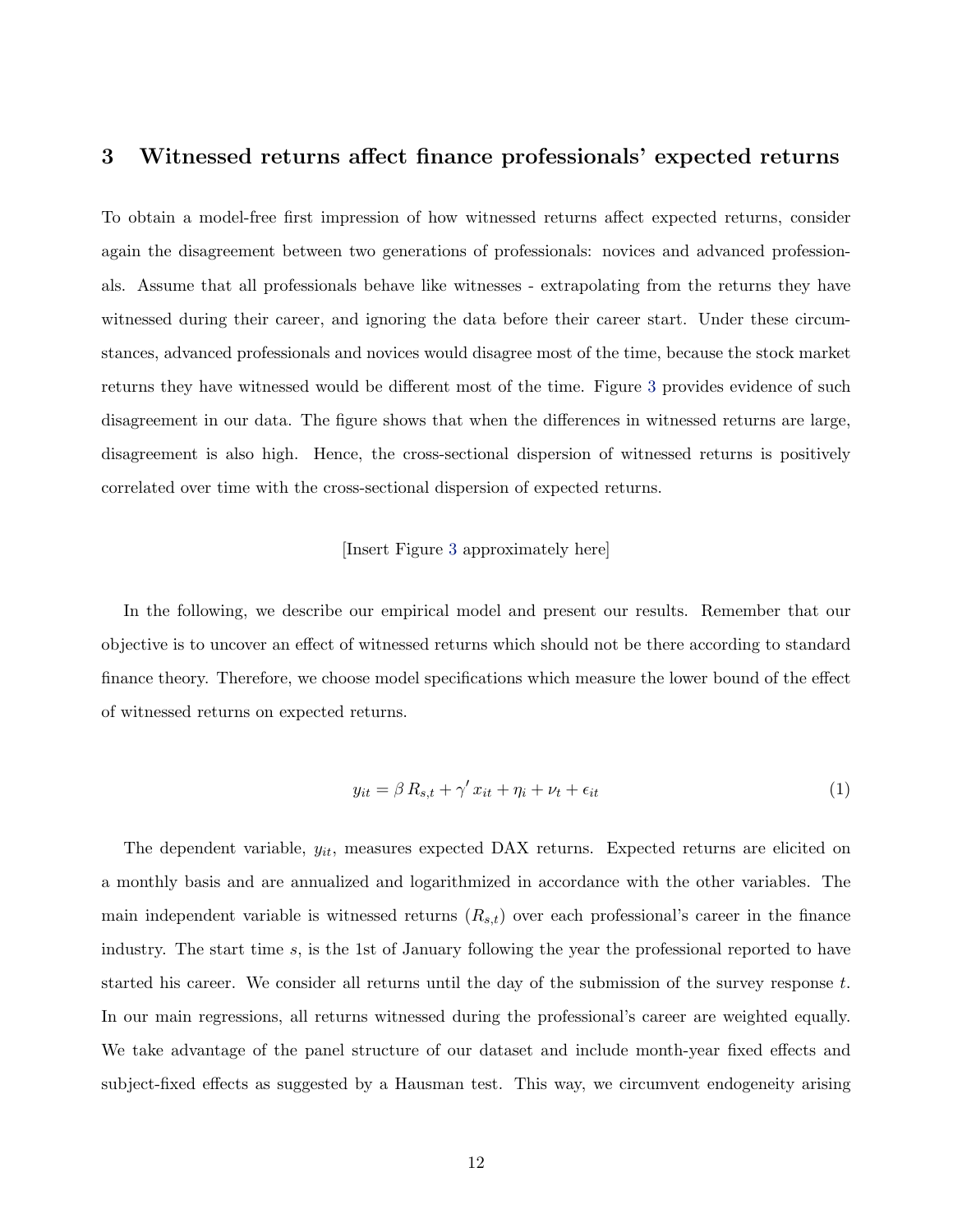from correlation of witnessed returns with time-level variables and subject-level variables. Specifically, month-year fixed effects cover the entire historically available information on the past average DAX return as well as all other forward-looking information about the DAX companies, which is publicly available. Furthermore, the month-year fixed effects remove time trends in expectations such as seasonal variations in optimism (see, e.g., [Goetzmann, Kim, Kumar, and Wang,](#page-29-9) [2015\)](#page-29-9). Analogously, subject-fixed effects cover personal traits such as time-independent risk aversion or time-independent optimism. It should be noted that the fixed effects already capture two extreme scenarios of the relevance of witnessed returns, hence our model setup identifies a lower bound of the potential effect of witnessed returns. Firstly, month-year fixed effects cover recent returns, which are witnessed by every professional in the sample. Hence, extreme cases where the professional bases his predictions entirely on returns realized over the past several months to up to the last two years are not identifiable as they are covered by the time-fixed effects. Secondly, subject-fixed effects cover returns which are observed at the start of the career and are never forgotten. Hence, we only capture the effect of witnessed returns which varies over time because of (i) new episodes being witnessed and (ii) a decrease of the relevance of the previously witnessed past. For the purposes of comparison with previous studies (e.g., [Malmendier and Nagel,](#page-30-7) [2011;](#page-30-7) [Kuchler and Zafar,](#page-30-9) [2015\)](#page-30-9), we also report the results of model specifications where we replace the subject-fixed effects with available demographic control variables (gender, having a doctorate degree and tenure in the finance industry).

Further controls are given as follows. We include day-of-week fixed effects to capture possible calendar effects, which are not covered by the month-year fixed effects. This is important, because in each monthly survey, professionals do not respond on the same day but instead the responses are spread over a period of around 11 trading days. We include measures of economic expectations, which should determine expected returns according to standard finance theory. Specifically, our panel dataset contains measures of professionals' expectations for the development of the German economy over the next six months and professionals' assessment of the current economic situation.[8](#page-0-0) These measures of economic expectations are similar to the measures used by [Greenwood and Shleifer](#page-29-5) [\(2014\)](#page-29-5) and [Amromin and Sharpe](#page-29-10) [\(2014\)](#page-29-10). In some model specifications, we additionally control for a potential

<sup>8</sup>For the exact wording of the respective survey questions, see Table [1.](#page-38-0)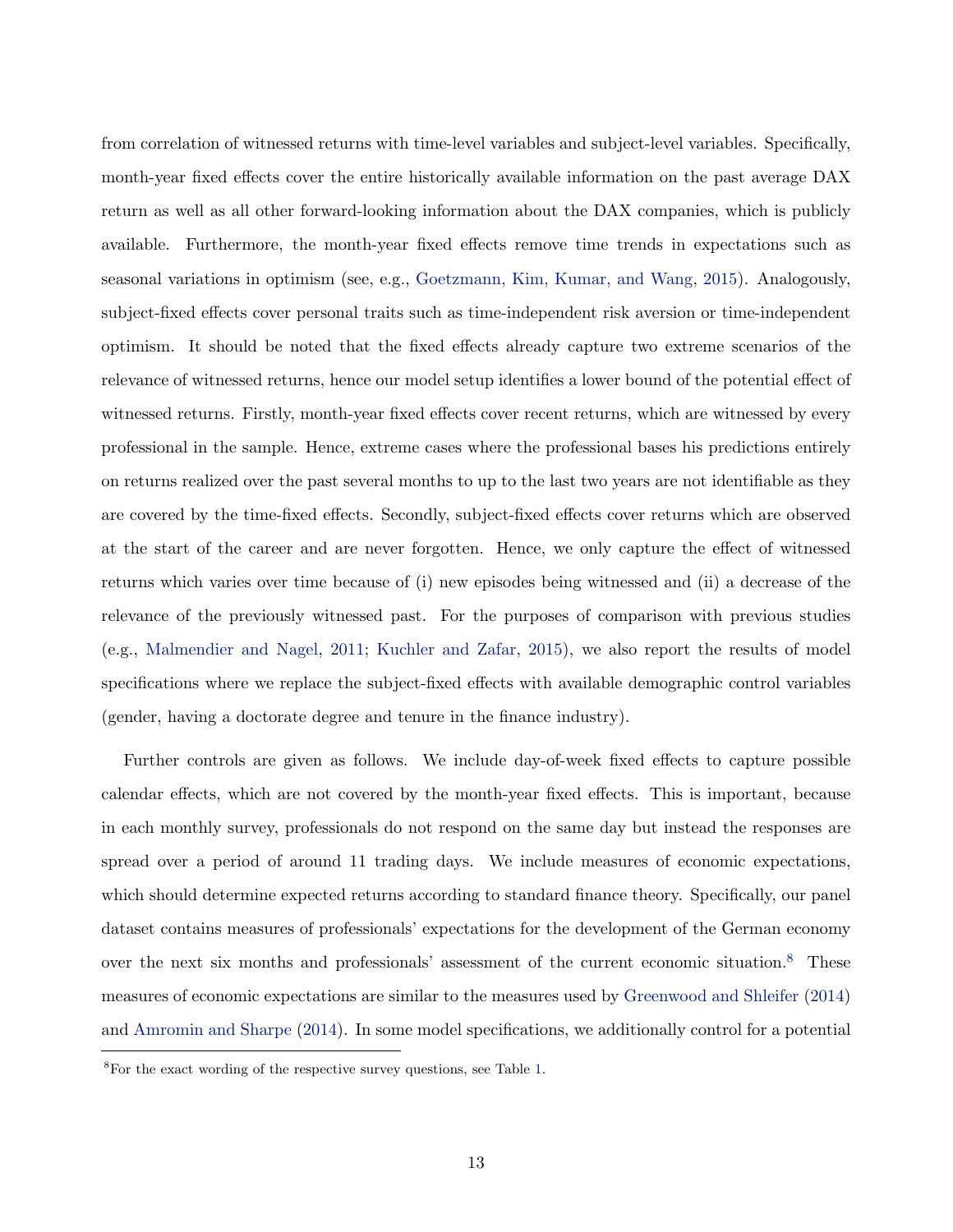non-linear impact of tenure by including tenure squared. We report double-clustered standard errors at the subject level and the time level.

### [Insert Table [3](#page-40-0) approximately here]

Witnessed returns affect expected returns, as shown in Table [3.](#page-40-0) This result is robust to alternative model specifications with and without subject-fixed effects. The results also pertain to witnessed excess returns as shown in columns (v)-(viii). All model specifications include time-fixed effects, which means that witnessed returns have an impact on expected returns over and above the impact of the objective historical development, as well as any other public information which is available to all professionals. This result is consistent with the experimental findings of [Lejarraga and Gonzalez](#page-30-3) [\(2011\)](#page-30-3) and [Peiran](#page-31-4) [\(2016\)](#page-31-4), who show that information learned from description is neglected in favor of information learned from personal experience. We show that this result holds in situations when it would not be expected to hold - for professionals with decades of experience and in situations where personally witnessed "information" is non-informative and of no value for the completion of the task.

Panel A displays our baseline results with subject-fixed effects. According to the coefficient estimate in the fully specified model in column (iv), a decrease of the within-subject witnessed returns by 1 percentage point would reduce the professional's expected return by 0.325 percentage points. In the presence of subject-fixed effects and time-fixed effects, the coefficient estimate captures the effect of within-subject time variation of witnessed returns resulting from (i) "fading memory" of the more distant past and (ii) different "attention" to recently witnessed episodes. To illustrate the economic effect of "fading memory", consider a professional who started his career in January 2008 and in the first year of his career witnessed a 40 percent decrease of the DAX. Independent of what happens to the market after 2008, the memory of the first year "decays" over time as the weight of the first year is reciprocal to the professional's tenure. Because of the "fading memory", in 2015 the 2008 crisis will account for 1 percentage point less negative witnessed return than it did in 2014, independent of the market returns in the following years. Hence, following the coefficient estimate in column (iv), in 2015 the professional will be less pessimistic than he was in 2014 by 0.325 percentage points. Analogously, in 2008, the professional was paying all of his attention to contemporary market developments, whereas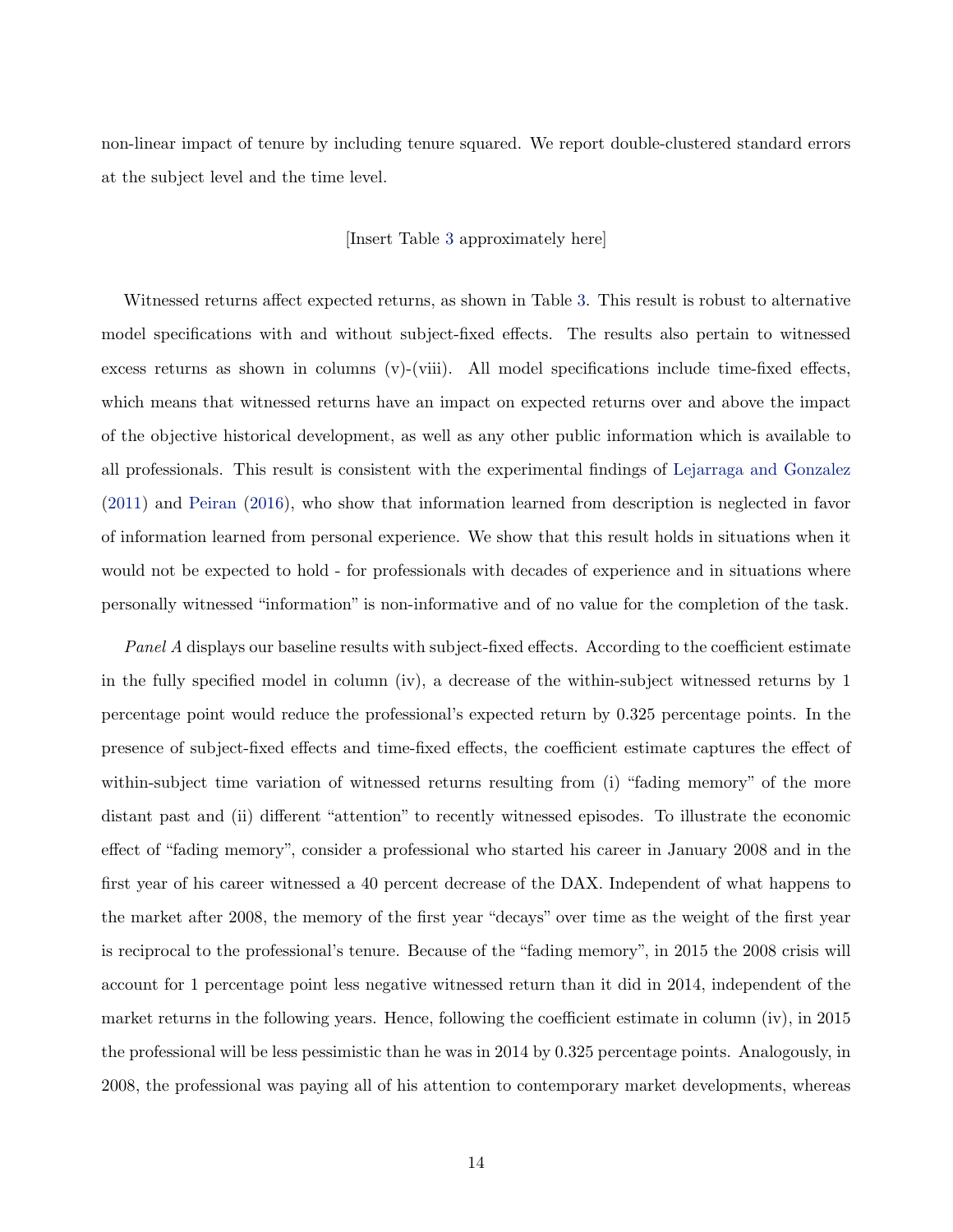in 2015, the contemporary returns only make up for one eighth of his set of witnessed past returns.

For the purpose of comparison with previous studies (especially [Malmendier and Nagel,](#page-30-7) [2011\)](#page-30-7), Panel B reports the results of model specifications where the subject-fixed effects are replaced by available demographic control variables. Without subject-fixed effects, the regression coefficients in Panel B additionally capture cross-sectional differences in the timing of the career start, which shape the professionals' average expected returns once and for all. Most importantly, they capture variations in expected returns which are attributed to the fact that, for example, one professional started his career in 2008 and another, in 1998. This is the main source of variation in previous studies, which use repeated cross-sectional data (see, e.g., [Malmendier and Nagel,](#page-30-7) [2011\)](#page-30-7). Panel B shows that our findings are qualitatively unchanged when we replace the subject-fixed effects with available demographic control variables. Nevertheless, for the remainder of this paper, we report the results of model specifications with subject-fixed effects in order to avoid potential endogeneity concerns.<sup>[9](#page-0-0)</sup>

Our measure of witnessed returns differs from previous work. Previous studies, focusing on experiencing in general, assume that experiencing starts at birth or at a certain age (see e.g., [Malmendier](#page-30-7) [and Nagel,](#page-30-7) [2011\)](#page-30-7). In contrast, we assume that for professionals witnessing the stock market begins at the career start in the finance industry. We argue that awareness during childhood may be a plausible assumption for some economic variables (such as inflation or unemployment), but most children are unlikely to be aware of stock market developments as the topic of financial markets is rarely discussed with or understood by children. Hence, the lack of accurate information on the exact beginning of the time frame of personal experiences introduces noise in the measures of experienced returns used in previous studies. This noise leads to an underestimation of the impact of the early episodes. In Section [2,](#page-7-0) we argued that our unique dataset allows us to measure witnessed returns with less noise compared to previous studies because we can more accurately capture the stock market returns at the beginning of the time frame of witnessing. In the following, we verify the validity of our measure of witnessed returns. To this end, we compare our measure with previously used proxies which estimate

<sup>&</sup>lt;sup>9</sup>Whereas previous studies use life experience, which is an episode of the past with an unequivocally exogenous starting point, our measure of witnessed returns starts at a point in time which is partly decided by the professional himself. Hence, this time of entry may be endogenous if professionals were able to time their job entry, for example to avoid starting shortly before a stock market burst. If subjects were able to time their career start, the subsequently witnessed returns would be potentially correlated with personal characteristics as suggested by [Oyer](#page-31-6) [\(2008\)](#page-31-6) and [Schoar and Zuo](#page-31-3) [\(2016\)](#page-31-3).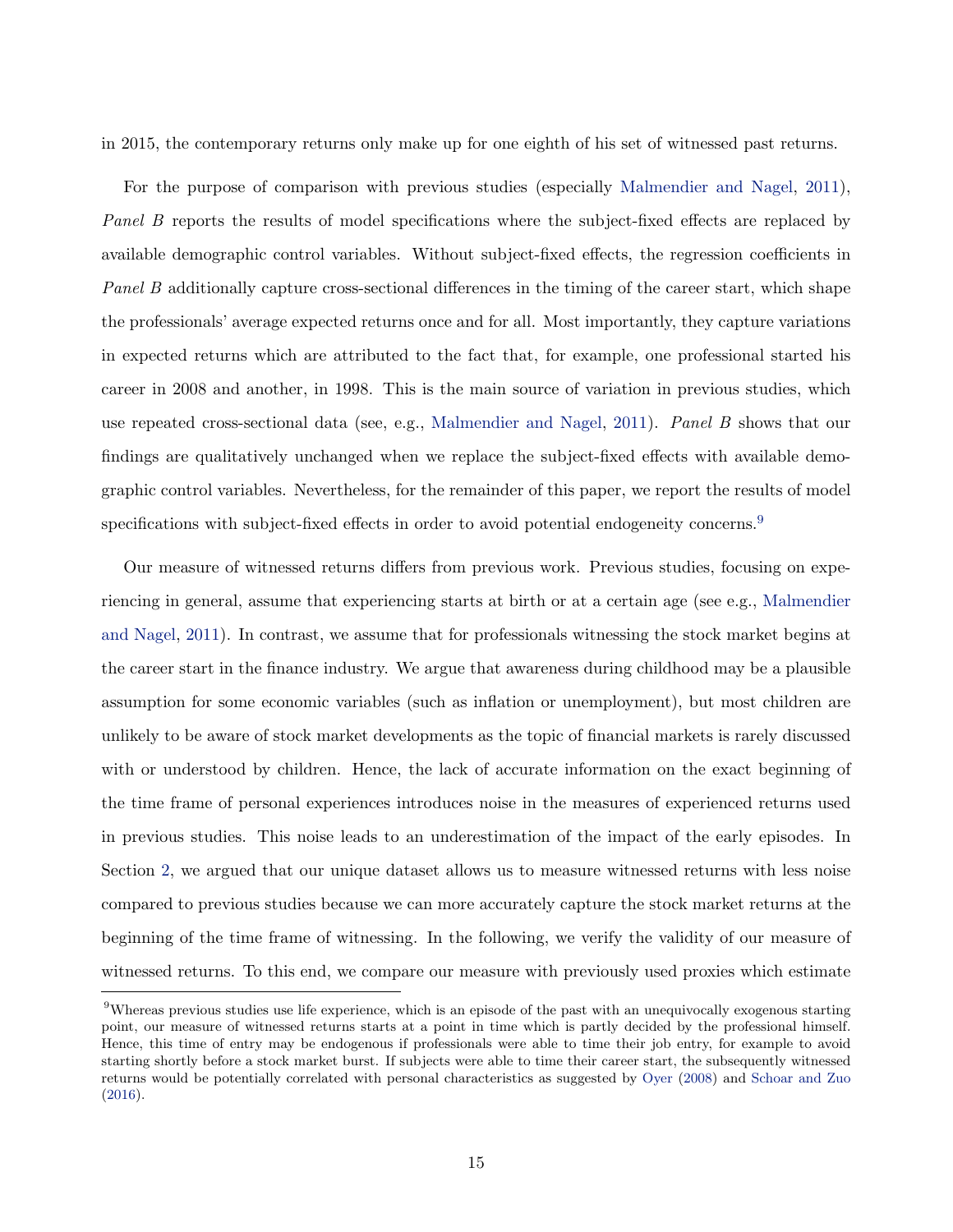experienced returns (here: witnessed returns) from a certain age onwards. We calculate different proxies of witnessed returns for a wide range of ages between 18 and 27. This range covers important age thresholds. The age of 18 is the legal age of majority in Germany, which is presumably when people start living on their own budget, and eventually start getting involved in financial and investment matters. The distribution of age at career start of the professionals in our sample peaks twice - around the age of 20 and 26 respectively, so we also include these ages in our proxies for assumed different career start times. The median age at career start is 25. Table [4](#page-41-0) displays the correlation between our measure of witnessed returns and the different proxies. Table [4](#page-41-0) further replicates our baseline regressions using the different proxies.

#### [Insert Table [4](#page-41-0) approximately here]

Table [4](#page-41-0) shows that there is a relatively low correlation (less than 0.6) between the witnessed returns based on age-based proxies and our measure of witnessed returns since the career start (see Panel C). The correlation is low, because professionals start their career in the finance industry at very different ages. Table [4](#page-41-0) further shows that when data on the exact age of the career start is not available, the results on the effect of witnessed returns on expected returns vanishes due to an underestimation of the effect of the early episodes (see *Panel A*). Our results are robust to the inclusion of control variables such as macroeconomic expectations (see *Panel B*). Robustness checks without subject-fixed effects are included in Appendix [A,](#page-45-0) Table [A.1.](#page-45-1)

## <span id="page-17-0"></span>4 Returns witnessed early in the career leave a long-lasting mark

In Section [3,](#page-13-0) we traced the effect of witnessed returns in professionals' expected returns. In this section, we further examine this result, and examine whether the effect of witnessed returns is shortlived and returns witnessed early on are quickly overshadowed by the most recent stock market returns or whether instead returns witnessed early on in the career leave a long-lasting mark on professionals' expected returns. On the one hand, the effect of early witnessed returns might be long-lasting, because the long-term memory favors witnessed information [\(Lejarraga,](#page-30-5) [2010\)](#page-30-5). Along these lines, [Schoar and](#page-31-3)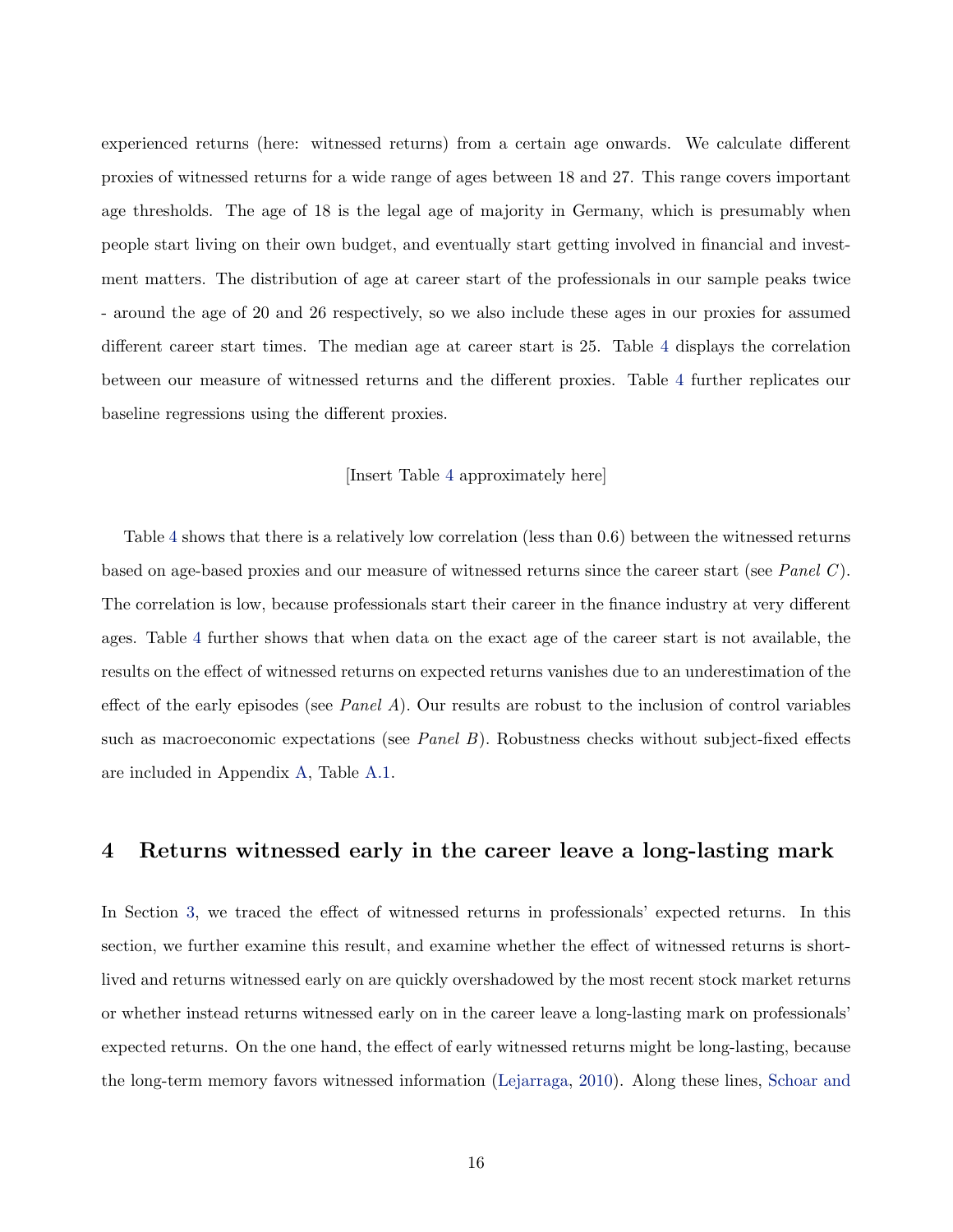[Zuo](#page-31-3) [\(2016\)](#page-31-3) show that the early work environment plays an important role in the formation of the managerial style of CEOs. On the other hand, there is reason to believe that recent experiences overshadow earlier experiences (see, e.g., [Langer, Sarin, and Weber,](#page-30-6) [2005;](#page-30-6) [Malmendier and Nagel,](#page-30-7) [2011\)](#page-30-7). However, empirical studies comparing the effect of recent versus early episodes of experience face the challenge of accurately measuring the early episodes of the experience. As discussed in Section [3,](#page-13-0) accurately measuring the early episodes of experience is particularly challenging in the case of financial market variables. A measurement error in the approximation of the early episodes leads to an underestimation of their effect, and thus gives a technical advantage to the more recent episodes. As shown in Section [3,](#page-13-0) our unique data on the exact timing of professionals' career starts provides us with a more accurate measure of the early episodes than conventional proxies, thus allowing us to compare the effect of early versus recent episodes of the past on more equal grounds than previous studies. In the following, we thus revisit the question of whether recent versus early episodes of the past matter more for shaping finance professionals' beliefs about expected returns by making use of our unique data.

### 4.1 Linear regression analysis

To find out whether witnessed returns leave a long-lasting mark on professionals' expected returns, we first re-examine our main analyses of the impact of witnessed returns on expected returns. In particular, we estimate the same linear regression model as described in Section [3,](#page-13-0) but focus on the contribution of early witnessed returns by excluding the very first years of a professional's career from the measure of witnessed returns.

[Insert Table [5](#page-42-0) approximately here]

[Insert Figure [4](#page-34-0) approximately here]

Table [5](#page-42-0) shows how the regression results of our linear models from Section [3](#page-13-0) change when we sequentially exclude the early years of a professional's career. We estimate the baseline model with two-way fixed effects (see Panel A) and the full model with two-way fixed effects and control variables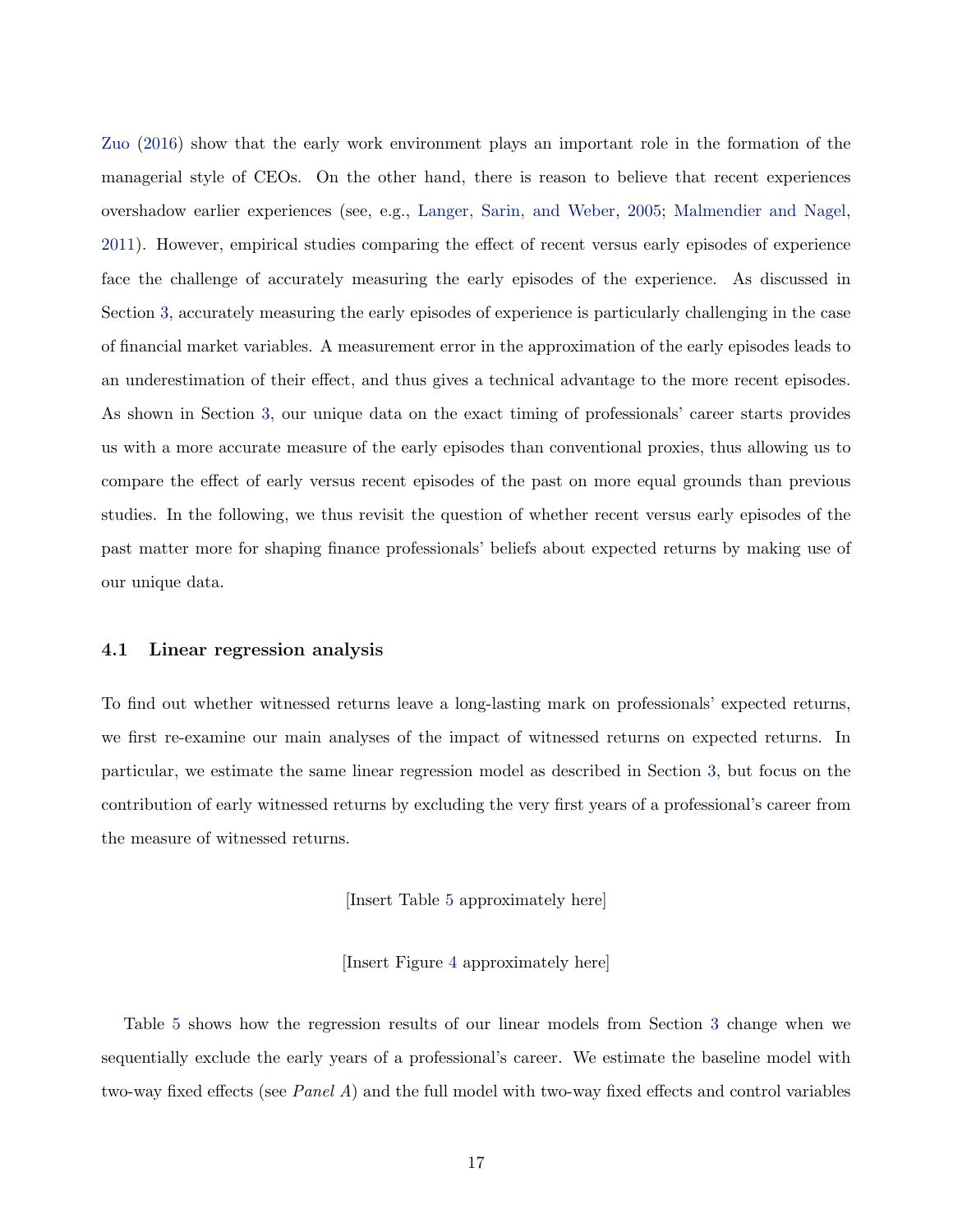(see Panel B). In this table, as well as in the remainder of the paper, witnessed returns are measured as nominal returns, although our findings remain qualitatively the same if we instead use witnessed excess returns.[10](#page-0-0) The different columns display the coefficient estimates for different measures of witnessed returns depending on how many early years of the career are included in the measure of witnessed returns. The leftmost column in Table [5](#page-42-0) and the leftmost bar in Figure [4](#page-34-0) display the regression results when deliberately leaving out the first four years of the career. Analogously, the rightmost column in Table [5](#page-42-0) and Figure [4](#page-34-0) consider four years prior to the year of the career start. Table [5,](#page-42-0) column (v) plots the benchmark regression results, which are obtained when we measure witnessed returns as in Section [3](#page-13-0) - starting in January 1st in the year after the reported year of career start. We call this timing s. As argued in Section [2,](#page-7-0) we exclude the year of the career start in order to exclude possible endogeneity in our measure of witnessed returns. When we now include the entire year of the career start in the measure of witnessed returns  $(s - 1, \text{ column vi})$ , the coefficient estimate of witnessed returns is similar to the one in the baseline analysis. Going in the opposite direction and ignoring the first year after the career start  $(s+1, \text{column iv})$ , witnessed returns still have a statistically significant, albeit smaller, effect on expected returns. However, when we ignore the first two years of the career, witnessed returns no longer have a statistically significant effect on expected returns (see columns i-iii). Hence, we conclude that the effect of witnessed returns on expected returns is driven by the long-term memory of returns which are witnessed in the first few years of the professional's career.

The effect of witnessed returns not only vanishes when we ignore its most important part - the early career returns. It also vanishes when we add parts which do not belong to it. In particular, when witnessed returns are measured including several years prior to the career start, which are presumably not witnessed first hand (see columns vii-x), the effect of witnessed returns is likewise not statistically significant at the 10% level. This result provides justification for our assumption that witnessing the stock market starts at the beginning of the professional's career in the finance industry, and not earlier (see Section [2\)](#page-7-0). Furthermore, the apparent jump in the magnitude of the coefficient estimates at the

 $10$ We choose to display the findings for nominal returns for two reasons: First, the measurement of excess returns requires a further assumption about the risk-free rate, which might be arbitrary, and hence connected to an unquantifiable measurement error. Second, the witnessing of excess returns requires a higher level of mental calculations for the aggregation of two separate time-series. Previous research on hedonic experiences has shown that the experience of disaggregated data is different than the experience of the aggregate [\(Ariely and Zauberman,](#page-29-11) [2000\)](#page-29-11).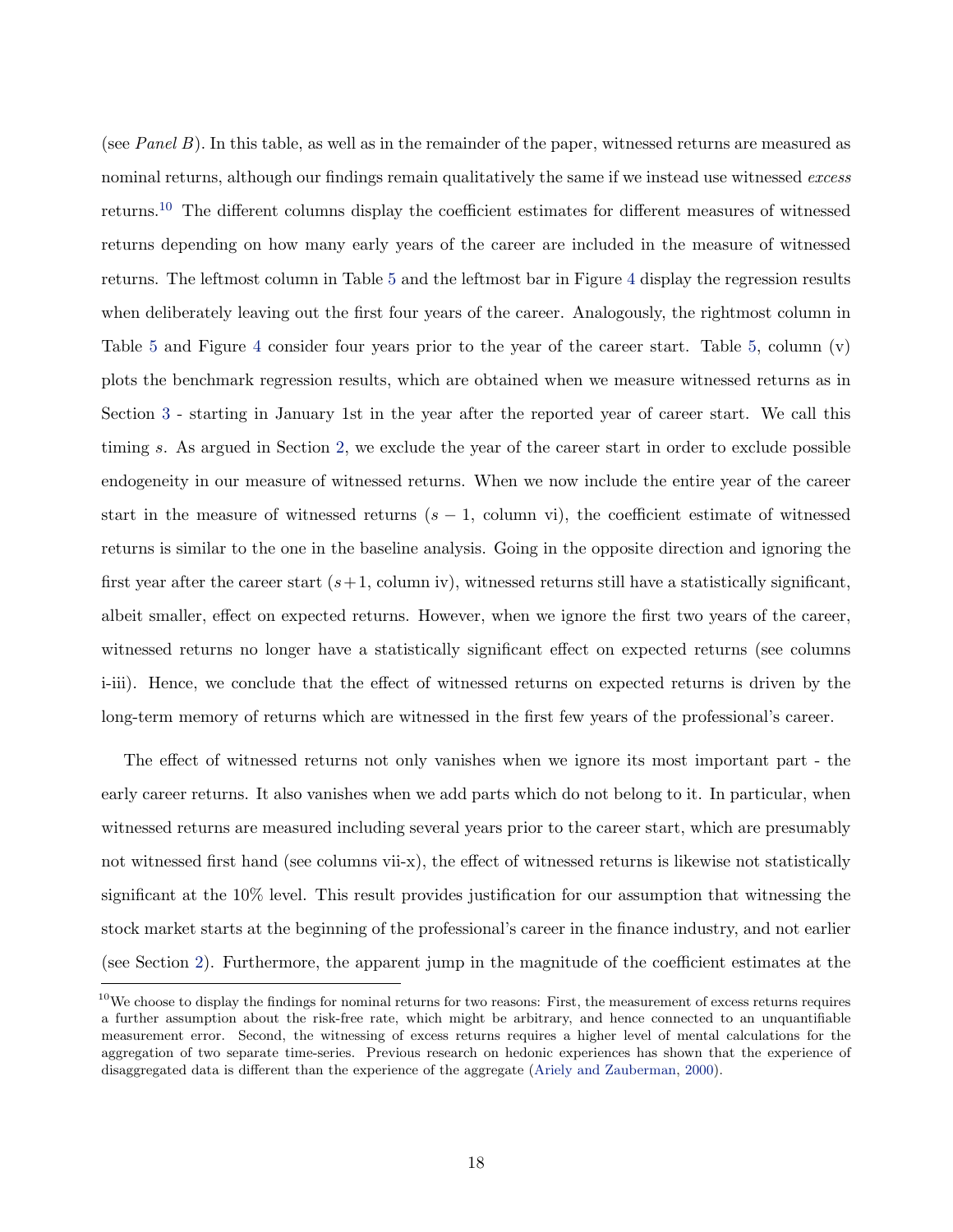timing of the career start suggests that the effect of witnessed returns on expected returns is causal. The discontinuity in our results is consistent with the evidence of [Anagol, Balasubramaniam, and](#page-29-12) [Ramadorai](#page-29-12) [\(2015\)](#page-29-12), who use IPO lotteries in India to show that the impact of investors' experience on future investment decisions is causal.

#### 4.2 Non-linear regression analysis

So far, we have estimated linear regressions, which have the advantage that the coefficient estimates are efficient and unbiased in the presence of heteroscedasticity. As an alternative, we follow previous studies in comparing the impact of early career returns and recent returns by estimating the parameter of a monotonic weighting function as in [Malmendier and Nagel](#page-30-7) [\(2011\)](#page-30-7). A monotonic weighting function is sufficient for answering the question whether witnessed returns have a long-lasting effect, because we need to compare only the extremes - the early witnessed returns and the recently witnessed returns. Furthermore, an experimental study by [Baucells, Weber, and Welfens](#page-29-13) [\(2011\)](#page-29-13) shows that subjects are much more affected by these two extreme episodes of the past - the early episodes and the recent episodes - than they are by the rest of the experience. Hence, it seems plausible to focus our empirical comparison on those most overweighted episodes of the past. Last but not least, estimating the benchmark monotonic weighting function by [Malmendier and Nagel](#page-30-7) [\(2011\)](#page-30-7) allows us to compare our results to previous empirical studies on the impact of personal experiences in the field of finance (see, e.g., [Malmendier and Nagel,](#page-30-7) [2011;](#page-30-7) [Kuchler and Zafar,](#page-30-9) [2015\)](#page-30-9).

We use non-linear least squares regressions to estimate the following generic regression model:

$$
y_{it} = \beta A_{it}(\lambda) + \gamma' x_{it} + \eta_i + \nu_t + \epsilon_{it}
$$
\n<sup>(2)</sup>

In this model,  $A_{it}(\lambda)$  is the average witnessed DAX return, weighted by the monotonic weighting function proposed by [Malmendier and Nagel](#page-30-7) [\(2011\)](#page-30-7). The rest of the model closely matches the linear regression described in Section [3.](#page-13-0) The exact specification of the weighting function is provided in Table [1](#page-38-0) and Appendix [B.](#page-48-0) The form of the weighting function depends on a single parameter,  $\lambda$ . When  $\lambda$  is 0, this implies an equal weighting among all experienced returns, a positive  $\lambda$  implies a recency bias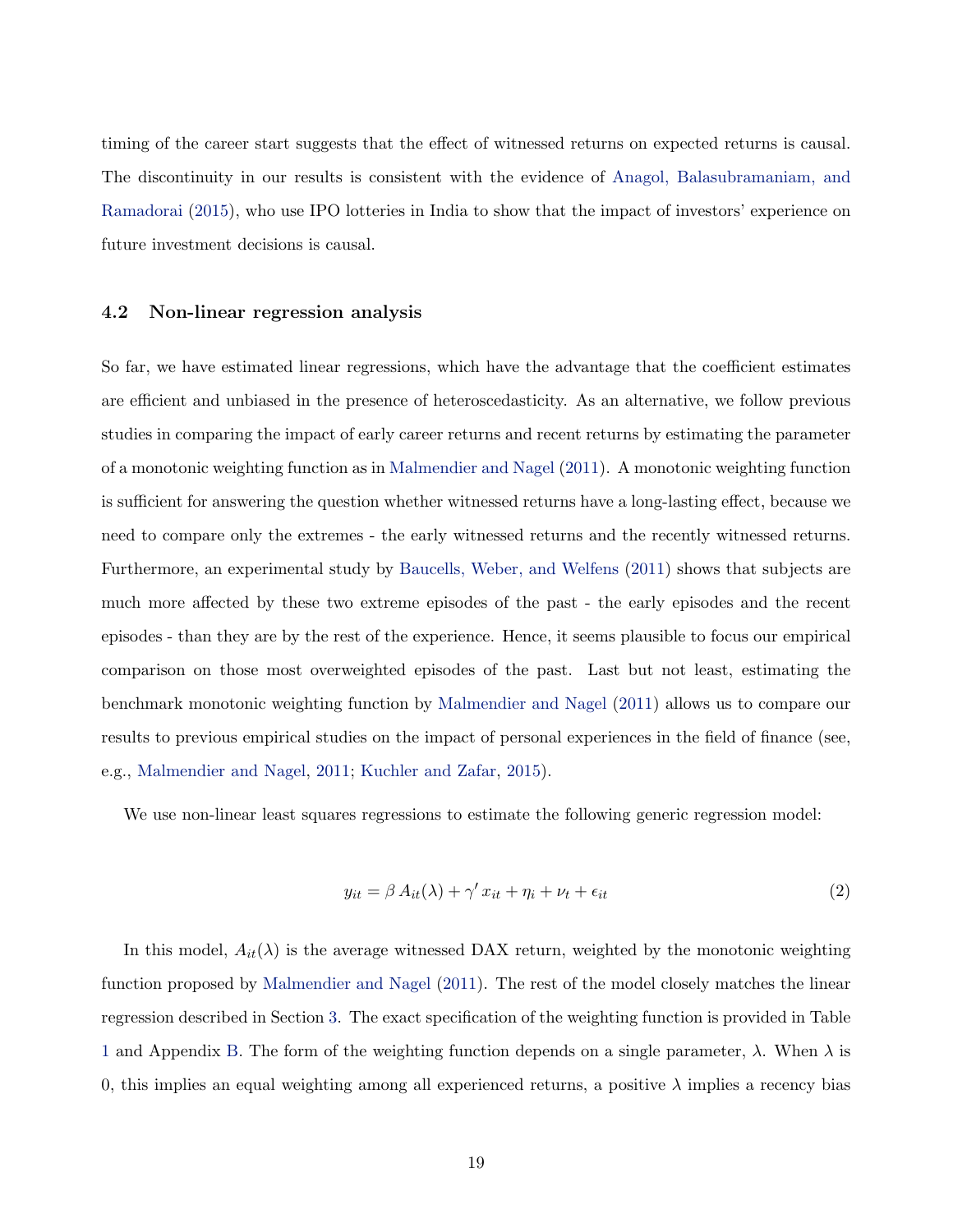and a negative  $\lambda$  corresponds to putting a high weight on returns that have been witnessed early on in the career. For negative values of  $\lambda$ , witnessed returns vary more in the cross-section, whereas for positive values of  $\lambda$ , the variation over time dominates. To illustrate the effect of  $\lambda$  on the weighting of realized returns, Table [2](#page-39-0) presents the distribution of weighted witnessed returns for different values of  $\lambda$ . We set the weighting parameter value to 1.5, 0.5 (based on [Malmendier and Nagel,](#page-30-7) [2011\)](#page-30-7) and -0.5.

In the non-linear regressions, we again include two-way fixed effects as we did in Section [3,](#page-13-0) to capture the influence of stable personal characteristics and publicly available information. It should be noted, however, that the fixed effects suppress extreme estimates of the parameter  $\lambda$ , because they capture the two extreme forms of the weighting function: extreme overweighting of early career returns and extreme overweighting of the most recent returns. Furthermore, positive and negative values of the parameter  $\lambda$  of the same magnitude are not comparable in their effect. Even small negative values of  $\lambda$  lead to a long-lasting dwelling on the witnessed past, whereas small positive values of  $\lambda$  reflect a negligible recency bias. This asymmetry is illustrated in Appendix [B.](#page-48-0) Because of this asymmetry, a model with two-way fixed effects distinguishes early career returns more strongly than it distinguishes recent returns, as small negative values of lambda are more difficult to identify empirically.

[Insert Table [6](#page-43-0) approximately here]

[Insert Figure [5](#page-35-0) approximately here]

The results of our non-linear least squares regressions are displayed in Table [6.](#page-43-0) Panel A comprises the results of the baseline model with two-way fixed effects and Panel B additionally includes control variables. The positive coefficient estimates on witnessed returns corroborate the impact of witnessed returns on expected returns, as documented in Section [3.](#page-13-0) The different columns of Table [6](#page-43-0) display the parameter estimates for different data frequencies of the annualized past returns. The data frequency affects the form of the weighting function alongside the parameter  $\lambda$ : in the case of discrete past returns, the weighting function resembles a step function. The higher the data frequency, the closer the estimated weighting function comes to the theoretical (continuous) weighting function. Furthermore, a lower data frequency leads to more moderate  $\lambda$  estimates. Intuitively, in case of low frequency data,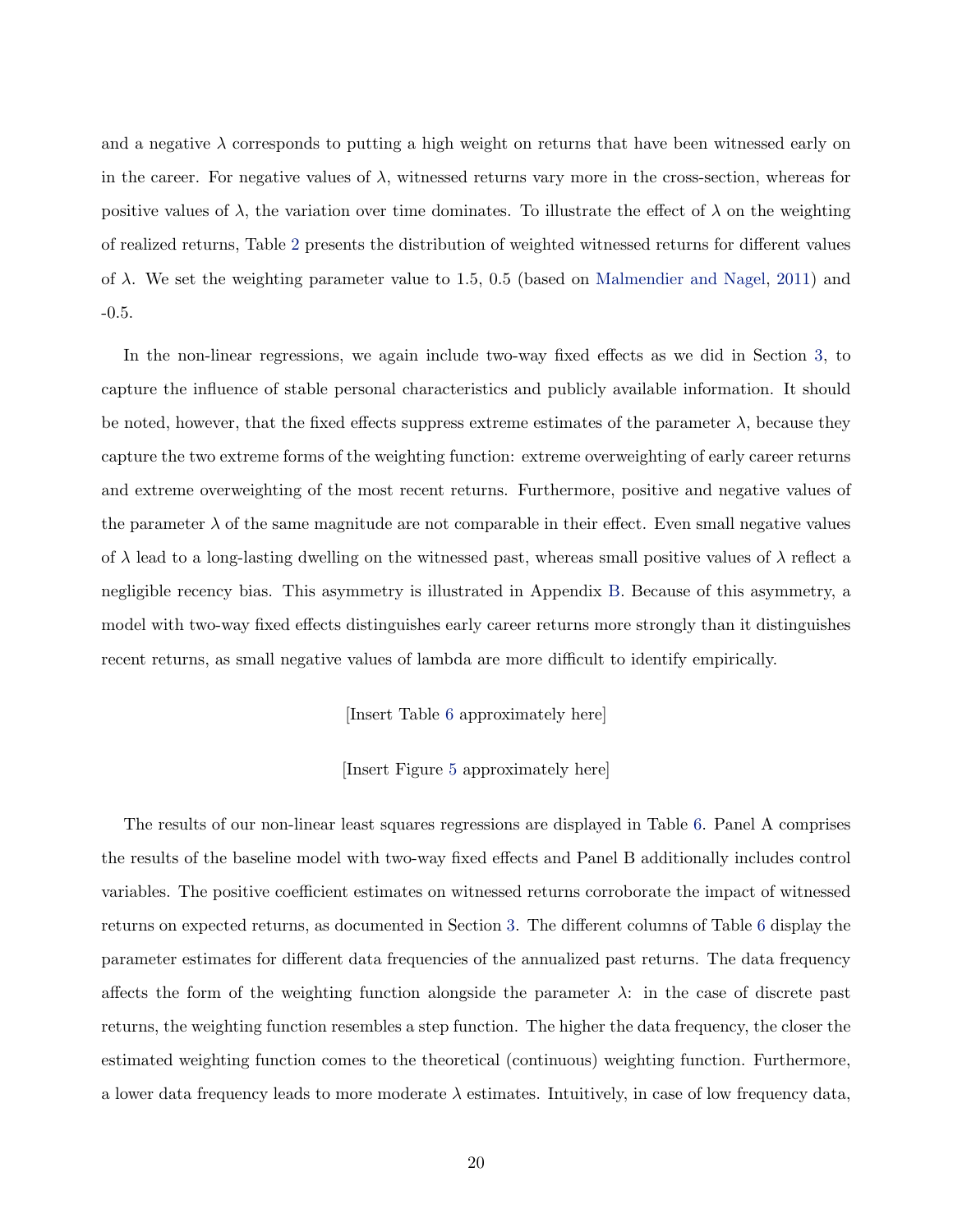possibly extreme weights of the outermost periods (i.e., the beginning and the end of the witnessed period of time) are counterbalanced by the moderate weights of the neighboring periods. As an illustration, Figure [B.1](#page-49-0) depicts the weighting functions implied by the  $\lambda$  estimates which we obtain from different data frequencies. For example, with monthly return data, the weight of the first month of the career is more than twice as high in comparison to when it is estimated using semi-annual data. For all return data frequencies, the estimate of the parameter  $\lambda$  is negative. Negative  $\lambda$  estimates imply that returns witnessed early in the career matter most. The findings from the non-linear regression estimates indicate robustness of the results from the linear regression analyses.

In conclusion, returns witnessed early on in the professional's career have a higher impact on expected returns than returns witnessed recently. To provide an economic interpretation of our  $\lambda$ estimates, consider a professional with a tenure of 21 years (which is the median tenure in our sample). The returns witnessed in the first year of the career make up in aggregate 12% (25%) of the weighted witnessed returns if the weighting function is estimated using annual (monthly) data frequency. If in the first year of their career, the professional had witnessed a shock in the DAX returns of -30%, this would lead to a downward bias in his perception of the past (see simulation described in Appendix [B\)](#page-48-0). The downward bias today, after 21 years of experiences, would on average amount to 5 percentage points (10.5 percentage points in the monthly estimation) if the stock market returns in the rest of the time are representative for the DAX distribution (i.e.  $\mu = 12\%$ ).

In summary, we show that it is the early observations in a finance professionals' career that leave a long-lasting mark on their expected DAX returns. This result builds on psychological studies, which argue that information learned by witnessing leaves a long-lasting trace in the long-term memory and is consistent with the previous findings by [Schoar and Zuo](#page-31-3) [\(2016\)](#page-31-3) who show that early work experience affects the managerial style of CEOs. However, it contradicts previous studies, which examine the impact of personal financial market experiences on beliefs and economic behavior. The apparent contradiction between our findings and previous studies may be driven by differences in the setting of the analysis in terms of how the period of witnessing or experiencing is measured, as well as to the witnessed variable, which in our case is stock market returns. Firstly, witnessing the stock market is different from witnessing other economic variables, such as inflation and unemployment. The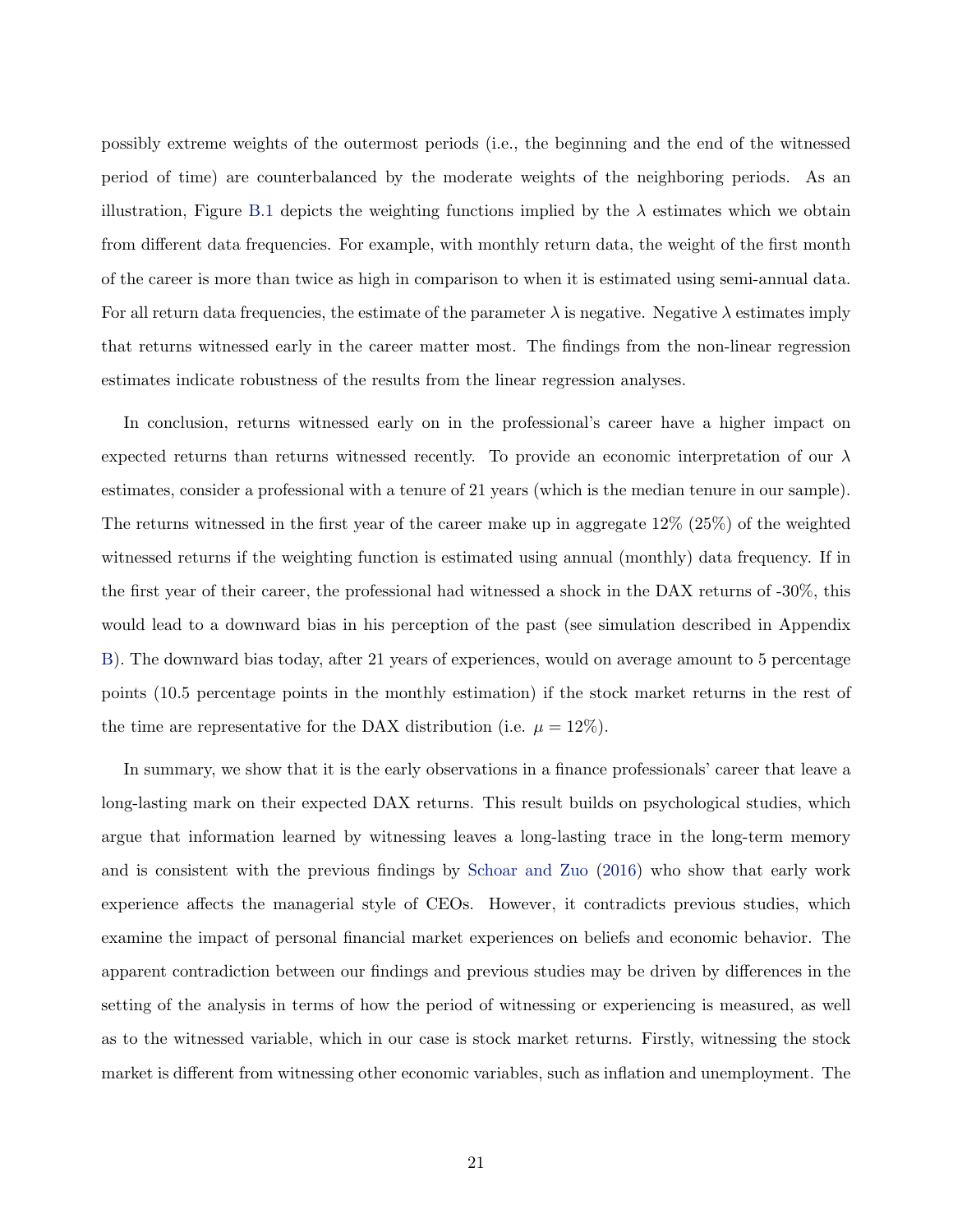latter are connected to important or regular household decisions such as spending on grocery items or discretionary goods and are thus likely to be passively experienced even during early childhood, while intensifying gradually with age. Hence, in the case of economic domains, there is no unambiguous starting point for the experience, and the intensity of the (early) childhood experience is arguably lower than the intensity of the experiences later in life. Secondly, our study contributes to the previous literature by measuring the exact timing when the subject starts intensively observing the underlying domain in question. In doing so, we reduce the measurement error which arises from approximating the timing of the career start with an assumed age.

## <span id="page-23-0"></span>5 Potential channels of the effect of witnessed returns

How do witnessed returns affect expected returns? Are they a valuable source of information which cannot otherwise be obtained? Do they change risk preferences and consequently the required risk premium? Or is the influence of witnessed returns on expected returns a persistent judgmental bias? In the following, we discuss each of these potential channels in turn.

### Channel 1: Are witnessed returns informative?

The channel through which personal experiences affect beliefs and choices is discussed in the literature for different domains. For example, in the case of regional housing prices and inflation, [Kuchler](#page-30-9) [and Zafar](#page-30-9) [\(2015\)](#page-30-9) argue that personal experiences constitute an accessible source of information. However, in the setting of our paper, witnessed returns have no marginal value as an information source. This is because we analyze subjects who have abundant information at their disposal, including information on the complete history of stock market returns, which is more data than the subset he could have personally witnessed. By estimating models with month-year fixed effects, we control among other things for the effect of the long-term average DAX return, which constitutes the objective base rate. Hence, our results show that witnessing the past has an effect over and above the objective information on the past, which is available to everybody. The effect of witnessed returns, which we trace in this paper, is an effect of non-informative observations. When exhaustive descriptive information is available and personal observations are non-informative, one would not expect subjects to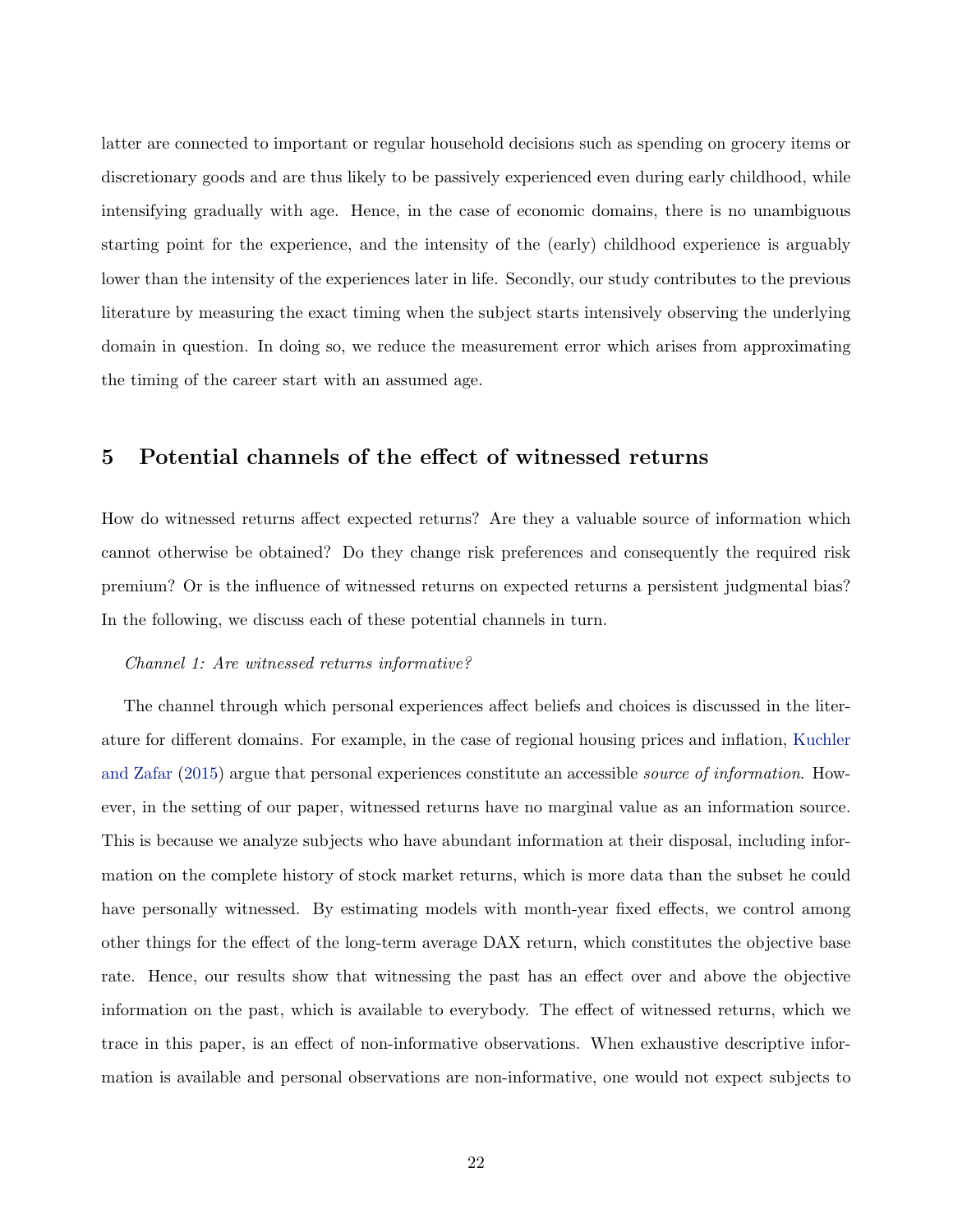resort to the subsample of witnessed observations, because they cover only a short period of the past, leading to a small sample bias and underweighting of the probability of rare events (see, e.g., [Hertwig,](#page-29-0) [Barron, Weber, and Erev,](#page-29-0) [2004\)](#page-29-0). Nevertheless, experimental studies show that witnessed observations are overweighted even if exhaustive descriptive information is available [\(Lejarraga and Gonzalez,](#page-30-3) [2011;](#page-30-3) [Peiran,](#page-31-4) [2016\)](#page-31-4). We show that this result holds even in the case of experienced finance professionals.

Even though witnessed returns are non-informative in the long run, in a small sample they can have a positive correlation with realized returns by chance. Following this line of reasoning, it can be hypothesized that professionals may have come to appreciate their witnessed returns because they might have coincidentally been an accurate predictor of future returns over the relatively short period of the professionals' careers. To test this hypothesis, we analyze whether the professionals in our sample have observed a positive correlation between their witnessed returns and actual realized returns over the course of their careers. Specifically, we calculate the aggregate witnessed return for all professionals in our panel in a given year and examine its correlation with the realized return over the next one to ten years.<sup>[11](#page-0-0)</sup> For stability, we require that at least 50 subjects from our pool of professionals have already started their finance career for a year to be considered.

### [Insert Figure [6](#page-36-0) approximately here]

Figure [6](#page-36-0) plots the correlation of the aggregate witnessed returns with the realized returns over the next one, five, and ten years respectively. A simple eyeball test suggests the correlation over time is not positive.

#### [Insert Table [7](#page-44-0) approximately here]

In Table [7,](#page-44-0) we further control for the objective base rate as measured by the average DAX return over the longest available time horizon, which is from Datastream, and goes back to 1964. All model specifications report time-series regressions of annual witnessed returns. We report Newey-West standard errors to account for the autocorrelation stemming from the overlapping realization horizon of

 $11$  For professionals who are no longer in the sample because they have changed employer or have been promoted, we do not observe the actual retirement age. Therefore, we assume a latest retirement age of 65 years.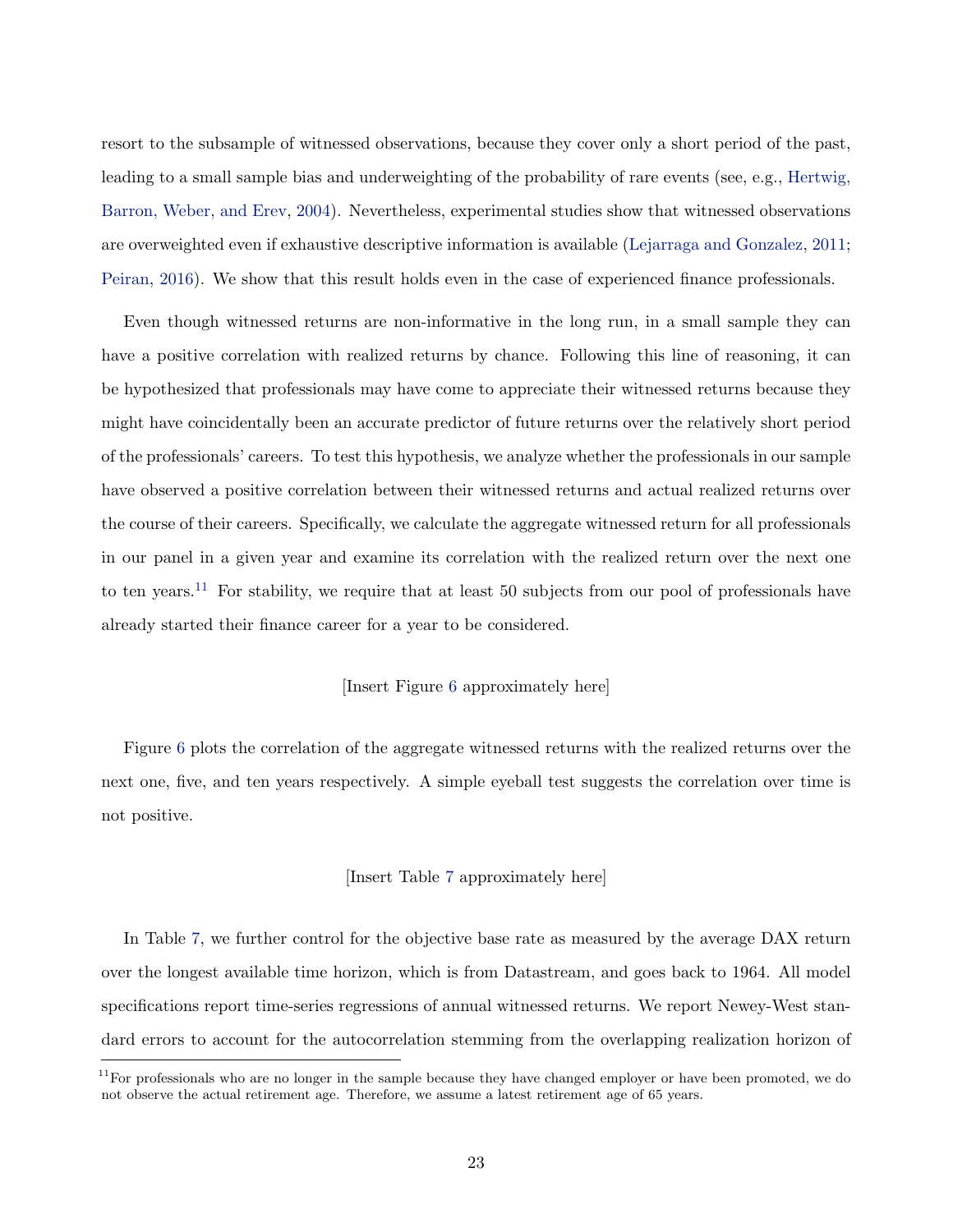the dependent variables in columns (ii) and (iii). Witnessed returns are not predictive for the realized returns for any of the return realization horizons. Hence, we conclude that the professionals in our sample could not have observed a perceived predictive power of their witnessed returns, ruling out witnessed returns as a valuable information source.

#### Channel 2: Do witnessed returns affect risk preferences?

Another way in which past returns might affect investment behavior is through risk preferences. Risk preferences, as well as the behavior of investors, are found to be influenced by personal experiences. [Guiso, Sapienza, and Zingales](#page-29-6) [\(2013\)](#page-29-6) elicit the risk aversion of retail investors and report a significant decrease after the 2008-2009 financial crisis. Furthermore, [Malmendier and Nagel](#page-30-7) [\(2011\)](#page-30-7) link the retail investors' risk-taking to their experienced stock market returns and attribute this link to changes in risk aversion. Risk aversion would in theory affect expected returns through the required risk premium. However, according to previous studies, the risk premium is not reflected in professionals' expected returns. Evidently, professionals do not think about the required risk premium when thinking about expected returns [\(Kaustia, Laukkanen, and Puttonen,](#page-30-13) [2009\)](#page-30-13). Even if professionals' expected returns reflected a risk premium, the risk premium should be determined by the aggregate risk preferences of all investors in the market. These aggregate risk preferences are unrelated to the timing of the career start of the individual professional. Let us nevertheless assume that the professional exhibits a false consensus bias (see, e.g., [Ross, Green, and House,](#page-31-7) [1977\)](#page-31-7) and perceives his own risk aversion as a proxy for the risk aversion of the representative investor. Further let us assume that professionals' risk aversion is driven by their privately or institutionally experienced wealth changes. Aggregate stock market returns are not a good proxy for institutional portfolio returns, because institutional investors are neither restricted to investing in the stock market, nor do they have to take long-only positions. Apart from that, the majority of the professionals in our sample, being economists, analysts, advisors, etc., do not trade as part of their professional occupation. However, the wealth changes they have experienced may be correlated with past DAX returns to the extent that outside of work, professionals might act as retail investors in the stock market. If returns experienced in their own retail portfolio were the driving factor of a risk premium in expected returns, it is unlikely that the period of highest importance would be exactly at the career start, as shown in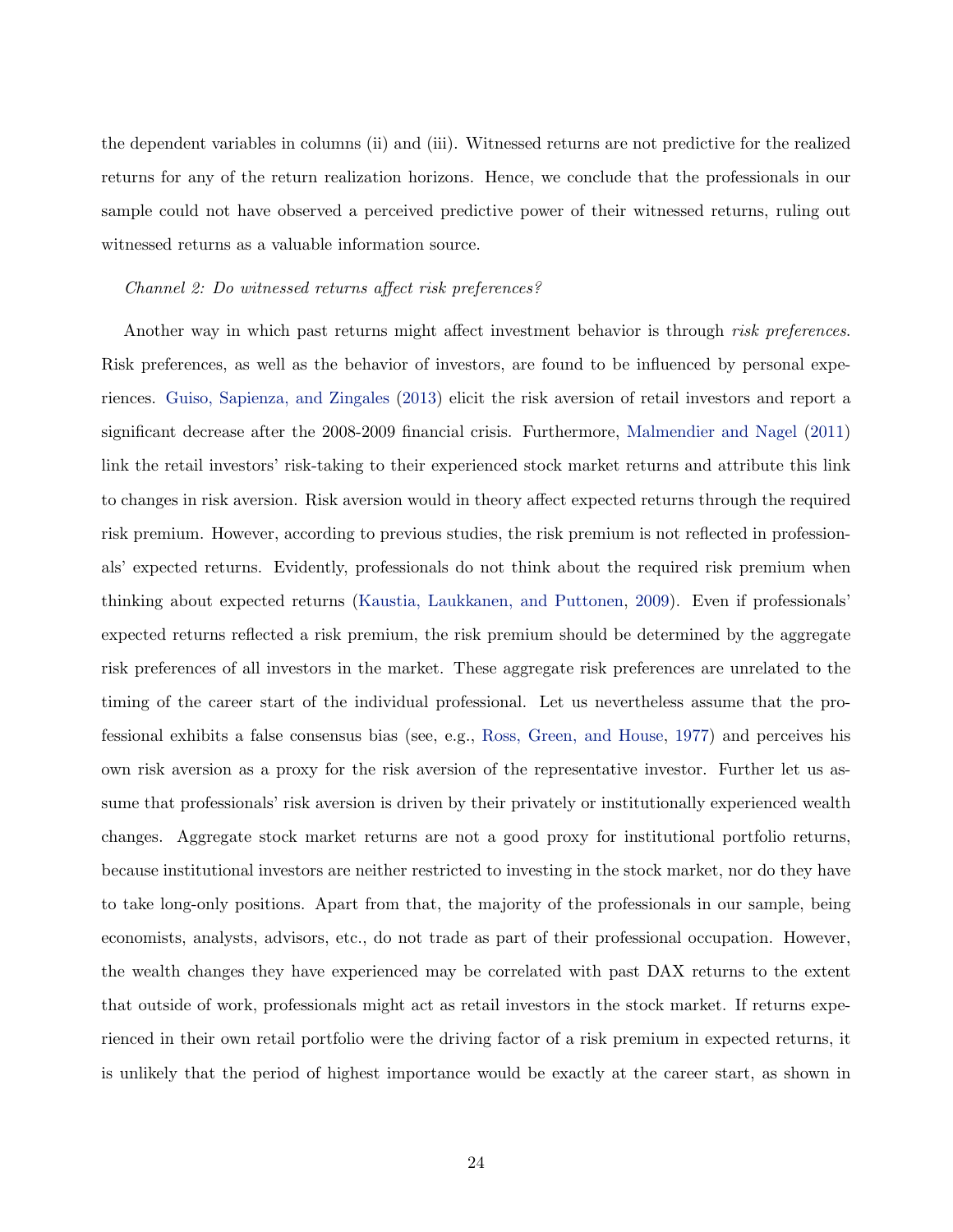Section [4,](#page-17-0) but rather months or years later. The reason for this is that professionals will likely only start investing any economically significant amount of money as retail investors after they have had the chance to accumulate some wealth from their salary. Taken together, our results are inconsistent with an explanation which attributes the effect of witnessed returns to a change in risk preferences.

#### Channel 3: Judgmental bias

A possible explanation of how witnessed returns affect expected returns is through a judgmental bias. Although judgmental biases are typically ascribed to retail investors, a handful of studies suggest that professionals are even more susceptible to judgmental biases than retail investors (see, e.g., [Haigh](#page-29-14) [and List,](#page-29-14) [2005;](#page-29-14) [Gilad and Kliger,](#page-29-15) [2008;](#page-29-15) [Kaustia, Alho, and Puttonen,](#page-30-14) [2008\)](#page-30-14). Psychological studies provide a possible explanation for this claim: Judgmental biases are characteristic of an intuitive thinking mode (see, e.g., [Kahneman,](#page-30-15) [2011\)](#page-30-15). Professionals have a higher tendency to rely on intuitive thinking because they have accumulated a lot of information to feed their intuition. However, if professionals act in an environment where developing a skillful intuition is unfeasible, intuitive thinking could lead to mistakes. [Kahneman and Klein](#page-30-16) [\(2009\)](#page-30-16) argue that financial markets are one example for such an environment. Consequently, when forecasting the stock market, professionals should instead use deliberate forecasting models, such as those from econometrics, and disregard their intuition. Intuition makes use of information which comes to mind quickly and effortlessly, such as information obtained first-hand through witnessing [\(Lejarraga,](#page-30-5) [2010\)](#page-30-5). It would be hard for professionals to ignore the witnessed past because intuitive thinking happens automatically and subconsciously and with the comfort of high confidence. Experimental studies test the boundaries of the effect of witnessing and show that its effect is strong enough to survive even if descriptive information is available (see, e.g., [Kaufmann, Weber, and Haisley,](#page-30-4) [2013;](#page-30-4) [Peiran,](#page-31-4) [2016\)](#page-31-4). To the best of our knowledge, we are the first to show that this result also holds for experienced and well-versed finance professionals.

Is it reasonable to expect professionals with decades of experience in the finance industry not to reflect critically on their expectation formation process nor to correct their judgmental biases? We already discussed how professionals could not have learned from the past that witnessed returns are a good predictor of the future returns. Alternatively, the effect of witnessed returns could persist because professionals are unaware of it. In order to test this hypothesis, in December 2015 we conducted a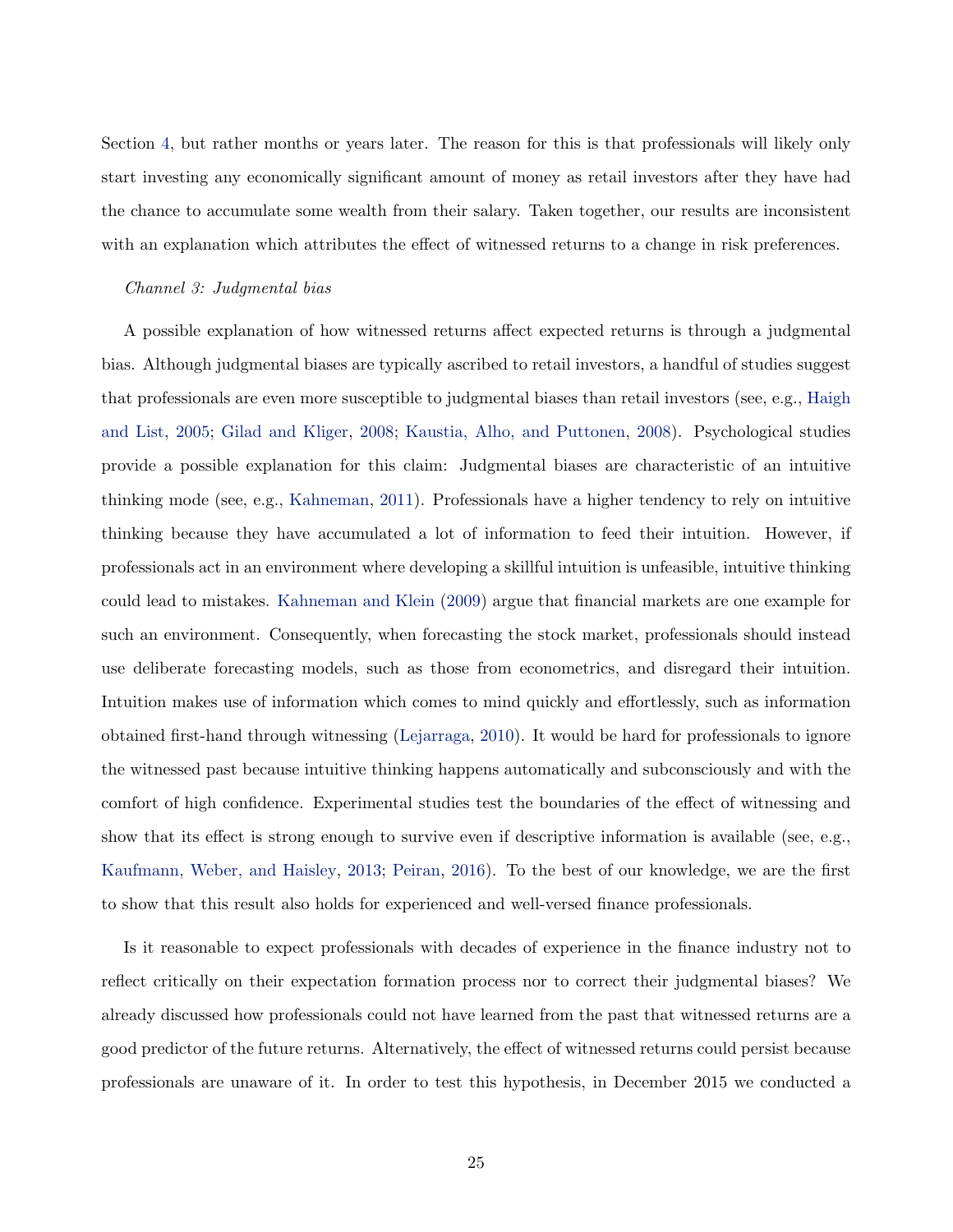supplementary survey, which asks professionals about their assessment of the importance of their financial market experiences for their financial market expectations.

### [Insert Figure [7](#page-37-0) approximately here]

Figure [7](#page-37-0) shows that professionals are aware that their experience affects their expectations, but the majority of professionals claim that early experiences are not as important as recent experiences. This latter self-perception is in contrast to our findings outlined in Section [4,](#page-17-0) but is in line with the evidence of a recency bias documented in previous studies (see, e.g., [Malmendier and Nagel,](#page-30-7) [2011;](#page-30-7) [Kuchler and Zafar,](#page-30-9) [2015\)](#page-30-9). One potential explanation for this finding is that the professionals are aware of the previous empirical result, but not of the specific pattern found in our data. Alternatively, since we ask professionals about experience in general, their responses may be related to the effect of informative experiences, not the effect of non-informative experiences, which is the type we trace in the main body of this study.<sup>[12](#page-0-0)</sup> Professionals may be aware that informative experiences have an effect on their expected returns, but fail to realize that non-informative witnessed returns are formative as well.

## <span id="page-27-0"></span>6 Conclusion

Are the Wolves of Wall Street any different from the rest of us when it comes to forming their expectations of the future? In this paper, we show that even well-versed finance professionals take occasional walks down memory lane which leave a long-lasting mark on their professional judgment. In particular, when forming expectations, finance professionals with decades of experience in the finance industry extrapolate from the stock market returns they have personally witnessed during their career. To assess the impact of personally witnessed returns on professionals' expected returns, we compile a unique data set by matching data on the professionals' expected returns with supplementary data on their career start in the finance industry. Our results on the effect of witnessed returns on professionals' expected returns are robust to controlling for information which is publicly available by means of

 $12$ We were concerned that asking professionals more specifically about the effect of their non-informative experiences could be perceived as insulting and could lead to many of them abandoning the survey.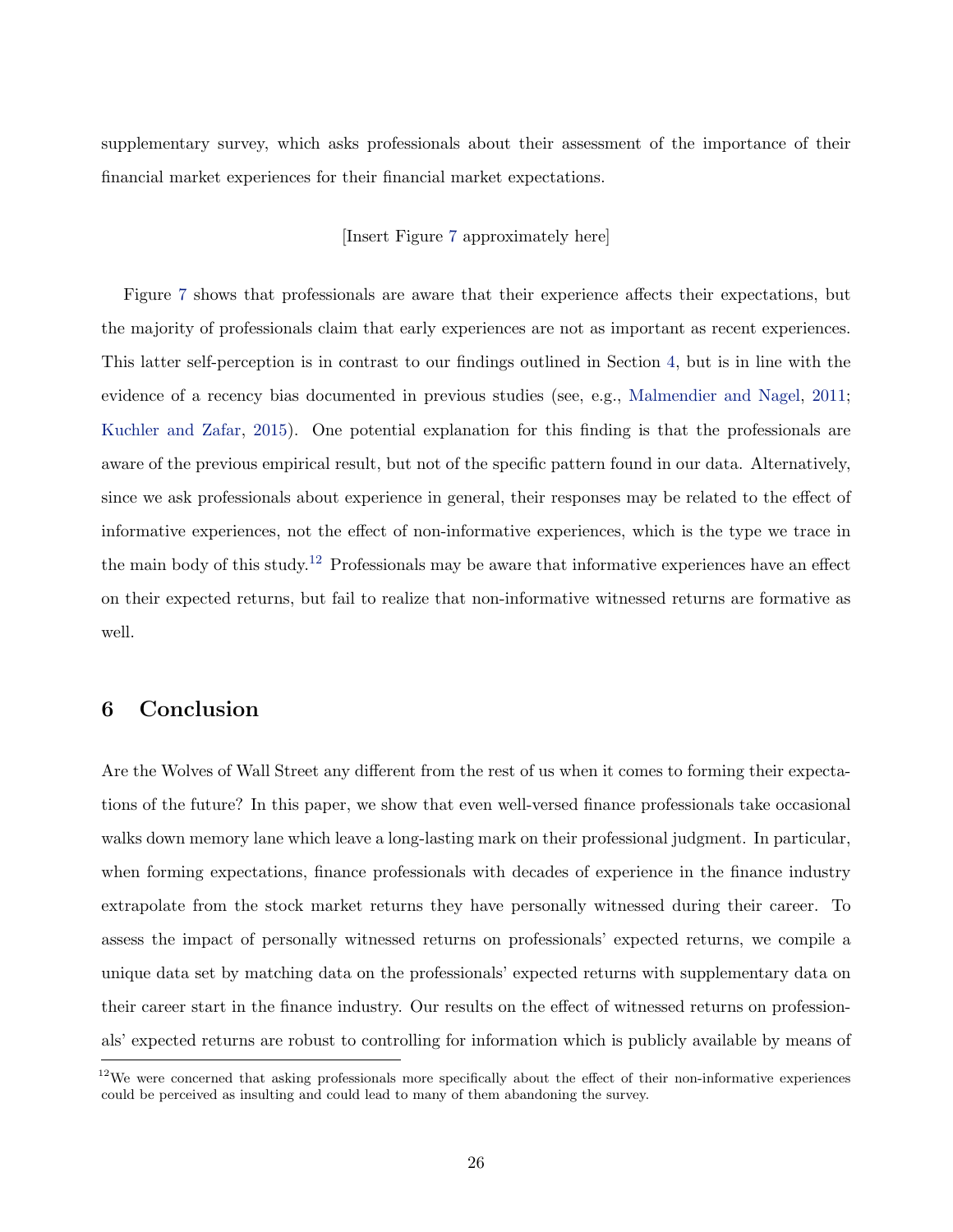time-fixed effects and to controlling for interpersonal differences by means of subject-fixed effects. It is important to note that the professionals in our sample are highly influential opinion makers. Previous event studies provide evidence that these professionals' expectations have a significant price impact in highly liquid financial markets. One would, therefore, not expect them to be affected by irrelevant factors such as the stock market returns they have personally witnessed. In this paper, we thus document an effect of witnessed returns that is not consistent with normative finance theory. Importantly, we find that the effect of witnessed returns on professionals' expected returns is unique for returns witnessed over the course of the professionals' career and cannot be accounted for by the alternative explanation of subjects becoming conscious of the stock market when reaching adulthood. We further find that returns witnessed early on in the professional's career are more influential than more recently witnessed returns. Finally, we examine several channels through which witnessed returns might affect the expected returns of finance professionals. We argue that our results can neither be explained by witnessed returns being a valuable source of information nor by variations in risk preferences. Ruling out these two alternative channels, our evidence suggests that the effect of witnessed returns on professionals' expected returns constitutes a subconscious judgmental bias.

Our findings that finance professionals hold on to their personal experiences even when these are merely observational, highlights the potential for future research into discovering ways of effectively integrating observational experiences in the early career training of finance professionals. Much like flight-simulation training for prospective pilots, financial market simulation training might have the potential to deposit unbiased experiences into professionals' memory bank. Simulations are potentially valuable because they allow for drawing large samples as well as experiencing extreme events (e.g. crash-testing). Indeed, previous literature has shown that simulated experiences can improve investors' understanding of the return distribution (see, e.g., [Kaufmann, Weber, and Haisley,](#page-30-4) [2013\)](#page-30-4). Given our findings that returns witnessed early on in the professional's career have a greater effect on their expected returns than more recently witnessed returns, integrating simulated experiences into the early career training of finance professionals or when advising first-time investors might have the potential to educate financial market participants effectively and efficiently.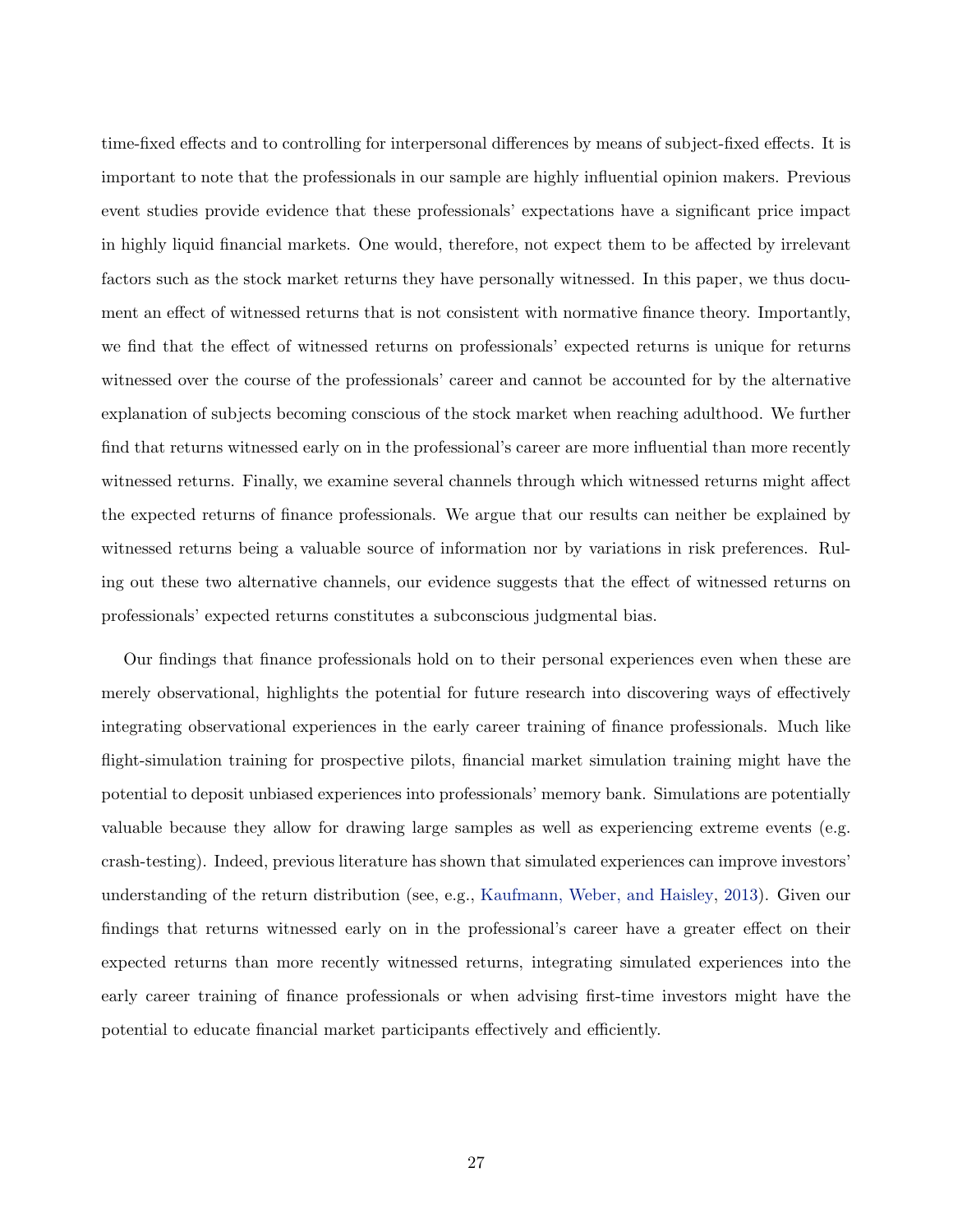## References

- <span id="page-29-10"></span>AMROMIN, G., AND S. A. SHARPE (2014): "From the Horse's Mouth: Economic Conditions and Investor Epxectations of Risk and Return," Management Science, 60(4), 845–866.
- <span id="page-29-12"></span>Anagol, S., V. Balasubramaniam, and T. Ramadorai (2015): "The Effects of Experience on Investor Behavior: Evidence from India's IPO Lotteries," SSRN Working Paper, Available at: [http:](http://ssrn.com/abstract_id=2568748) [//ssrn.com/abstract\\_id=2568748](http://ssrn.com/abstract_id=2568748).
- <span id="page-29-7"></span>Andersen, S., T. Hanspal, and K. M. Nielsen (2015): "Once Bitten, Twice Shy: The Role of Inertia and Personal Experiences in Risk Taking," SSRN Working Paper, Available at: [http:](http://ssrn.com/abstract_id=2506627) [//ssrn.com/abstract\\_id=2506627](http://ssrn.com/abstract_id=2506627).
- <span id="page-29-11"></span>Ariely, D., and G. Zauberman (2000): "On the Making of the Experience: The Effect of Breaking and Combining Experiences on their Overall Evaluation," Journal of Behavioral Decision Making, 13, 219–232.
- <span id="page-29-13"></span>Baucells, M., M. Weber, and F. Welfens (2011): "Reference-Point Formation and Updating," Management Science, 57(3), 506–519.
- <span id="page-29-3"></span>DITTMAR, A., AND R. DUCHIN (2016): "Looking in the Rearview Mirror: The Effect of Managers' Professional Experience on Corporate Financial Policy," Review of Financial Studies, 29(3), 565–602.
- <span id="page-29-2"></span>ENTORF, H., A. GROSS, AND C. STEINER (2012): "Business Cycle Forecasts and Their Implications for High Frequency Stock Market Returns," Journal of Forecasting, 31(1), 1–14.
- <span id="page-29-1"></span>GENNAIOLI, N., Y. MA, AND A. SHLEIFER (2016): "Expectations and Investment," NBER Working Paper, Available at: <http://www.nber.org/papers/w21260>.
- <span id="page-29-15"></span>Gilad, D., and D. Kliger (2008): "Priming the Risk Attitudes of Professionals in Financial Decision Making," Review of Finance, 12(3), 567–586.
- <span id="page-29-8"></span>Glaser, M., Z. Iliewa, and M. Weber (2016): "Thinking about Prices versus Thinking about Returns in Financial Markets," SSRN Working Paper, available at: [https://papers.ssrn.com/](https://papers.ssrn.com/abstract_id=2750064) [abstract\\_id=2750064](https://papers.ssrn.com/abstract_id=2750064).
- <span id="page-29-9"></span>Goetzmann, W. N., D. Kim, A. Kumar, and Q. Wang (2015): "Weather-Induced Mood, Institutional Investors, and Stock Returns," Review of Financial Studies, 28(1), 73–111.
- <span id="page-29-4"></span>GREENWOOD, R., AND S. NAGEL (2009): "Inexperienced investors and bubbles," Journal of Financial Economics,  $93(2)$ ,  $239 - 258$ .
- <span id="page-29-5"></span>GREENWOOD, R., AND A. SHLEIFER (2014): "Expectations of Returns and Expected Returns," Review of Financial Studies, 27(3), 714–746.
- <span id="page-29-6"></span>GUISO, L., P. SAPIENZA, AND L. ZINGALES (2013): "Time Varying Risk Aversion," SSRN Working Paper, Available at: [http://ssrn.com/abstract\\_id=2303800](http://ssrn.com/abstract_id=2303800).
- <span id="page-29-14"></span>HAIGH, M. S., AND J. A. LIST (2005): "Do Professional Traders Exhibit Myopic Loss Aversion? An Experimental Analysis," Journal of Finance, 60(1), 523–534.
- <span id="page-29-0"></span>Hertwig, R., G. Barron, E. U. Weber, and I. Erev (2004): "Decisions from experience and the effect of rare events in risky choice," Psychological Science, 15(8), 534–539.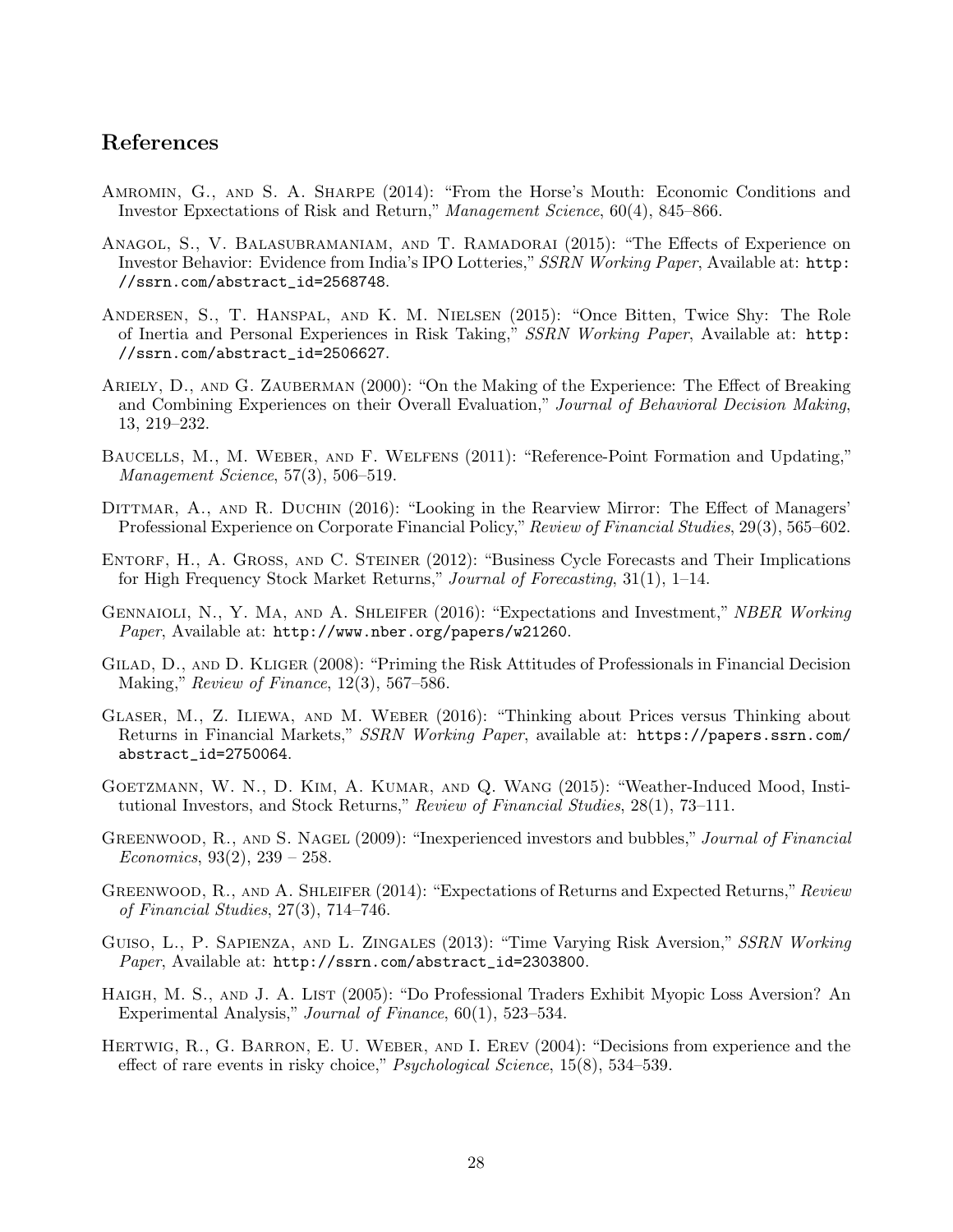- <span id="page-30-12"></span>HIRSHLEIFER, D., AND S. HONG TEOH (2003): "Herd Behaviour and Cascading in Capital Markets: A Review and Synthesis," European Financial Management, 9(1), 25–66.
- <span id="page-30-1"></span>HÖCHLE, D., S. RUENZI, N. SCHAUB, AND M. SCHMID (2016): "The Impact of Financial Advice on Trade Performance and Behavioral Biases," Review of Finance, published online June 21, 2016.
- <span id="page-30-0"></span>Hogarth, R., and E. Soyer (2015): "Communicating Forecasts: The Simplicity of Simulated ExperienceCommunicating Forecasts: The Simplicity of Simulated Experience," Journal of Business Research, 68, 1800–1809.
- <span id="page-30-15"></span>KAHNEMAN, D. (2011): *Thinking, Fast and Slow.* Farrar, Straus and Giroux, New York.
- <span id="page-30-16"></span>Kahneman, D., and G. Klein (2009): "Conditions for intuitive expertise: A failure to disagree," American Psychologist, 64(6), 515–526.
- <span id="page-30-4"></span>Kaufmann, C., M. Weber, and E. Haisley (2013): "The Role of Experience Sampling and Graphical Displays on Onet's Investment Risk Appetite," Management Science, 59(2), 323–340.
- <span id="page-30-14"></span>Kaustia, M., E. Alho, and V. Puttonen (2008): "How Much Does Expertise Reduce Behavioral Biases? The Case of Anchoring Effects in Stock Return Estimates," Financial Management, 37(3), 391–411.
- <span id="page-30-10"></span>KAUSTIA, M., AND S. KNÜPFER (2008): "Do Investors Overweight Personal Experience? Evidence from IPO Subscriptions," The Journal of Finance, 63(6), 2679–2702.
- <span id="page-30-13"></span>Kaustia, M., H. Laukkanen, and V. Puttonen (2009): "Should Good Stocks Have High Prices or High Returns?," Financial Analysts Journal, 65(3).
- <span id="page-30-2"></span>Kempf, E., A. Manconi, and O. Spalt (2016): "Learning by Doing: The Value of Experience and the Origins of Skill for Mutual Fund Managers," SSRN Working Paper, Available at: [http:](http://ssrn.com/abstract_id=2124896) [//ssrn.com/abstract\\_id=2124896](http://ssrn.com/abstract_id=2124896).
- <span id="page-30-9"></span>Kuchler, T., and B. Zafar (2015): "Expectation Formation," Working Paper.
- <span id="page-30-11"></span>LAMONT, O. A. (2002): "Macroeconomic Forecasts and Microeconomic Forecasters," Journal of Economic Behavior & Organization,  $48(3)$ ,  $265-280$ .
- <span id="page-30-6"></span>LANGER, T., R. SARIN, AND M. WEBER (2005): "The Retrospective Evaluation of Payment Sequences: Duration Neglect and Peak-And-End Effects," Journal of Economic Behavior  $\mathcal C$  Organization, 58, 157–175.
- <span id="page-30-5"></span>LEJARRAGA, T. (2010): "When Experience Is Better Than Description: Time Delays and Complexity," Journal of Behavioral Decision Making, 23(110-116).
- <span id="page-30-3"></span>LEJARRAGA, T., AND C. GONZALEZ (2011): "Effects of Feedback and Complexity on Repeated Decisions from Description," Organizational Behavior and Human Decision Processes, 116, 286– 295.
- <span id="page-30-7"></span>Malmendier, U., and S. Nagel (2011): "Depression Babies: Do Macroeconomic Experiences Affect Risk Taking?," The Quarterly Journal of Economics, 126, 373–416.
- <span id="page-30-8"></span>MALMENDIER, U., AND S. NAGEL (2016): "Learning from Inflation Experiences," Quarterly Journal of Economics.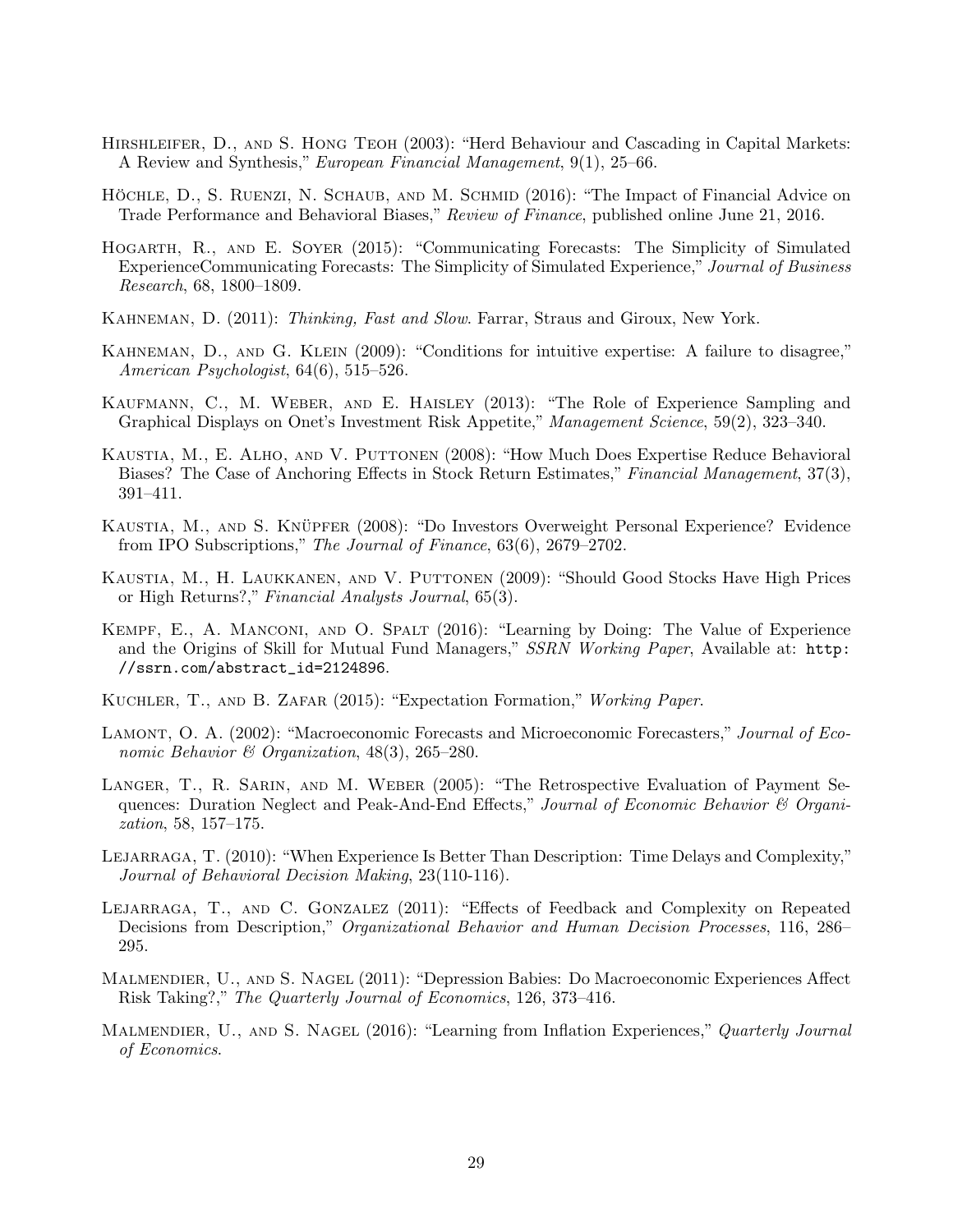- <span id="page-31-2"></span>Malmendier, U., S. Nagel, and Z. Yan (2016): "The Making of Hawks and Doves: Inflation Experiences and Voting on the FOMC," Working Paper, Available at: [http://sifr.org/wp-content/](http://sifr.org/wp-content/uploads/2016/04/Malmendier-Ulrike-FOMC_52-copy.pdf) [uploads/2016/04/Malmendier-Ulrike-FOMC\\_52-copy.pdf](http://sifr.org/wp-content/uploads/2016/04/Malmendier-Ulrike-FOMC_52-copy.pdf).
- <span id="page-31-0"></span>MALMENDIER, U., AND G. TATE (2005): "CEO Overconfidence and Corporate Investment," Journal of Finance, 60(6), 2661–2700.
- <span id="page-31-1"></span>Malmendier, U., G. Tate, and J. Yan (2011): "Overconfidence and Early-Life Experiences: The Effect of Managerial Traits on Corporate Financial Policies," Journal of Finance, 66(5), 1687–1733.
- <span id="page-31-6"></span>Oyer, P. (2008): "The Making of an Investment Banker: Stock Market Shocks, Career Choice, and Lifetime Income," The Journal of Finance, 63(6), 2601–2628.
- <span id="page-31-4"></span>Peiran, J. (2016): "The Double-Channeled Effects of Experience in Individual Decisions: An Experimental Study," SSRN Working Paper, Available at: [http://papers.ssrn.com/sol3/papers.](http://papers.ssrn.com/sol3/papers.cfm?abstract_id=2835847) [cfm?abstract\\_id=2835847](http://papers.ssrn.com/sol3/papers.cfm?abstract_id=2835847).
- <span id="page-31-7"></span>Ross, L., D. Green, and P. House (1977): "The 'False Consensus Effect': An Egocentric Bias in Social Perception and Attribution Process," Journal of Experimental Social Psychology, 13, 279–301.
- <span id="page-31-3"></span>Schoar, A., and L. Zuo (2016): "Shaped by Booms and Busts: How the Economy Impacts CEO Careers and Management Styles," Review of Financial Studies, forthcoming.
- <span id="page-31-5"></span>Simonsohn, U., N. Karlsson, G. Loewenstein, and D. Ariely (2008): "The Tree of Experience in the Forest of Information: Overweighing Experience Relative to Observed Information," Games and Economic Behavior, 62, 263–286.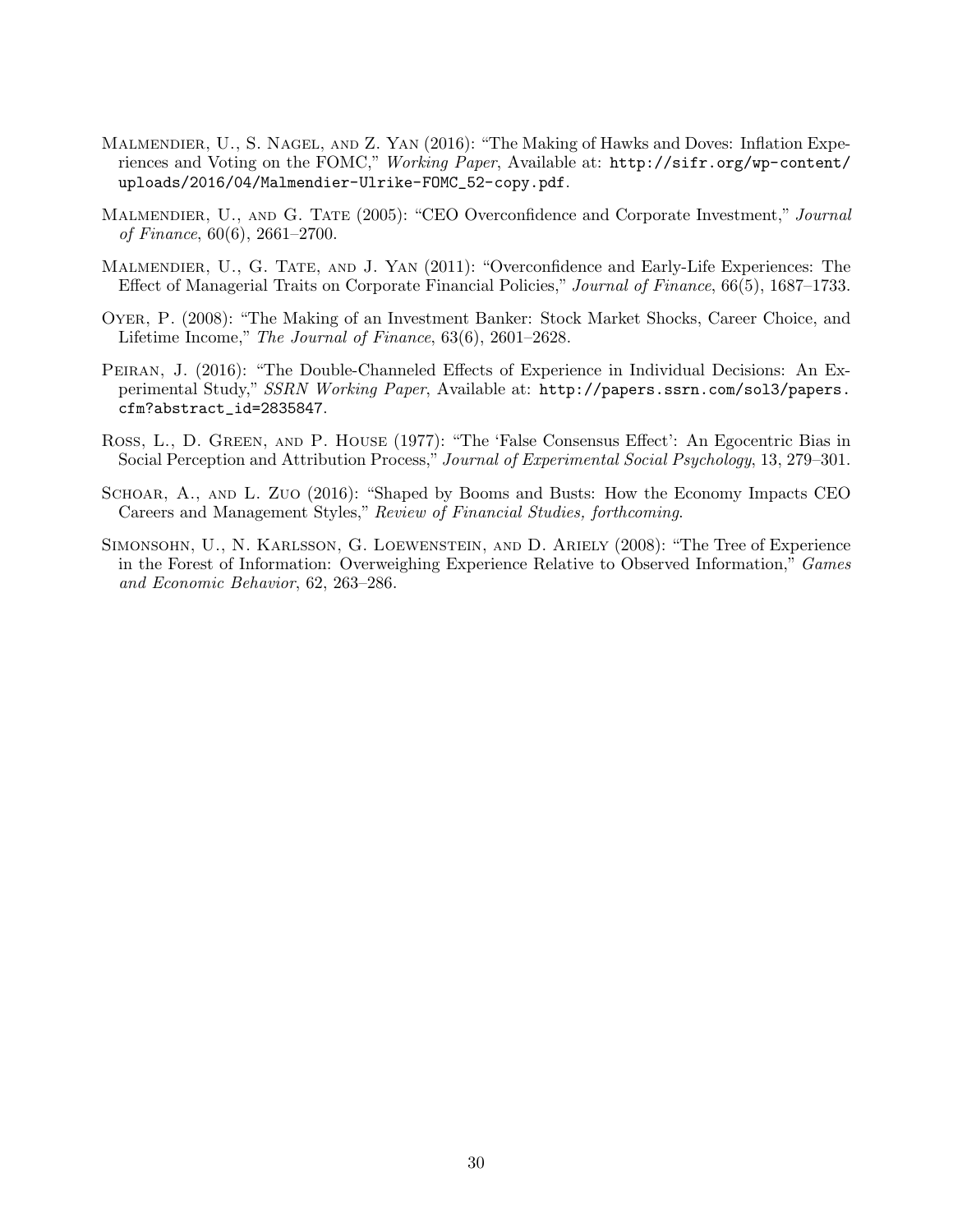## <span id="page-32-0"></span>Figures and tables

Figure 1: When did the professionals start their career in finance?

The grey columns show the number of professionals who started their career in the finance industry in a given year. The scale on the right-hand axis and the line graphs depict annual DAX returns. The solid line refers to the DAX return in the year of the career start, whereas the dashed line displays the average annual DAX return over the three years prior to the year of the career start. The correlation of the career starts and the contemporaneous returns (past returns) is 0.19 (0.21) with a p-value of 0.19 (0.24).

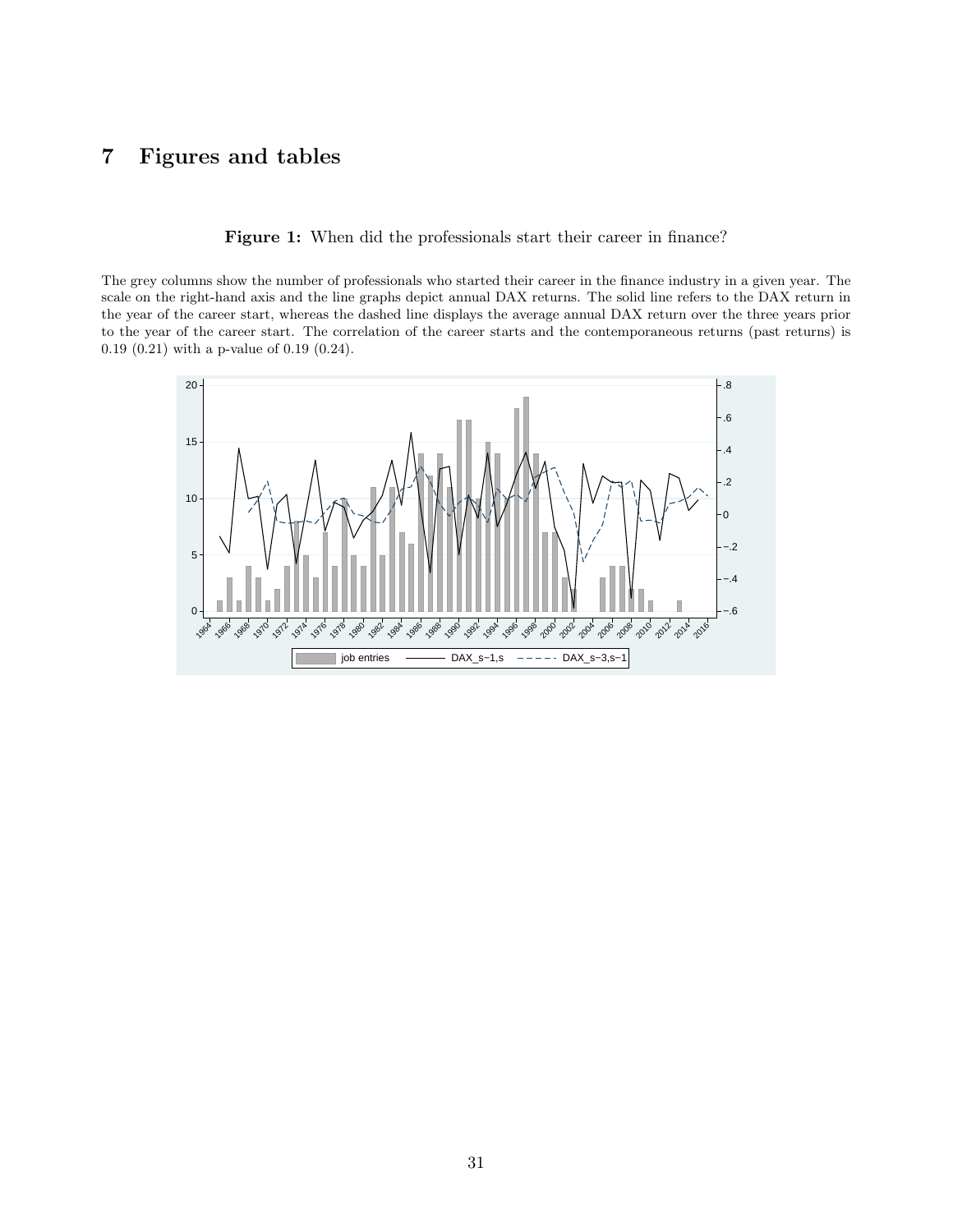#### Figure 2: Expected returns by professionals over time

<span id="page-33-0"></span>This figure displays professionals' expected returns over time. The solid line represents monthly averages, the dashed and dash-dotted lines refer to the  $10^{th}$  and the  $90^{th}$  percentiles of the expected return distribution respectively. Expected returns are annualized log expected DAX returns, winsorized at the 1% and the 99% level.



Figure 3: Disagreement and dispersion of witnessed returns

<span id="page-33-1"></span>This figure displays the correlation between the cross-sectional dispersion of expected returns (i.e. *disagreement*) and the cross-sectional dispersion of witnessed returns. The dashed line (left axis) shows the development of the standard deviation of expected returns (i.e. annualized expected log DAX returns winsorized at the 1% and the 99% level). The solid line (right axis) shows the development of the standard deviation of the witnessed returns (i.e. annualized average DAX returns, equally weighted). The correlation between the two variables is 0.36 (p-value  $< 0.000$ ).

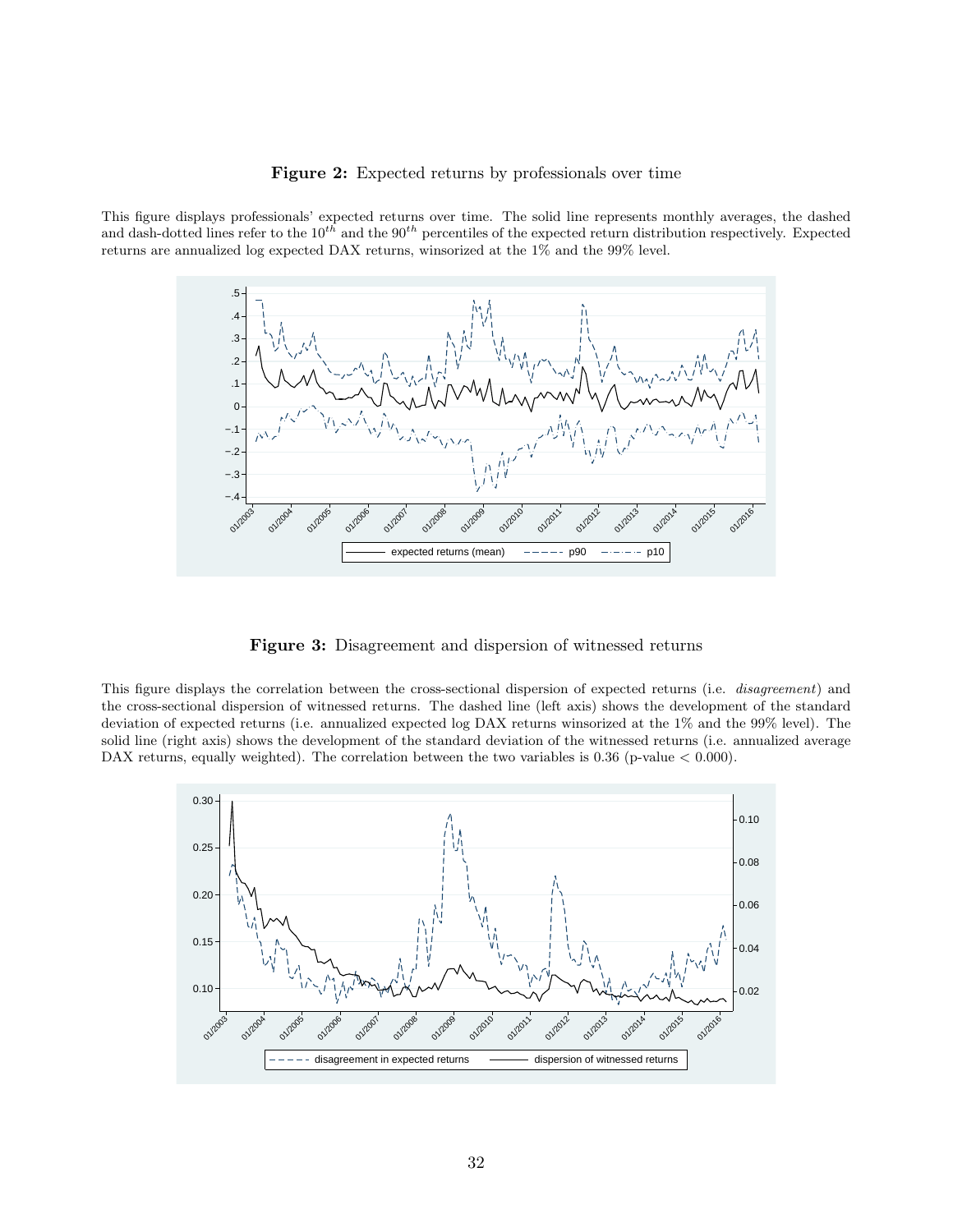#### Figure 4: Importance of witnessed returns early in the career

<span id="page-34-0"></span>This figure provides on overview of the regression coefficients of (equally-weighted) experienced returns and expected returns. Experienced returns are average annual log DAX returns for the period between a presumptive experience start relative to the career start s and the day of the submission of the response. In particular, the *light blue bars* (from  $s + 5$ to  $s + 2$ ) exclude the first several years of the career and weight the rest equally, the *dark blue bar* includes all returns starting from January 1st of the year following the year of the career start, the grey bars (from s to  $s - 4$ ) include the year of career entry as well as several years leading up to the career entry. The exact model specifications and further empirical results are displayed in Table [5.](#page-42-0)

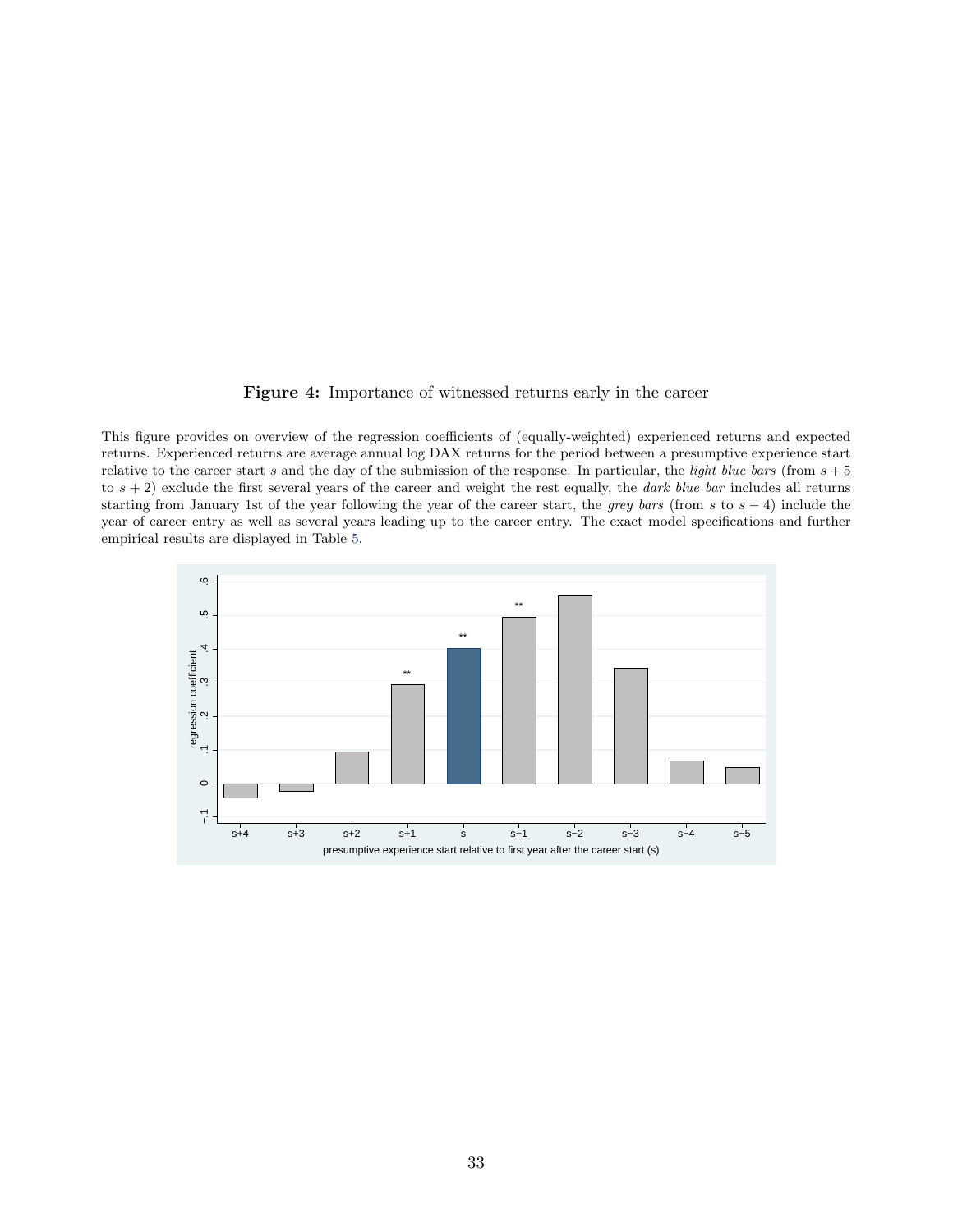Figure 5: Impact of data frequency on the estimated weighting function

<span id="page-35-0"></span>This figure displays the estimated weights of each career month when different data frequencies (monthly, semi annual and annual) are used to estimate the weighting function (i.e.  $\lambda$ ). The weighting parameters  $\lambda$  for the different data frequencies correspond to the parameter estimates displayed in Table [6.](#page-43-0) The weighting functions are illustrated for a tenure of 5 years (left) and for the median tenure of 21 years (right).

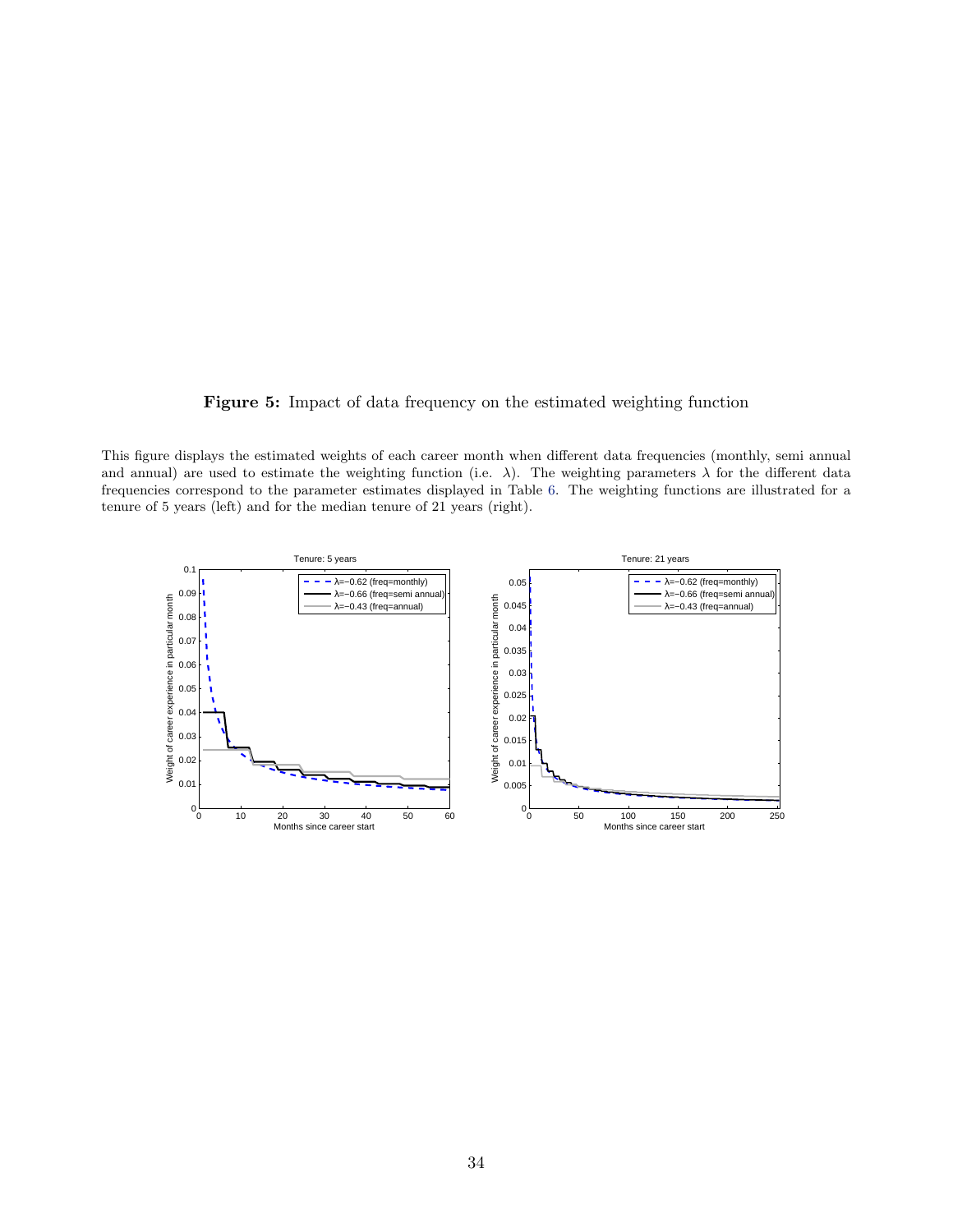#### Figure 6: Information content of witnessed returns

<span id="page-36-0"></span>This figure displays the correlation between witnessed returns and future returns. Witnessed returns are calculated as annualized average DAX returns (equally weighted) and are aggregated over all subjects from the panel of the ZEW Financial Market Survey in the given year. Excluded are years prior to 1980 because by this point fewer than 50 subjects from the panel have already started their finance career. Excluded are subjects above the retirement age of 65. We display the following future realized returns: return within the next year (dotted line), annualized return within the next five years (short-dashed line), annualized return within the next 10 years (long-dashed line). The correlation between witnessed returns and future realized returns is given as follows: with returns within the next year -0.27 (p-value 0.11), with returns within next five years -0.47 (p-value 0.007), with returns within next 10 years -0.47 (p-value 0.015).

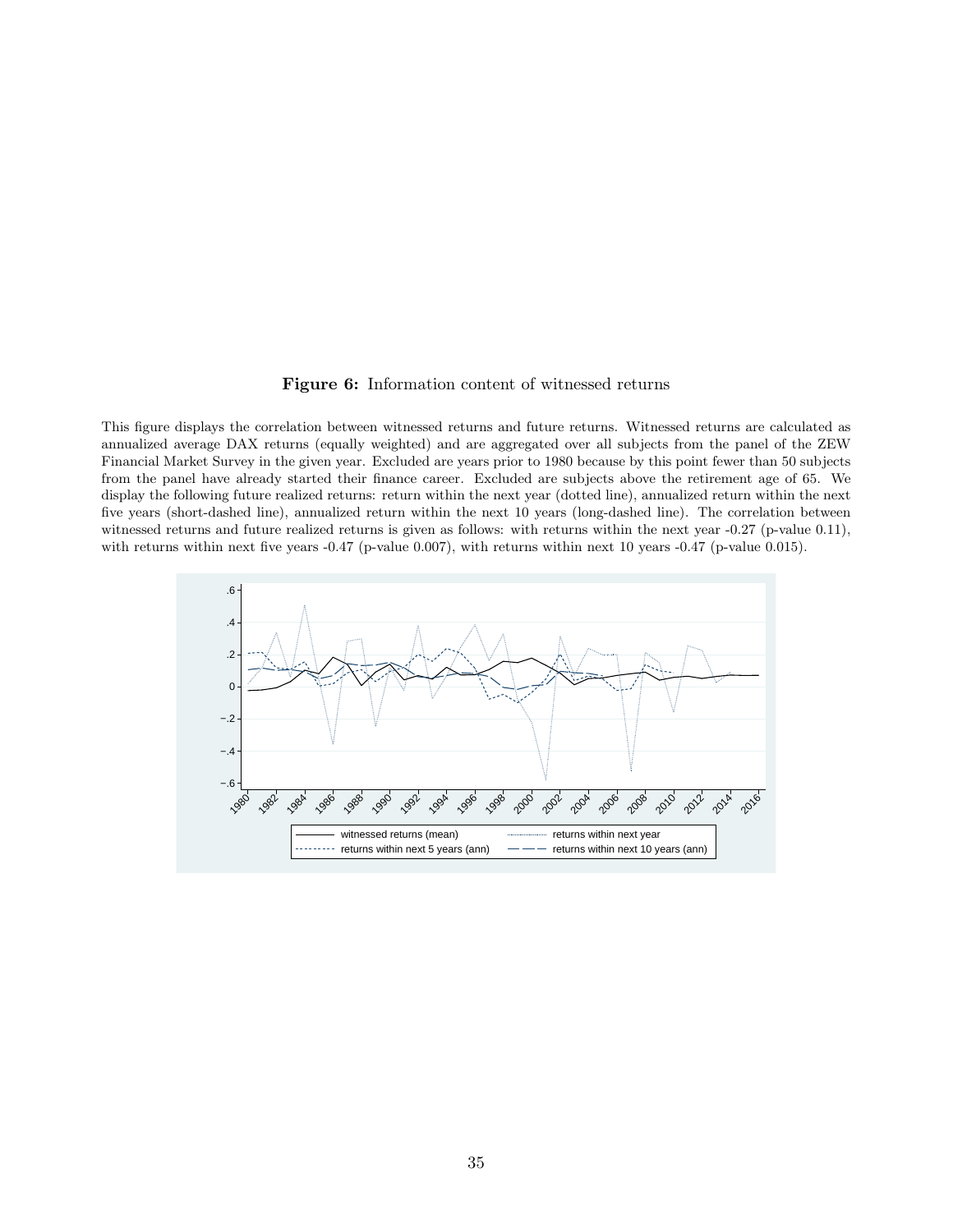

<span id="page-37-0"></span>This figure displays the distribution of responses to a supplementary question responded by 142 professionals from the ZEW panel in December 2015. On the left, Figure (a) displays the responses to the question "How important is your financial market experience for your financial market forecasts?". The responses were elicited on a five-point scale ranging from 1 ("not important") to 5 ("very important"). On the right, Figure (b) displays the responses to the question Which episodes of your financial market experience more strongly affect your financial market forecasts?. The responses were elicited on a five-point scale ranging from 1 ("early experiences") to 5 ("most recent experiences").



(a) Importance of experience



(b) Relative importance of early versus recent experience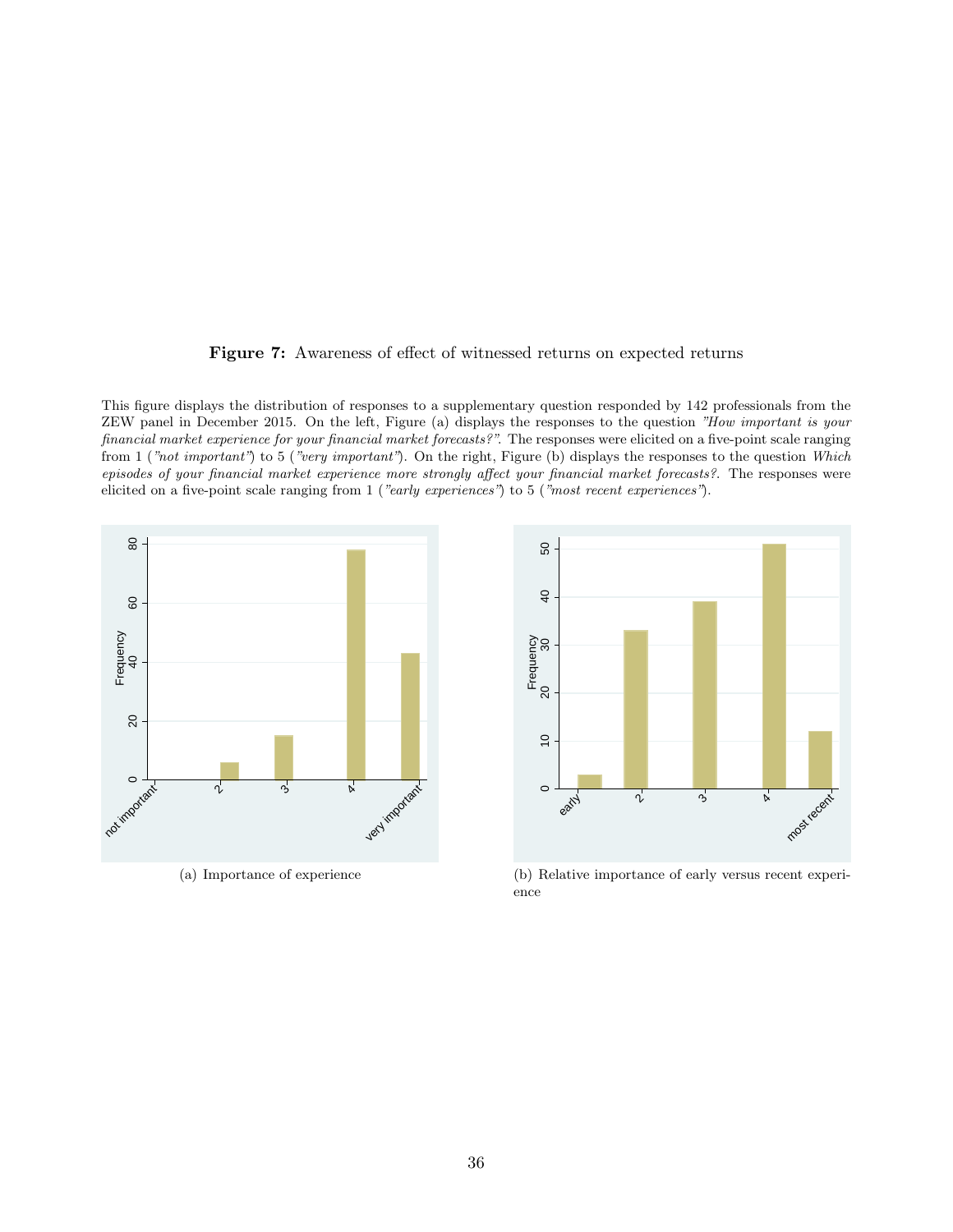## Table 1: Variable definitions

<span id="page-38-0"></span>

| Expected returns                           | Expected returns are annualized log DAX return expectations<br>elicited on a monthly basis. The survey question is given as follows:<br>"I expect the DAX in 6 months to be at  points."<br>DAX level forecasts are converted into expected returns based on the<br>DAX 30 performance index opening value on the day of the response<br>submission. If the response was submitted on a bank holiday or a<br>weekend we use the last available DAX level (closing level on the last<br>trading day). Market data is downloaded from Datastream. Expected<br>returns are winsorized at $1\%$ and $99\%$ levels.                             |
|--------------------------------------------|--------------------------------------------------------------------------------------------------------------------------------------------------------------------------------------------------------------------------------------------------------------------------------------------------------------------------------------------------------------------------------------------------------------------------------------------------------------------------------------------------------------------------------------------------------------------------------------------------------------------------------------------|
| Witnessed return (equally weighted)        | Witnessed returns are average annual log DAX returns for the period<br>between a point of time relative to the career start s and the day<br>of the response submission.                                                                                                                                                                                                                                                                                                                                                                                                                                                                   |
| Witnessed excess return (equally weighted) | Witnessed excess returns are average annual log DAX returns in<br>excess of an annualized log risk-free interest rate. As a measure of<br>the risk-free rate we take the annualized money market rate reported<br>by Frankfurt banks and collected by Bundesbank until May 2012 (time<br>series BBK01.SU0104). After June 2012 we take the annualized<br>1 month Euribor as available in Datastream.                                                                                                                                                                                                                                       |
| Witnessed return, $A(\lambda)$             | Witnessed returns are the annualized weighted average DAX returns,<br>weighted by the weighting function proposed by<br>Malmendier and Nagel (2011):<br>$\begin{array}{l} A_{it}(\lambda)=\sum_{k=1}^{tenure_{it}-1}w_{it}(k,\lambda)R_{t-k} \mbox{ where } \\ w_{it}(k,\lambda)= (tenure_{it}-k)^{\lambda}/\underset{k=1}{\sum_{k=1}^{tenure_{it}-1}}(tenure_{iy}-k)^{\lambda} \end{array}$<br>and $R_{t-k}$ measures the log DAX return in period $t-k$ . The definition<br>of a period depends on the data frequency. We estimate the weighting<br>function using three different data frequencies: annual, semi-annual<br>and monthly. |
| Placebo witnessing                         | Placebo witnessed returns (i.e. placebo witnessing) are average<br>annual log DAX returns for the period between a certain age and the<br>day of the response submission.                                                                                                                                                                                                                                                                                                                                                                                                                                                                  |
| Year of career start                       | The self-reported year the professionals started their career in the<br>finance industry.                                                                                                                                                                                                                                                                                                                                                                                                                                                                                                                                                  |
| Birth year                                 | The self-reported year of birth.                                                                                                                                                                                                                                                                                                                                                                                                                                                                                                                                                                                                           |
| Tenure                                     | We refer to tenure as years of experience in the finance industry.<br>$tenure_{iy} = survey\ year_y - job\ entry\ year_i$<br>We use $tenure^2$ in some analyses to capture non-linear effects.                                                                                                                                                                                                                                                                                                                                                                                                                                             |
| Economic expectations                      | Participant's expectation of the development of the German economy<br>in the mid-term:<br>$improve = 1$ , stay the same = 0, or worsen = -1                                                                                                                                                                                                                                                                                                                                                                                                                                                                                                |
| Assessment economic situation              | Participant's assessment of the current economic situation in Germany<br>rated to be:<br>$good = 1, normal = 0$ or $bad = -1$                                                                                                                                                                                                                                                                                                                                                                                                                                                                                                              |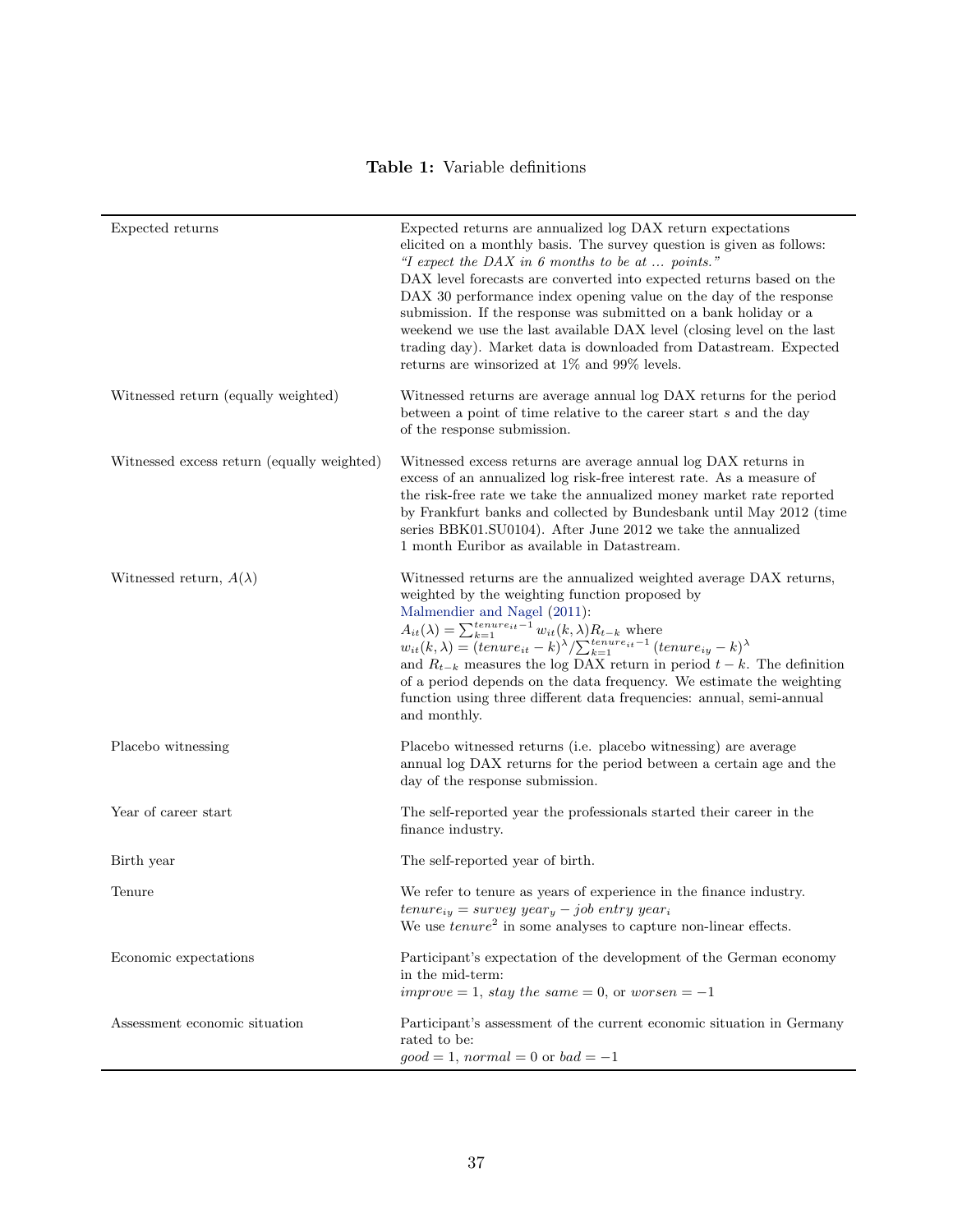#### Table 2: Descriptive statistics

<span id="page-39-0"></span>The sample of forecasts runs from February 2003 to March 2016 and includes all finance professionals for which information on their career start into the finance industry is available. Witnessed returns are the annualized weighted average DAX log returns during each professional's career - either equally weighted or using the weighting function  $A_{iy}(\lambda) = \sum_{k=1}^{t_{enure}} w_{iy}(k, \lambda) R_{y-k}$ , where  $\lambda$  denotes the relative weight of witnessed returns early recently witnessed returns. We display the distribution of witnessed returns for  $\lambda = 1.5$ , which corresponds to the estimated value by Malmendier and Nagel (2011),  $\lambda = 0.5$  and  $\lambda = -0.5$ , which implies imposing higher weights for early career return as compared to recent returns. Expected returns are annualized log returns winsorized at 1% and 99% levels.

|                                                                                                                       | N                       | Mean                    | Std.                    | $10^{th}$ pct              | Median                  | $90^{th}$ pct           |
|-----------------------------------------------------------------------------------------------------------------------|-------------------------|-------------------------|-------------------------|----------------------------|-------------------------|-------------------------|
| Birth year                                                                                                            | 321                     | 1965                    | 8.8                     | 1952                       | 1965                    | 1976                    |
| Year of career start                                                                                                  | 326                     | 1989                    | 9.5                     | 1975                       | 1990                    | 1999                    |
| Age at career start                                                                                                   | 321                     | 24.2                    | 4.0                     | 18.0                       | 25.0                    | 29.0                    |
| $\#$ of survey responses per forecaster                                                                               | 326                     | 64.9                    | 48.9                    | 9.0                        | 53.0                    | 142.0                   |
| $\#$ of participants per survey-wave                                                                                  | 158                     | 135.1                   | 21.0                    | 109.0                      | 133.5                   | 163.0                   |
| Tenure                                                                                                                | 21142                   | 21.5                    | 9.0                     | 10.0                       | 21.0                    | 34.0                    |
| Expected return<br>Witnessed return, equally weighted                                                                 | 21142<br>21142          | 0.057<br>0.065          | 0.151<br>0.036          | $-0.135$<br>0.033          | 0.066<br>0.073          | 0.228<br>0.091          |
| Witnessed excess return, equally weighted                                                                             | 21142                   | 0.022                   | 0.042                   | $-0.005$                   | 0.030                   | 0.051                   |
| Witnessed return, $A(\lambda = 1.5)$<br>Witnessed return, $A(\lambda = 0.5)$<br>Witnessed return, $A(\lambda = -0.5)$ | 21142<br>21142<br>21142 | 0.045<br>0.056<br>0.073 | 0.059<br>0.044<br>0.046 | $-0.010$<br>0.021<br>0.038 | 0.057<br>0.066<br>0.084 | 0.087<br>0.087<br>0.113 |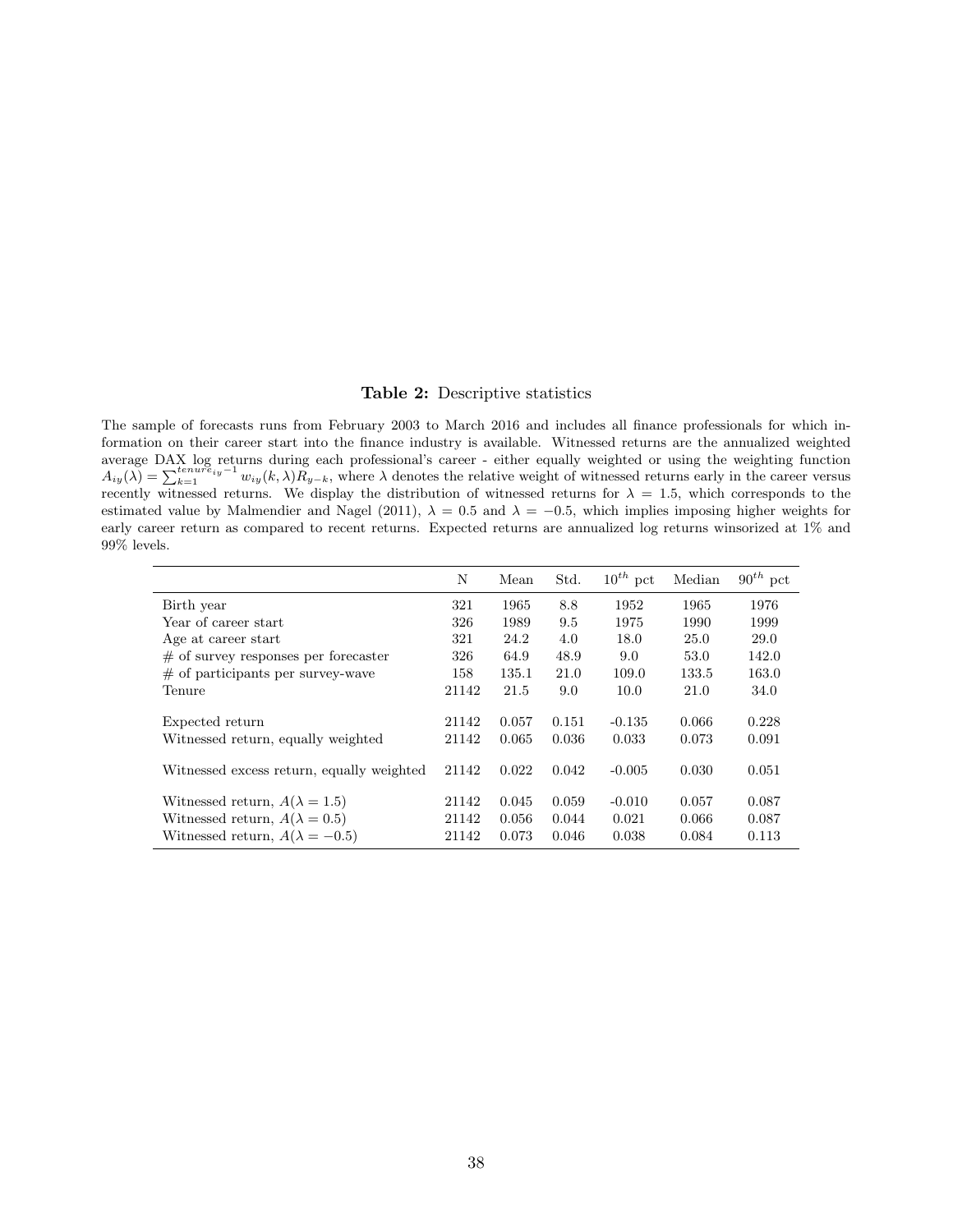#### Table 3: Impact of witnessed returns on expected returns

<span id="page-40-0"></span>This table shows regressions of expected returns on witnessed returns, witnessed excess returns and controls (as indicated). Expected returns are annualized log DAX return expectations elicited on a monthly basis, winsorized at the 1% and the 99% level. Witnessed (excess) returns are average annual log (excess) returns for the period between the individual professional's career start and the day of the submission of the response. All regressions include month-year fixed effects and calendar effects (day-of-week FE). Panel A further includes subject-fixed effects. In Panel B we replace the subject-fixed effect with the following demographic controls for the purposes of comparison with previous studies: gender, doctorate degree and tenure in the finance industry. We further include the following control variables measured at subject-time level (as indicated): squared tenure to capture possible nonlinear effects and macroeconomic expectations (economic expectations and the assessment of the current economic situation) to capture well-documented determinants of expected returns. Standard errors are double clustered. t statistics are provided in parentheses. Significance levels are indicated as \*\*\* (p<0.01), \*\* (p<0.05), \* (p<0.10).

|                               |                             |                      |                             |                        | Panel A               |                       |                        |                        |
|-------------------------------|-----------------------------|----------------------|-----------------------------|------------------------|-----------------------|-----------------------|------------------------|------------------------|
|                               | $\rm(i)$                    | (ii)                 | (iii)                       | (iv)                   | $(\rm v)$             | $\rm(vi)$             | (vii)                  | (viii)                 |
| Witnessed return              | $0.403**$<br>(2.413)        | $0.416**$<br>(2.334) | $0.356**$<br>(2.181)        | $0.325**$<br>(2.231)   |                       |                       |                        |                        |
| Witnessed excess return       |                             |                      |                             |                        | $0.355***$<br>(2.864) | $0.372***$<br>(2.859) | $0.331***$<br>(2.794)  | $0.314***$<br>(2.848)  |
| Tenure <sup>2</sup>           |                             | 0.000<br>(0.159)     | 0.000<br>(0.196)            | 0.000<br>(0.076)       |                       | 0.000<br>(0.275)      | 0.000<br>(0.337)       | 0.000<br>(0.231)       |
| Economic expectations         |                             |                      | $0.052***$<br>(12.446)      | $0.054***$<br>(12.859) |                       |                       | $0.052***$<br>(12.461) | $0.054***$<br>(12.883) |
| Assessment economic situation |                             |                      |                             | $0.016***$<br>(4.931)  |                       |                       |                        | $0.016***$<br>(4.952)  |
| Month-Year FE                 | Yes                         | Yes                  | Yes                         | Yes                    | Yes                   | Yes                   | Yes                    | Yes                    |
| Subject FE<br>Day-of-Week FE  | Yes<br>$\operatorname{Yes}$ | Yes<br>Yes           | Yes<br>$\operatorname{Yes}$ | Yes<br>Yes             | Yes<br>Yes            | Yes<br>Yes            | Yes<br>Yes             | Yes<br>$_{\rm Yes}$    |
| $_{\rm N}^{\rm Adj.R^2}$      | 0.350<br>21142              | 0.350<br>21142       | 0.385<br>21089              | 0.387<br>21063         | 0.350<br>21142        | 0.350<br>21142        | 0.385<br>21089         | 0.388<br>21063         |

|                                               |                           |                                    |                                    |                                    | Panel B                  |                              |                              |                          |
|-----------------------------------------------|---------------------------|------------------------------------|------------------------------------|------------------------------------|--------------------------|------------------------------|------------------------------|--------------------------|
|                                               | (i)                       | $\rm (ii)$                         | (iii)                              | (iv)                               | $(\rm v)$                | (vi)                         | (vii)                        | (viii)                   |
| Witnessed return                              | $0.305^{***}\;$           | $0.336***$                         | $0.330***$                         | $0.310***$                         |                          |                              |                              |                          |
| Witnessed excess return                       | (2.825)                   | (3.005)                            | (3.396)                            | (3.159)                            | $0.275***$               | $0.298***$                   | $0.299***$                   | $0.285***$               |
| Tenure <sup>2</sup>                           |                           | 0.000                              | 0.000                              | 0.000                              | (3.126)                  | (3.192)<br>0.000             | (3.792)<br>0.000             | (3.543)<br>0.000         |
| Economic expectations                         |                           | (0.302)                            | (0.252)<br>$0.071***$              | (0.189)<br>$0.071***$              |                          | (0.279)                      | (0.253)<br>$0.071***$        | (0.201)<br>$0.071***$    |
| Assessment economic situation                 |                           |                                    | (10.656)                           | (9.218)<br>$0.014**$               |                          |                              | (10.700)                     | (9.302)<br>$0.014**$     |
| Tenure                                        | $-0.001$                  | $-0.002$                           | $-0.002$                           | (2.536)<br>$-0.001$                | $-0.001$                 | $-0.001$                     | $-0.001$                     | (2.545)<br>$-0.001$      |
| Man(D)                                        | $(-1.238)$<br>$-0.044**$  | $(-0.710)$<br>$-0.044**$           | $(-0.688)$<br>$-0.034**$           | $(-0.592)$<br>$-0.034**$           | $(-0.969)$<br>$-0.044**$ | $(-0.592)$<br>$-0.045**$     | $(-0.593)$<br>$-0.034**$     | $(-0.520)$<br>$-0.034**$ |
|                                               | $(-2.274)$                | $(-2.283)$                         | $(-2.056)$                         | $(-2.102)$                         | $(-2.273)$               | $(-2.277)$                   | $(-2.053)$                   | $(-2.102)$               |
| PhD(D)                                        | 0.026<br>(1.588)          | 0.026<br>(1.569)                   | 0.013<br>(0.881)                   | 0.012<br>(0.758)                   | 0.026<br>(1.575)         | 0.026<br>(1.559)             | 0.013<br>(0.864)             | 0.012<br>(0.743)         |
| Month-Year FE<br>Subject FE<br>Day-of-Week FE | Yes<br>No<br>$_{\rm Yes}$ | $_{\rm Yes}$<br>No<br>$_{\rm Yes}$ | $_{\rm Yes}$<br>No<br>$_{\rm Yes}$ | $_{\rm Yes}$<br>No<br>$_{\rm Yes}$ | Yes<br>No<br>Yes         | Yes<br>N <sub>o</sub><br>Yes | Yes<br>N <sub>o</sub><br>Yes | Yes<br>No<br>Yes         |
| $\mathbf{R}^2$<br>$\mathbf N$                 | 0.123<br>21142            | 0.123<br>21142                     | 0.204<br>21089                     | 0.207<br>21063                     | 0.123<br>21142           | 0.123<br>21142               | 0.205<br>21089               | 0.207<br>21063           |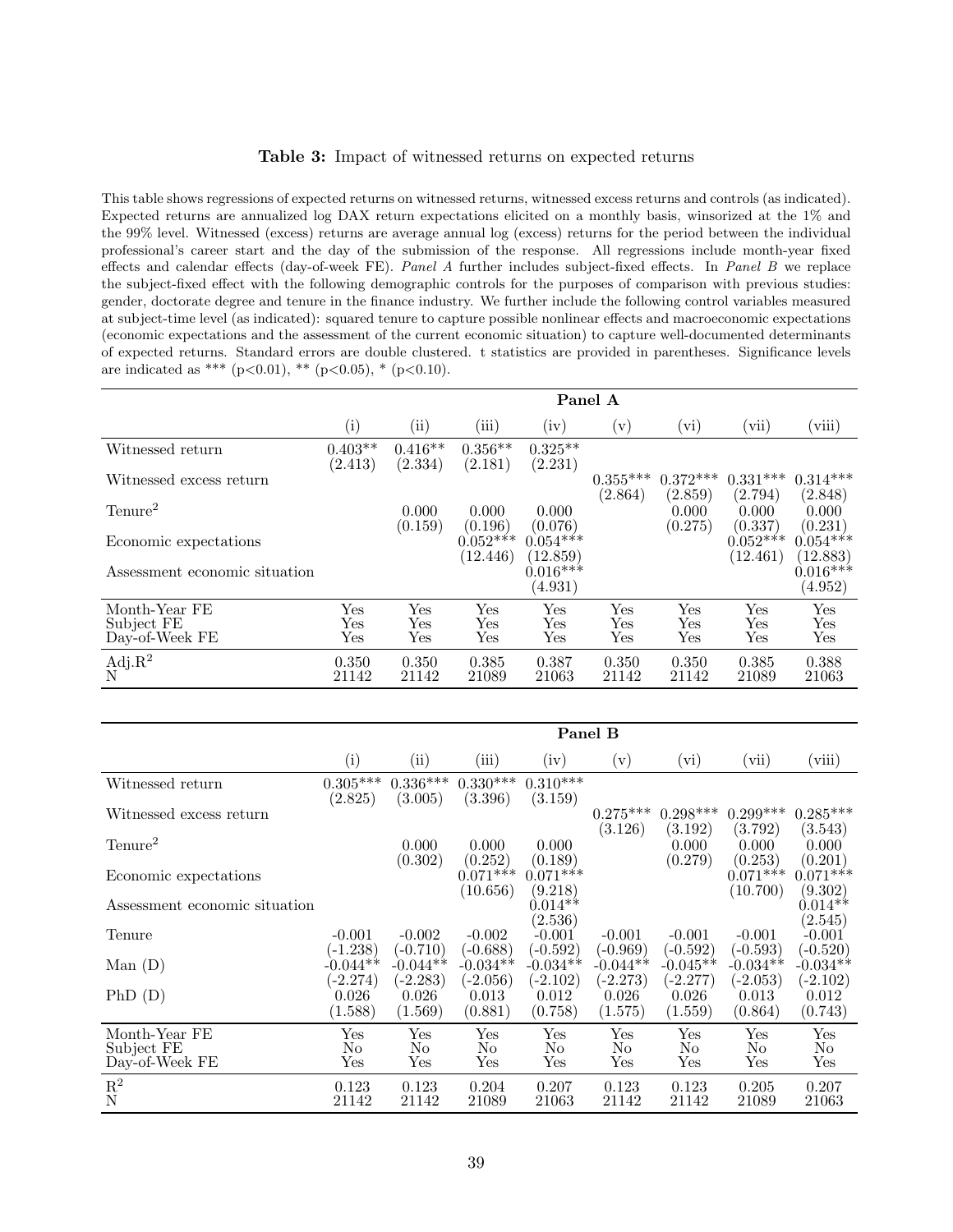#### <span id="page-41-0"></span>Table 4: Importance of data on the actual career start: Truly witnessed returns versus proxies

This table shows regressions of expected returns on witnessed returns as measured by conventional proxies. Expected returns are annualized log DAX return expectations elicited on a monthly basis, winsorized at the 1% and the 99% level. "Proxy for witnessed return" refers to proxies as used in existing studies - average annual log DAX returns experienced from a certain age instead of since the actual career start. In particular, in column (i) we approximate the witnessed returns by the DAX return realized since the individual professional was 18 years old, in column (ii) we take the age of 19 as a starting point etc. Columns (vii) and (ix) display the results for the median career start age of 25 years and the modal career entry age of 26 years. Panel A displays the basic model specifications with two-way fixed effects and calendar effects (day-of-week FE). In Panel B we extend the model by the following control variables measured at subject-month level: squared tenure and macroeconomic expectations (economic expectations and the assessment of the current economic situation). Standard errors are double clustered. Panel C displays the pairwise correlation between the respective proxy for witnessed return and the actual witnessed return (i.e. using the actual timing of the career start). t statistics are provided in parentheses. Significance levels are indicated as \*\*\* (p<0.01), \*\* (p<0.05), \* (p<0.10).

|                                                           |                                            |                          |                          |                                     | Panel A                  |                          |                          |                                   |                                   |                          |
|-----------------------------------------------------------|--------------------------------------------|--------------------------|--------------------------|-------------------------------------|--------------------------|--------------------------|--------------------------|-----------------------------------|-----------------------------------|--------------------------|
|                                                           | (i)                                        | (ii)                     | (iii)                    | (iv)                                | (v)                      | (vi)                     | (vii)                    | (viii)                            | (ix)                              | (x)                      |
| Age:                                                      | 18                                         | 19                       | 20                       | 21                                  | 22                       | 23                       | 24                       | 25                                | 26                                | 27                       |
| Proxy for<br>witnessed return                             | $-0.673$<br>$(-0.855)$                     | $-0.672$<br>$(-1.128)$   | $-0.468$<br>$(-1.156)$   | $-0.329$<br>$(-1.011)$              | $-0.219$<br>$(-0.958)$   | $-0.026$<br>$(-0.154)$   | $-0.025$<br>$(-0.175)$   | 0.232<br>(1.197)                  | 0.221<br>(1.399)                  | 0.133<br>(1.125)         |
| Month-Year FE<br>Subject FE<br>Day-of-Week FE<br>Controls | Yes<br>Yes<br>$_{\rm Yes}$<br>No           | Yes<br>Yes<br>Yes<br>No  | Yes<br>Yes<br>Yes<br>No  | Yes<br>Yes<br>Yes<br>N <sub>o</sub> | Yes<br>Yes<br>Yes<br>No  | Yes<br>Yes<br>Yes<br>No  | Yes<br>Yes<br>Yes<br>No  | Yes<br>Yes<br>Yes<br>No           | Yes<br>Yes<br>Yes<br>No           | Yes<br>Yes<br>Yes<br>No  |
| $Adj.R^2$<br>N                                            | 0.349<br>20717                             | 0.350<br>20824           | 0.351<br>20834           | 0.351<br>20907                      | 0.351<br>20987           | 0.350<br>20959           | 0.351<br>20908           | 0.353<br>20941                    | 0.352<br>20865                    | 0.353<br>20767           |
|                                                           |                                            |                          |                          |                                     |                          |                          |                          |                                   |                                   |                          |
|                                                           |                                            |                          |                          |                                     | Panel B                  |                          |                          |                                   |                                   |                          |
|                                                           | (i)                                        | (ii)                     | (iii)                    | (iv)                                | (v)                      | (vi)                     | (vii)                    | (viii)                            | (ix)                              | (x)                      |
| Age:                                                      | 18                                         | 19                       | 20                       | 21                                  | 22                       | 23                       | 24                       | 25                                | 26                                | 27                       |
| Proxy for<br>witnessed return                             | $-0.744$<br>$(-0.994)$                     | $-0.785$<br>$(-1.269)$   | $-0.554$<br>$(-1.264)$   | $-0.464$<br>$(-1.304)$              | $-0.306$<br>$(-1.207)$   | $-0.078$<br>$(-0.447)$   | $-0.058$<br>$(-0.390)$   | 0.155<br>(0.808)                  | 0.126<br>(0.801)                  | 0.050<br>(0.445)         |
| Month-Year FE<br>Subject FE<br>Day-of-Week FE<br>Controls | Yes<br>Yes<br>$_{\rm Yes}$<br>$_{\rm Yes}$ | Yes<br>Yes<br>Yes<br>Yes | Yes<br>Yes<br>Yes<br>Yes | Yes<br>Yes<br>Yes<br>Yes            | Yes<br>Yes<br>Yes<br>Yes | Yes<br>Yes<br>Yes<br>Yes | Yes<br>Yes<br>Yes<br>Yes | Yes<br>Yes<br>Yes<br>$_{\rm Yes}$ | Yes<br>Yes<br>Yes<br>$_{\rm Yes}$ | Yes<br>Yes<br>Yes<br>Yes |
| $Adj.R^2$<br>N                                            | 0.387<br>20639                             | 0.387<br>20746           | 0.388<br>20756           | 0.388<br>20828                      | 0.387<br>20908           | 0.387<br>20880           | 0.387<br>20829           | 0.389<br>20862                    | 0.389<br>20786                    | 0.390<br>20689           |
|                                                           |                                            |                          |                          |                                     |                          |                          |                          |                                   |                                   |                          |
|                                                           |                                            |                          |                          |                                     | Panel C                  |                          |                          |                                   |                                   |                          |
|                                                           | (i)                                        | (ii)                     | (iii)                    | (iv)                                | (v)                      | (vi)                     | (vii)                    | (viii)                            | (ix)                              | (x)                      |
| Age:                                                      | 18                                         | 19                       | 20                       | 21                                  | 22                       | 23                       | 24                       | 25                                | 26                                | 27                       |
| $\rho$                                                    | $0.34***$                                  | $0.33***$                | $0.39***$                | $0.37***$                           | $0.36***$                | $0.40***$                | $0.44***$                | $0.51***$                         | $0.51***$                         | $0.57***$                |

N 20717 20812 20822 20858 20887 20859 20808 20735 20657 20559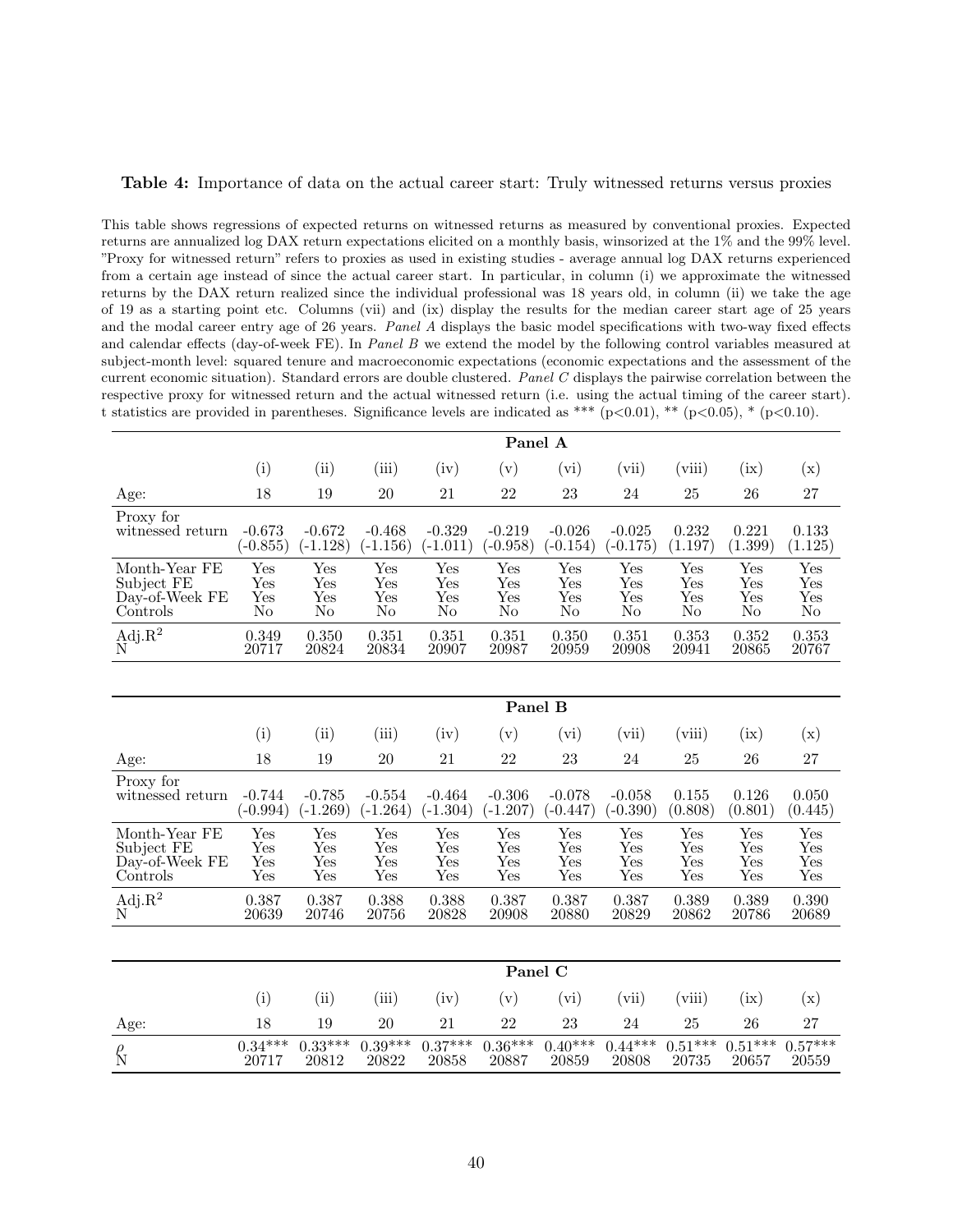<span id="page-42-0"></span>

| This table shows regressions of expected returns on witnessed returns calculated using different starting points. Expected |
|----------------------------------------------------------------------------------------------------------------------------|
| returns are annualized log DAX return expectations elicited on a monthly basis, winsorized at the 1% and the 99% level.    |
| Witnessed returns are average annual log DAX returns for the period between a point of time relative to the career start   |
| s and the day of the submission of the response. In particular, columns $(i)-(iv)$ exclude the first several years of the  |
| career and weight the rest equally, column (v) captures the entire career as in Table 3, column (vi) includes the year of  |
| the career start, columns (vii)-(x) include several years leading up to the career start. Panel A displays the basic model |
| specifications with two-way fixed effects and calendar effects (day-of-week FE). In Panel B we extend the model by the     |
| following control variables measured at subject-month level: squared tenure and macroeconomic expectations (economic       |
| expectations and the assessment of the current economic situation). Standard errors are double clustered. t statistics     |
| are provided in parentheses. Significance levels are indicated as *** $(p<0.01)$ , ** $(p<0.05)$ , * $(p<0.10)$ .          |
|                                                                                                                            |

|  |  |  |  |  |  |  |  |  |  |  |  | <b>Table 5:</b> The long-lasting impact of early witnessed returns: linear regressions |
|--|--|--|--|--|--|--|--|--|--|--|--|----------------------------------------------------------------------------------------|
|--|--|--|--|--|--|--|--|--|--|--|--|----------------------------------------------------------------------------------------|

|                        | Panel A    |                     |         |           |           |                     |         |         |         |                |
|------------------------|------------|---------------------|---------|-----------|-----------|---------------------|---------|---------|---------|----------------|
|                        | (i)        | $\left( ii \right)$ | (iii)   | (iv)      | $(\rm v)$ | $\rm\thinspace vi)$ | vii)    | (viii)  | (ix)    | $(\mathrm{x})$ |
| Timing of career start | $s+4$      | $s+3$               | $s+2$   | $s+1$     | S         | $s-1$               | $s-2$   | $s-3$   | $s-4$   | $s-5$          |
| Witnessed return       | $-0.043$   | $-0.022$            | 0.094   | $0.294**$ | $0.403**$ | $0.495**$           | 0.558   | 0.344   | 0.069   | 0.048          |
|                        | $(-0.939)$ | $(-0.278)$          | (1.103) | (2.313)   | (2.413)   | (2.282)             | (1.590) | (0.684) | (0.101) | (0.061)        |
| Month-Year FE          | Yes        | Yes                 | Yes     | Yes       | Yes       | Yes                 | Yes     | Yes     | Yes     | Yes            |
| Subject FE             | Yes        | Yes                 | Yes     | Yes       | Yes       | Yes                 | Yes     | Yes     | Yes     | Yes            |
| Day-of-Week FE         | Yes        | Yes                 | Yes     | Yes       | Yes       | Yes                 | Yes     | Yes     | Yes     | Yes            |
| Controls               | No         | No                  | No      | No        | No        | No                  | No      | No      | No      | No             |
| Adj. $R^2$<br>N        | 0.351      | 0.349               | 0.349   | 0.350     | 0.350     | 0.350               | 0.349   | 0.350   | 0.348   | 0.347          |
|                        | 20983      | 21079               | 21142   | 21142     | 21142     | 21142               | 21111   | 20859   | 20783   | 20658          |

|                        |            | Panel B    |         |           |                            |           |         |                      |                  |                      |  |
|------------------------|------------|------------|---------|-----------|----------------------------|-----------|---------|----------------------|------------------|----------------------|--|
|                        | $\rm(i)$   | $\rm(ii)$  | (iii)   | $\rm(iv)$ | $\left[ \mathrm{v}\right]$ | (vi)      | (vii)   | (viii)               | $\rm\acute{ax})$ | $(\mathrm{x})$       |  |
| Timing of career start | $s+4$      | $s+3$      | $s+2$   | $s+1$     | $\boldsymbol{s}$           | $s-1$     | $s-2$   | $s-3$                | $s-4$            | $s-5$                |  |
| Witnessed return       | $-0.047$   | $-0.035$   | 0.060   | $0.241**$ | $0.325**$                  | $0.388**$ | 0.382   | 0.066                | $-0.244$         | $-0.228$             |  |
|                        | $(-1.096)$ | $(-0.465)$ | (0.809) | (2.078)   | (2.231)                    | (2.064)   | (1.288) | (0.156)              | $(-0.412)$       | $(-0.334)$           |  |
| Month-Year FE          | Yes        | Yes        | Yes     | Yes       | Yes                        | Yes       | Yes     | Yes                  | Yes              | $\operatorname{Yes}$ |  |
| Subject FE             | Yes        | Yes        | Yes     | Yes       | Yes                        | Yes       | Yes     | $\operatorname{Yes}$ | Yes              | $\operatorname{Yes}$ |  |
| Day-of-Week FE         | Yes        | Yes        | Yes     | Yes       | Yes                        | Yes       | Yes     | $\operatorname{Yes}$ | Yes              | $\operatorname{Yes}$ |  |
| Controls               | Yes        | Yes        | Yes     | Yes       | Yes                        | Yes       | Yes     | Yes                  | Yes              | Yes                  |  |
| $\frac{Adj.R^2}{N}$    | 0.388      | 0.387      | 0.387   | 0.387     | 0.387                      | 0.387     | 0.387   | 0.389                | 0.388            | 0.386                |  |
|                        | 20906      | 21001      | 21063   | 21063     | 21063                      | 21063     | 21032   | 20782                | 20706            | 20584                |  |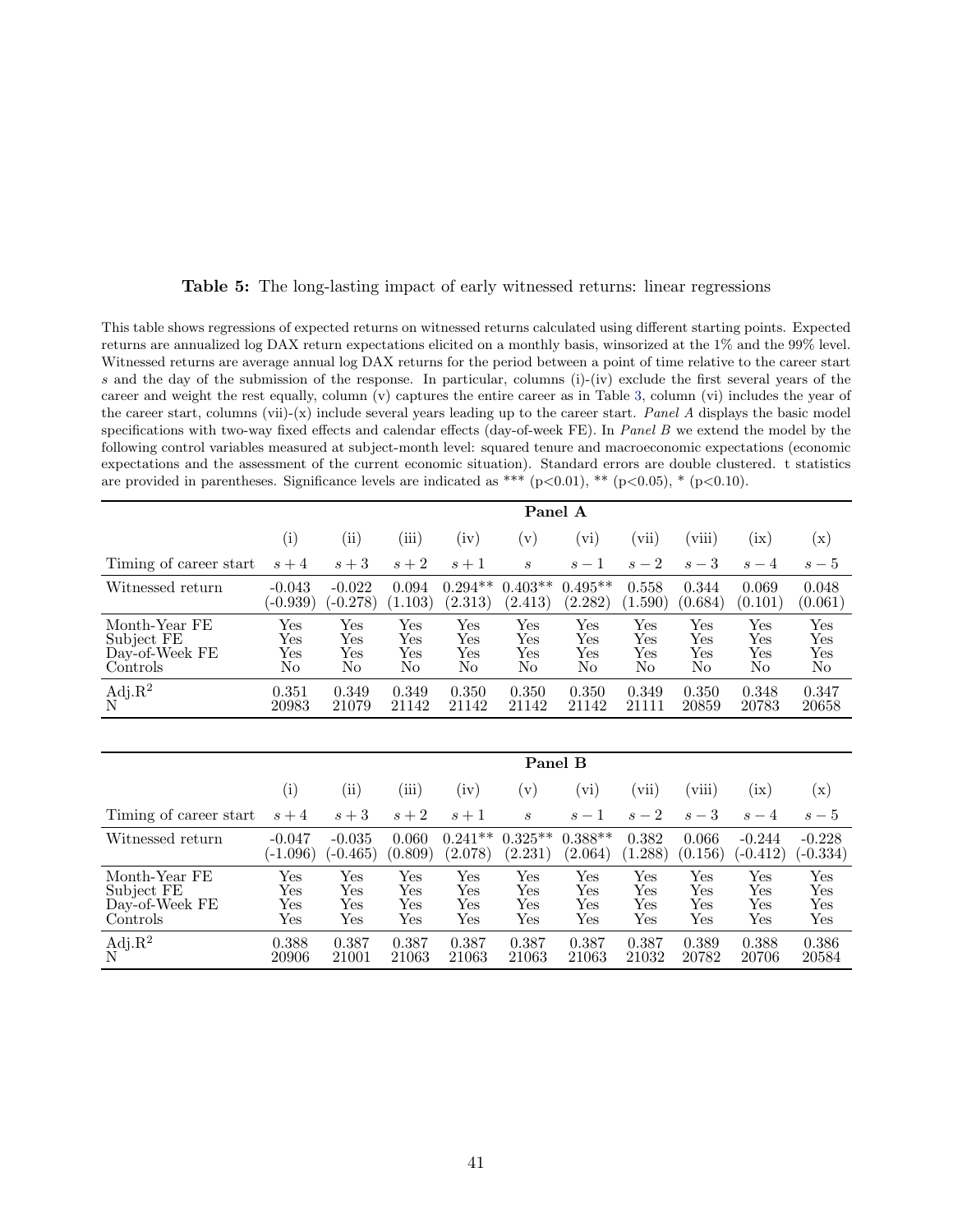<span id="page-43-0"></span>Table 6: The long-lasting impact of returns witnessed early in the career: non-linear regressions

This table shows regressions of expected returns on witnessed returns weighted by the weighting function proposed by [Malmendier and Nagel](#page-30-7) [\(2011\)](#page-30-7). Expected returns are annualized log DAX return expectations elicited on a monthly basis, winsorized at the 1% and the 99% level. We estimate the impact of weighted witnessed returns simultaneously with the weighting parameter  $\lambda$  by means of non-linear least squares regressions. The estimates depend on the data frequency we use for the calculation of the weighted witnessed returns. Therefore we vary the data frequency: monthly, semi-annual, and annual. All returns are annualized log returns. Panel A displays the basic model specifications with two-way fixed effects and calendar effects (day-of-week FE). In Panel B we extend the model by the following control variables measured at subject-month level: squared tenure and macroeconomic expectations. t statistics are provided in parentheses. Significance levels are indicated as \*\*\* (p $<0.01$ ), \*\* (p $<0.05$ ), \* (p $<0.10$ ).

|                                | Panel A     |             |                |
|--------------------------------|-------------|-------------|----------------|
|                                | (i)         | (ii)        | (iii)          |
| Data frequency                 | monthly     | semi-annual | annual         |
| Weighting parameter $\lambda$  | $-0.623***$ | $-0.660***$ | $-0.429*$      |
|                                | $(-8.955)$  | $(-4.793)$  | $(-1.896)$     |
| Witnessed return, $A(\lambda)$ | $0.999***$  | $0.785***$  | $0.477***$     |
|                                | (8.710)     | (6.650)     | (5.604)        |
| Month-Year FE                  | Yes         | Yes         | Yes            |
| Subject FE                     | Yes         | Yes         | Yes            |
| Day-of-Week FE                 | Yes         | Yes         | Yes            |
| Controls                       | No          | No          | N <sub>0</sub> |
| N                              | 21142       | 21142       | 21142          |
|                                |             |             |                |
|                                |             |             |                |
|                                | Panel B     |             |                |
|                                | (i)         | (ii)        | (iii)          |
| Data frequency                 | monthly     | semi-annual | annual         |
| Weighting parameter $\lambda$  | $-0.767***$ | $-0.767***$ | $-0.380$       |
|                                | $(-8.429)$  | $(-3.850)$  | $(-1.300)$     |
| Witnessed return, $A(\lambda)$ | $0.988***$  | $0.708***$  | $0.393***$     |
|                                | (7.121)     | (5.023)     | (4.868)        |
| Month-Year FE                  | Yes         | Yes         | Yes            |
| Subject FE                     | Yes         | Yes         | Yes            |
| Day-of-Week FE                 | Yes         | Yes         | Yes            |
| Controls                       | Yes         | Yes         | Yes            |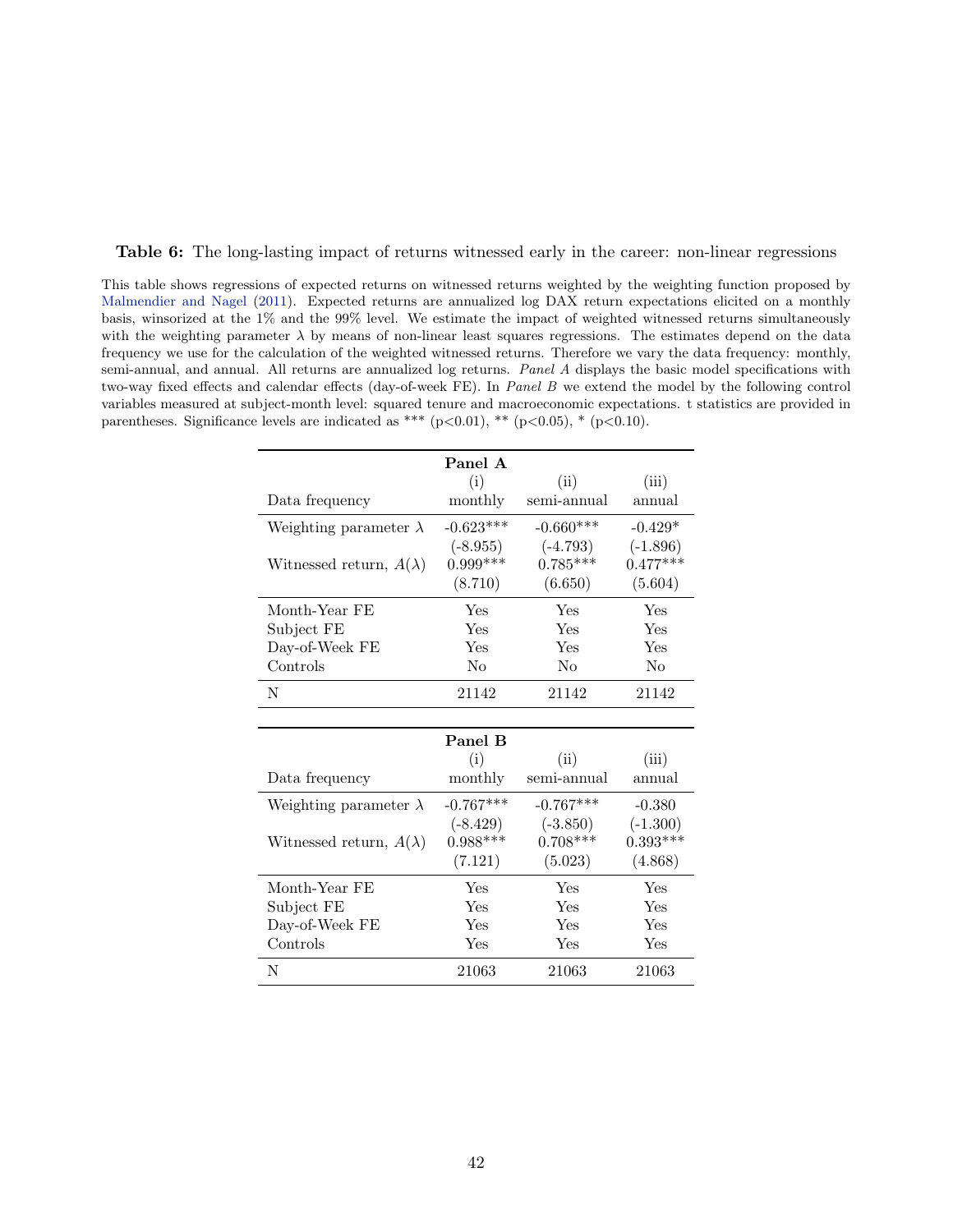#### Table 7: Aggregate witnessed returns and realized returns

<span id="page-44-0"></span>This table test the information content of aggregate personal experiences. The future realized returns (dependent variables) are measured as follows: DAX return within the next year, average annual DAX return over the next five years, average annual DAX return over the next 10 years. Witnessed returns are calculated as annualized average DAX returns (equally weighted) and are aggregated over all subjects from the panel of the ZEW Financial Market Survey in the given year. Excluded are years prior to 1980 because for earlier periods fewer than 50 subjects from the panel had already started their finance career. Excluded are subjects above the retirement age of 65. We control for the historical average return (i.e. base rate) which can be calculated at each point of time taking into account all the available historical DAX level information. We report Newey-West standard errors to account for autocorrelation in the error term due to overlapping forecast horizons. t statistics are displayed in parentheses. Significance levels are indicated as \*\*\* ( $p<0.01$ ), \*\* (p<0.05), \* (p<0.10).

| Realized average annual return:  | $R_{t,t+1}^{\sum\limits_{t=1}^{t}j}$ $\bar{R}_{t,t+5}^{DAX}$ |          | $\bar{R}_{t,t+10}^{DAX}$                                                                                                              |
|----------------------------------|--------------------------------------------------------------|----------|---------------------------------------------------------------------------------------------------------------------------------------|
| Aggregate witnessed returns      | $-0.926$                                                     | $-0.479$ | $-0.117$                                                                                                                              |
| Average past returns (base rate) |                                                              |          | $\begin{array}{cccc} (-0.794) & (-1.642) & (-0.636) \\ -1.466 & -1.149^* & -0.846^{**} \\ (-0.491) & (-1.884) & (-2.570) \end{array}$ |
|                                  | 35                                                           | 31       | 26                                                                                                                                    |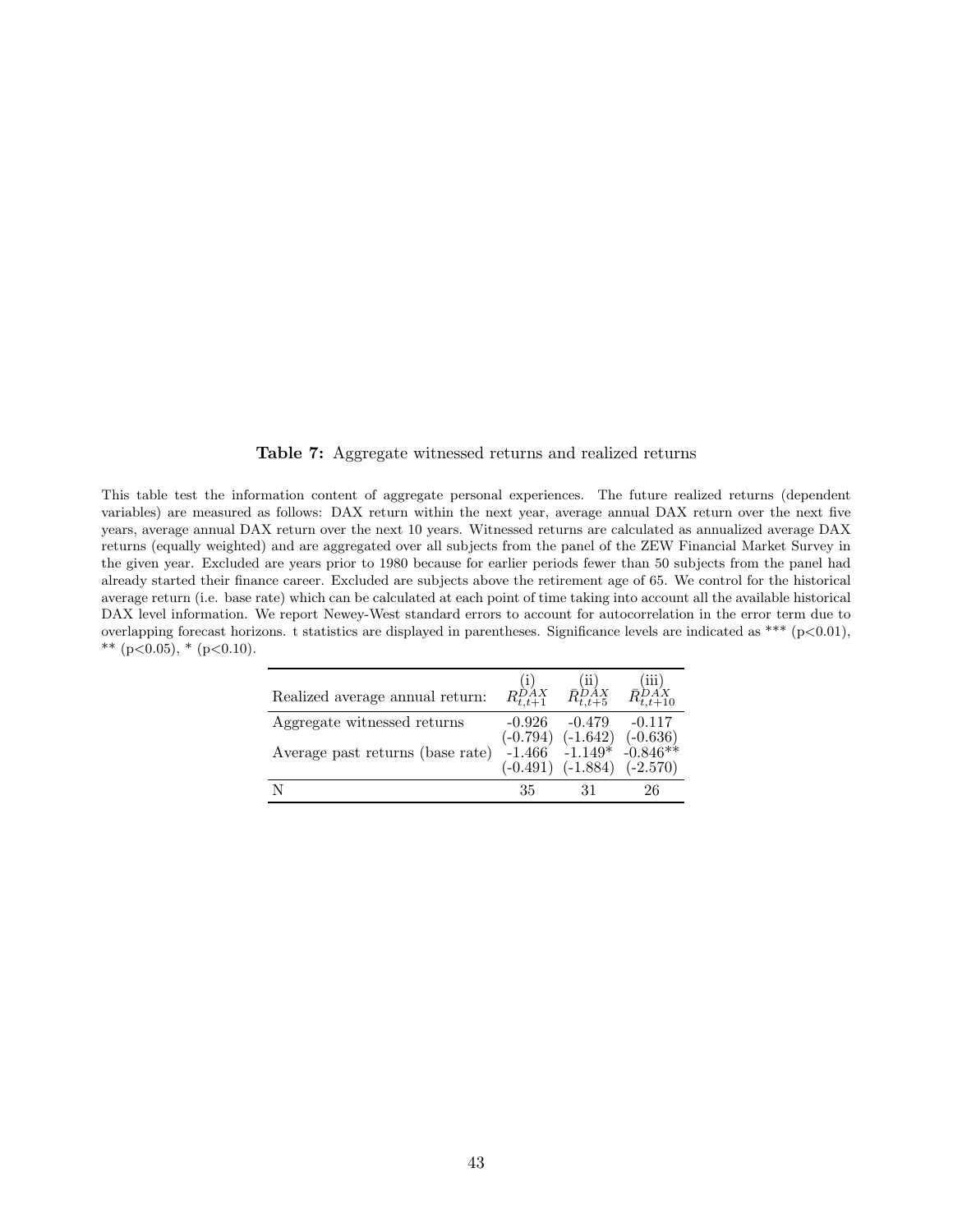# Appendix

## <span id="page-45-0"></span>A Robustness checks

<span id="page-45-1"></span>Table A.1: Robustness check without subject FE: importance of data on the actual career start

This table shows regressions of expected returns on witnessed returns as measured by conventional proxies. Expected returns are annualized log DAX return expectations elicited on a monthly basis, winsorized at the 1% and the 99% level. "Proxy for witnessed return" refers to proxies as used in existing studies - average annual log DAX returns experienced from a certain age rather than from the actual career start. In particular, in column (i) we approximate the witnessed returns by the DAX return realized since the individual professional was 18 years old, in column (ii) we take the age of 19 as a starting point etc. All model specifications include month-year fixed effects and calendar effects (day-of-week FE). Instead of subject-fixed effects we include demographic controls: gender, doctorate degree and tenure. We include further control variables measured at subject-month level: squared tenure and macroeconomic expectations (economic expectations and the assessment of the current economic situation). Standard errors are double clustered. t statistics are provided in parentheses. Significance levels are indicated as \*\*\* (p $<0.01$ ), \*\* (p $<0.05$ ), \* (p $<0.10$ ).

|                  | $\rm(i)$   | $\rm{ii)}$ | (iii)      | $\rm(iv)$ | $\mathbf{V}$ | (vi)     | vii)    | (viii)     | (ix)       | $(\mathrm{x})$ |
|------------------|------------|------------|------------|-----------|--------------|----------|---------|------------|------------|----------------|
| Age:             | 18         | 19         | 20         | 21        | 22           | 23       | 24      | 25         | 26         | 27             |
| Proxy for        | $-0.115$   | $-0.016$   | $-0.022$   | 0.063     | 0.064        | $0.173*$ | 0.082   | $-0.035$   | $-0.138$   | $-0.119$       |
| witnessed return | $(-0.289)$ | $(-0.047)$ | $(-0.089)$ | (0.265)   | (0.378)      | (1.748)  | (0.802) | $(-0.276)$ | $(-1.399)$ | $(-1.492)$     |
| Month-Year FE    | Yes        | Yes        | Yes        | Yes       | Yes          | Yes      | Yes     | Yes        | Yes        | Yes            |
| Subject FE       | No         | No         | No         | No        | No           | No       | No      | No         | No         | No             |
| Day-of-Week FE   | Yes        | Yes        | Yes        | Yes       | Yes          | Yes      | Yes     | Yes        | Yes        | Yes            |
| Demogr. controls | Yes        | Yes        | Yes        | Yes       | Yes          | Yes      | Yes     | Yes        | Yes        | Yes            |
| Further controls | Yes        | Yes        | Yes        | Yes       | Yes          | Yes      | Yes     | Yes        | Yes        | $_{\rm Yes}$   |
| $\mathbf{R}^2$   | 0.204      | 0.203      | 0.204      | 0.204     | 0.204        | 0.204    | 0.204   | 0.203      | 0.204      | 0.205          |
| N                | 20639      | 20746      | 20756      | 20828     | 20908        | 20880    | 20829   | 20862      | 20786      | 20689          |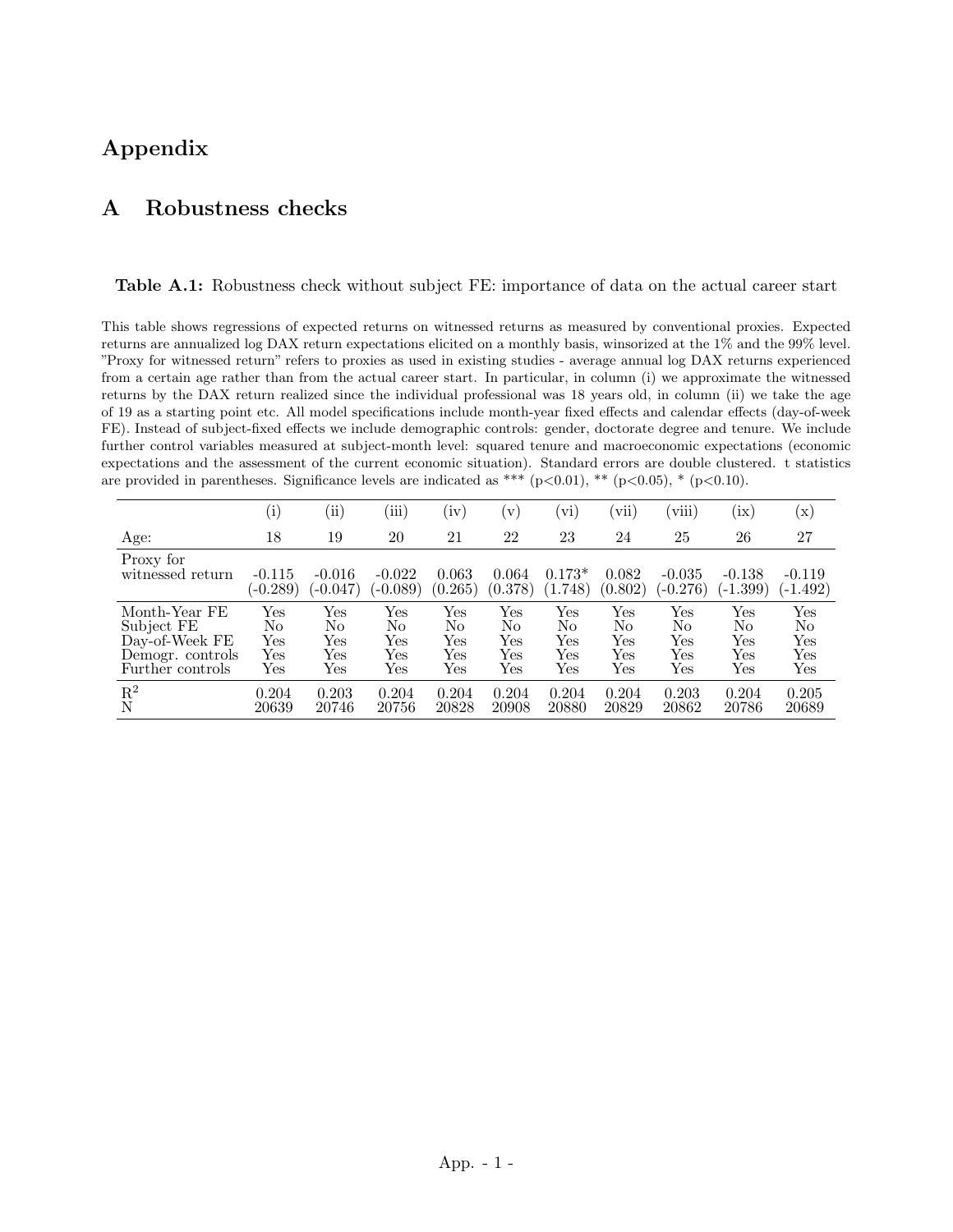Table A.2: Robustness check without subject FE: the long-lasting impact of early witnessed returns

This table shows regressions of expected returns on witnessed returns calculated using different starting points. Expected returns are annualized log DAX return expectations elicited on a monthly basis, winsorized at the 1% and the 99% level. Witnessed returns are average annual log DAX returns for the period between a point of time relative to the career start s and the day of the submission of the response. In particular, columns (i)-(iv) exclude the first several years of the career and weight the rest equally, column (v) captures the entire career as in Table [3,](#page-40-0) column (vi) includes the year of the career start, columns (vii)-(x) include several years leading up to the career start. All model specifications include month-year fixed effects and calendar effects (day-of-week FE). Subject-fixed effects are not included, therefore we include the following demographic controls: gender, doctorate degree and tenure in the finance industry. We include further control variables measured at subject-month level: squared tenure and macroeconomic expectations (economic expectations and the assessment of the current economic situation). Standard errors are double clustered. t statistics are provided in parentheses. Significance levels are indicated as \*\*\* (p $<0.01$ ), \*\* (p $<0.05$ ), \* (p $<0.10$ ).

|                                    | $_{(1)}$   | $\rm(ii)$  | (iii)                | (iv)      | $\rm (v)$            | (vi)       | vii.      | (viii)  | (ix)                 | $(\mathrm{x})$       |
|------------------------------------|------------|------------|----------------------|-----------|----------------------|------------|-----------|---------|----------------------|----------------------|
| Timing of career start             | $s+4$      | $s+3$      | $s+2$                | $s+1$     | S                    | $s-1$      | $s-2$     | $s-3$   | $s-4$                | $s-5$                |
| Witnessed return                   | $-0.039$   | $-0.014$   | 0.040                | $0.145**$ | $0.310***$           | $0.447***$ | $0.373**$ | 0.176   | $-0.264$             | $-0.480$             |
|                                    | $(-1.001)$ | $(-0.273)$ | (0.741)              | (2.079)   | (3.159)              | (3.262)    | (2.124)   | (0.719) | $-0.724)$            | $(-1.258)$           |
| Month-Year FE                      | Yes        | Yes        | Yes                  | Yes       | Yes                  | Yes        | Yes       | Yes     | Yes                  | $\operatorname{Yes}$ |
| Subject FE                         | No         | No         | No                   | No        | No                   | No         | No        | No      | No                   | No                   |
| Day-of-Week FE                     | Yes        | Yes        | Yes                  | Yes       | Yes                  | Yes        | Yes       | Yes     | Yes                  | Yes                  |
| Demogr.controls                    | Yes        | Yes        | $\operatorname{Yes}$ | Yes       | Yes                  | Yes        | Yes       | Yes     | Yes                  | Yes                  |
| Further controls                   | Yes        | Yes        | Yes                  | Yes       | $\operatorname{Yes}$ | Yes        | Yes       | Yes     | $\operatorname{Yes}$ | $_{\rm Yes}$         |
| $\mathop{\hbox{\rm R}}\nolimits^2$ | 0.204      | 0.204      | 0.204                | 0.205     | 0.207                | 0.208      | 0.206     | 0.207   | 0.207                | 0.209                |
|                                    | 20906      | 21001      | 21063                | 21063     | 21063                | 21063      | 21032     | 20782   | 20706                | 20584                |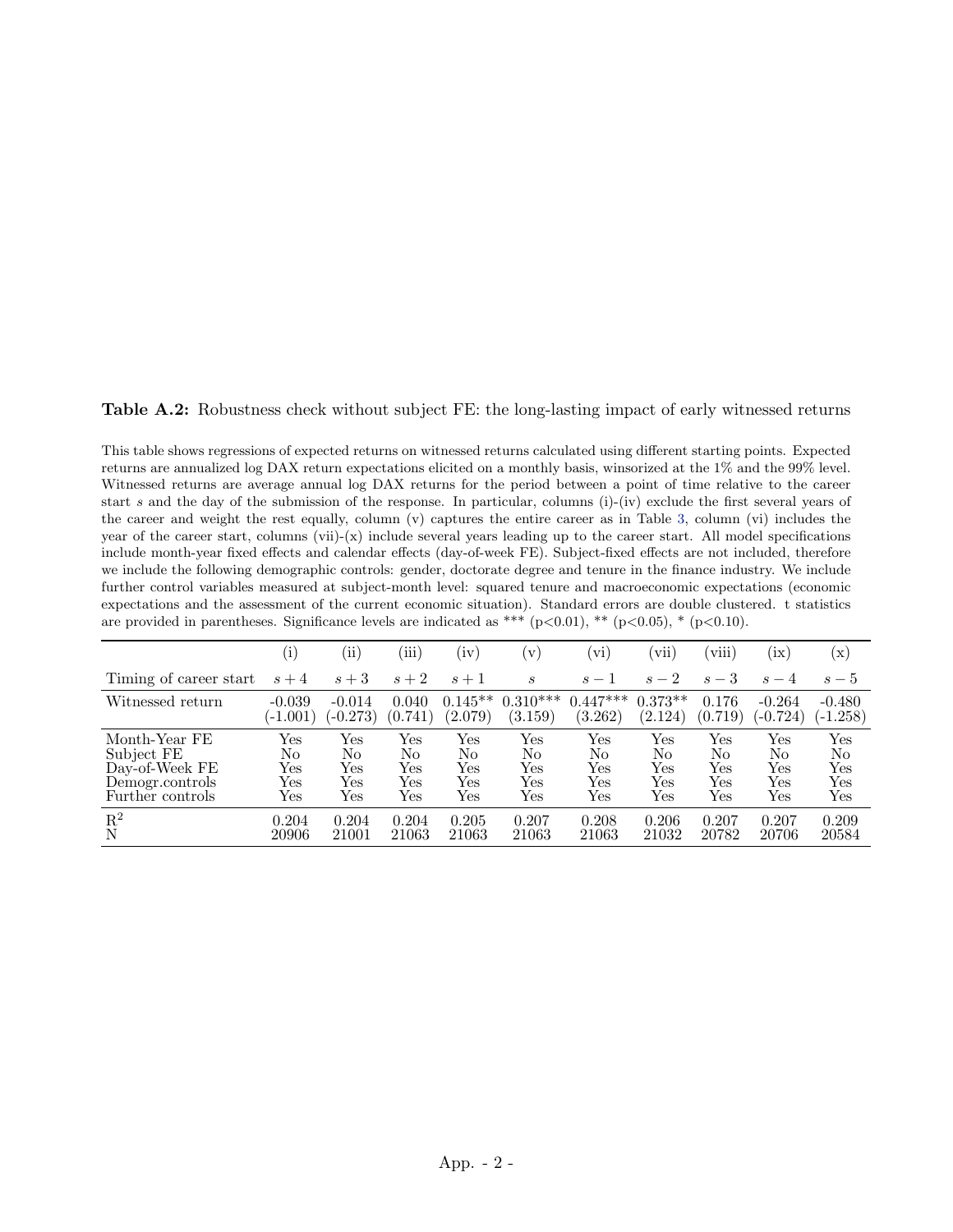#### Table A.3: Robustness check without subject FE: non-linear regressions

This table shows regressions of expected returns on witnessed returns weighted by the weighting function proposed by [Malmendier and Nagel](#page-30-7) [\(2011\)](#page-30-7). Expected returns are annualized log DAX return expectations elicited on a monthly basis, winsorized at the 1% and the 99% level. We estimate the impact of weighted witnessed returns simultaneously with the weighting parameter  $\lambda$  by means of non-linear least squares regressions. The estimates depend on the data frequency we use for the calculation of the weighted witnessed returns. Therefore we vary the data frequency: monthly, semi-annual, and annual. All returns are annualized log returns. All model specifications include month-year fixed effects, calendar effects (day-of-week FE), and control variables. Subject-fixed effects are not included, therefore we include the following demographic controls: gender, doctorate degree and tenure in the finance industry. These control variables comprise: tenure and tenure squared, gender and whether the subject holds a PhD. We include further control variables measured at subject-month level: squared tenure and macroeconomic expectations (economic expectations and the assessment of the current economic situation). t statistics are provided in parentheses. Significance levels are indicated as \*\*\* ( $p<0.01$ ), \*\* (p<0.05), \* (p<0.10).

|                                | (i)         | (ii)        | (iii)       |
|--------------------------------|-------------|-------------|-------------|
| Data frequency                 | monthly     | semi-annual | annual      |
| Weighting parameter $\lambda$  | $-0.443***$ | $-0.350***$ | $-0.753***$ |
|                                | $(-7.173)$  | $(-4.234)$  | $(-6.010)$  |
| Witnessed return, $A(\lambda)$ | $0.224***$  | $0.263***$  | $0.187***$  |
|                                | (6.625)     | (7.280)     | (6.209)     |
| Month-Year FE                  | Yes         | Yes         | Yes         |
| Subject FE                     | No          | No          | No          |
| Day-of-Week FE                 | Yes         | Yes         | Yes         |
| Demogr. controls               | Yes         | Yes         | Yes         |
| Further controls               | Yes         | Yes         | Yes         |
| N                              | 21063       | 21063       | 21063       |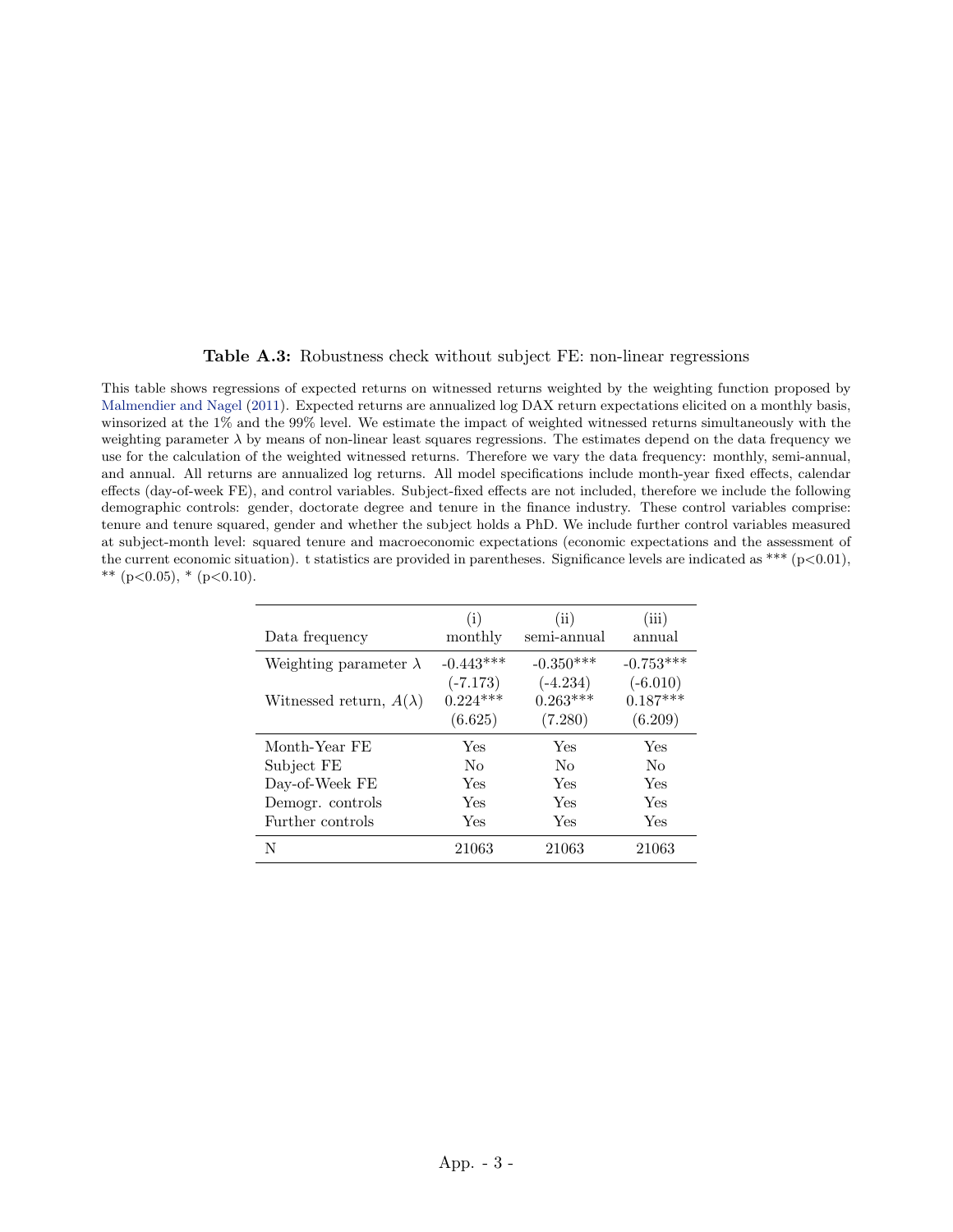## <span id="page-48-0"></span>B Non-linear regressions: methodology and interpretation

Concerning our non-linear regressions in Section [4,](#page-17-0) we closely follow the methodological approach of [Malmendier and Nagel](#page-30-7) [\(2011\)](#page-30-7). Specifically, we define witnessed returns as weighted average of historical market returns from the career start onwards. The weighting function allows the historical returns in different phases of the career to carry different weights. We can thus establish whether witnessed returns early in the career are particularly formative in their influence on professionals' expected returns or whether professionals may be prone to a recency bias. [Malmendier and Nagel](#page-30-7) [\(2011\)](#page-30-7) suggest a monotonic weighting function in which a parameter  $\lambda$  specifies whether the weights are declining, increasing, or constant over the professional's career. Negative  $\lambda$  indicates stronger weighting of returns witnessed early on in the career. Positive  $\lambda$  indicates higher weights for recently witnessed returns. The parameter is estimated simultaneously with the effect of witnessed returns on expected returns using non-linear least squared. This way the data reveals the optimal form of the weighting function, such that witnessed returns explain expected returns as well as they can. We calculate for each professional  $i$  in every time  $t$  the weighted average of witnessed DAX returns:

$$
A_{it}(\lambda) = \sum_{k=1}^{tenure_{it}-1} w_{it}(k,\lambda) R_{t-k}
$$
\n(B.1)

<span id="page-48-1"></span>
$$
w_{it}(k,\lambda) = \frac{(tenure_{it} - k)^{\lambda}}{\sum_{k=1}^{tenure_{it} - 1} (tenure_{it} - k)^{\lambda}}
$$
(B.2)

where  $R_{y-k}$  measuring the log DAX index return in period  $t-k$ . Because the estimation results depend on the frequency of the historical returns, we use three different data frequencies to verify the robustness of our results: annually, semi-annually and monthly. Correspondingly,  $tenure_{it}$  measures the periods (i.e. years, half years, or months) of the professional's experience. Because the data only contains information on the year of the career start, we assume a career start on January 1st in the year following the self-reported career start year. This way we exclude potential endogeneity, which might arise if stock market returns witnessed shortly before the career start are correlated with unobserved factors, including factors related to the subject's decision to enter the finance industry. We assume that witnessed returns are returns observed over the course of the career and we make use of a unique dataset on the exact year of the career start in the finance industry. This assumption differs from previous studies (see, e.g., [Malmendier and Nagel,](#page-30-7) [2011\)](#page-30-7). We argue that in contrast to economic variables such as inflation and unemployment, subjects rarely discuss or track financial market developments in their childhood. In Section [5](#page-23-0) we show that it is plausible to assume that witnessing the stock market begins at the career start.

Figure [B.1](#page-49-0) illustrates the impact of different values for the weighting parameter  $\lambda$  on the weighting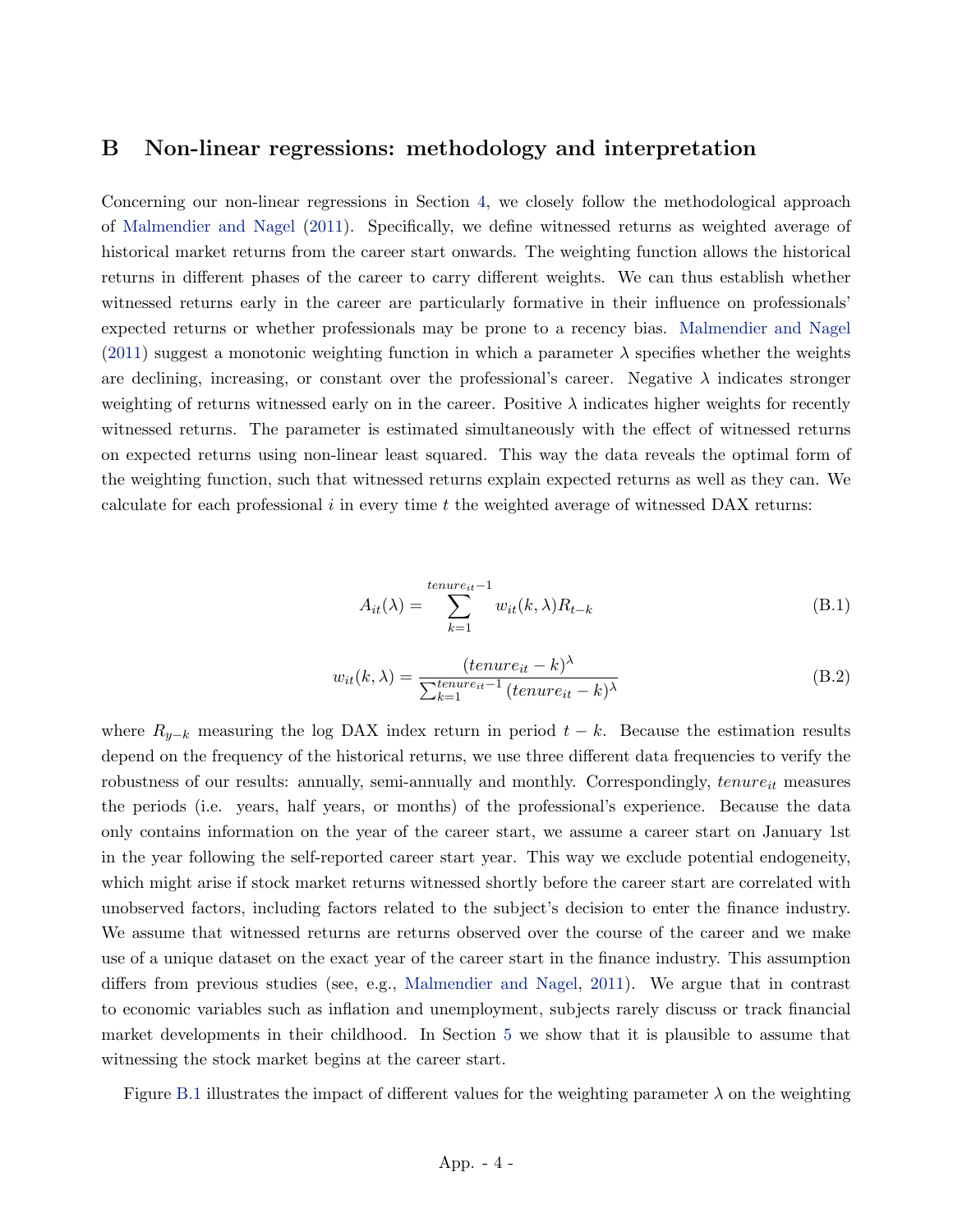function specified in equation [B.2.](#page-48-1) The figure displays years since career start (tenure) on the horizontal axis and witnessed returns since career start on the vertical axis. The dotted line represents simulated DAX index returns. Assume five fictitious forecasters, all starting their career at the same point of time  $(t = 0)$ . Assume further that there is a stock market crisis in the first year of the forecasters' career indicated by an annual stock market return below - 30%. For the remainder of their career, the stock market follows the historical distribution of the German stock market index DAX, given by a mean of 12% p.a. and a standard deviation of 28%.

#### **Figure B.1:** Impact of the weighting parameter  $\lambda$  on experienced returns

<span id="page-49-0"></span>The figure displays the simulated development of witnessed returns over the professionals' career depending on the weighting parameter  $\lambda$ . The stock market development is simulated using the sample mean annual return of the DAX 30 index ( $\mu = 12\%$ ) and its standard deviation (28%). The figure further displays the simulated annual stock market returns as well as the mean  $(\mu)$  of the underlying distribution. Negative  $\lambda$  coefficients indicate stronger weighting of early career experience. Positive  $\lambda$  coefficients indicate larger weights for recent experience.  $\lambda$  of -0.43 corresponds to the parameter estimate based on annual data frequency in the baseline regression displayed in Table [6.](#page-43-0)



Two fictitious subjects overweight their early career experience with  $\lambda = -1$  and  $\lambda = -0.43$ , respectively. The latter corresponds to the parameter estimate from table [6](#page-43-0) based on annual data frequency. Another two fictitious subjects overweight the recently experienced stock market development with  $\lambda$  $= 1$  and  $\lambda = 2$  respectively. The fifth forecaster weights all experienced returns equally but ignores any data on the stock market development prior to his career start. Individuals who overweight their early career experience do not let go of the memory of a crisis period at the start of their career over the next 40 years. In contrast, individuals with positive weighting parameters  $\lambda$ , are mostly affected by recent returns. There is a notable asymmetry in the magnitude of the effect of positive and negative parameters  $\lambda$  on the weighted witnessed returns. For a crisis of a magnitude of around -30%, and